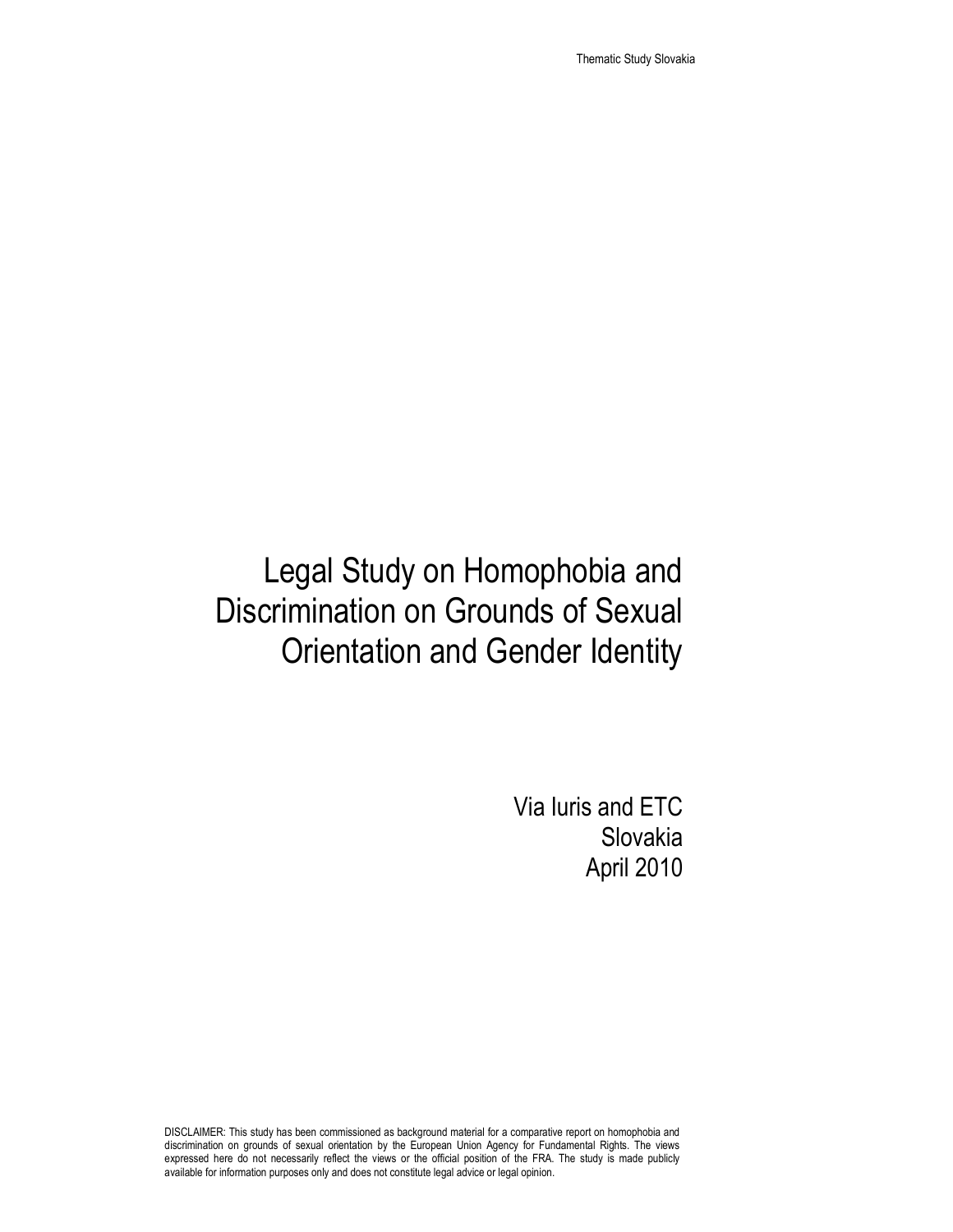# Contents

| A. | Equality body dealing with discrimination on the ground of sexual<br>A.1.<br>Judicial review and implementation of Article 9(2) of the Directive<br>A.2.<br>A.3. |
|----|------------------------------------------------------------------------------------------------------------------------------------------------------------------|
| В. | B.1.<br>B.2.<br>B.3.<br>B.3.1.<br>B.3.2.<br>B.3.3.<br>B.4.                                                                                                       |
| C. | $C.1$ .<br>Persecution of LGBT individuals as a ground for asylum 23<br>C.2.<br>Family members in the context of asylum procedure24<br>C.3.                      |
| D. | D.1.<br>Aliens<br>D.2.<br>D.3.                                                                                                                                   |
| Е. | E.1                                                                                                                                                              |
| F. | F.1.<br>F.2.<br>F.3.<br>F.4.                                                                                                                                     |
| G. | $G.1$ .<br>G.2.<br>G.3.<br>G.4.                                                                                                                                  |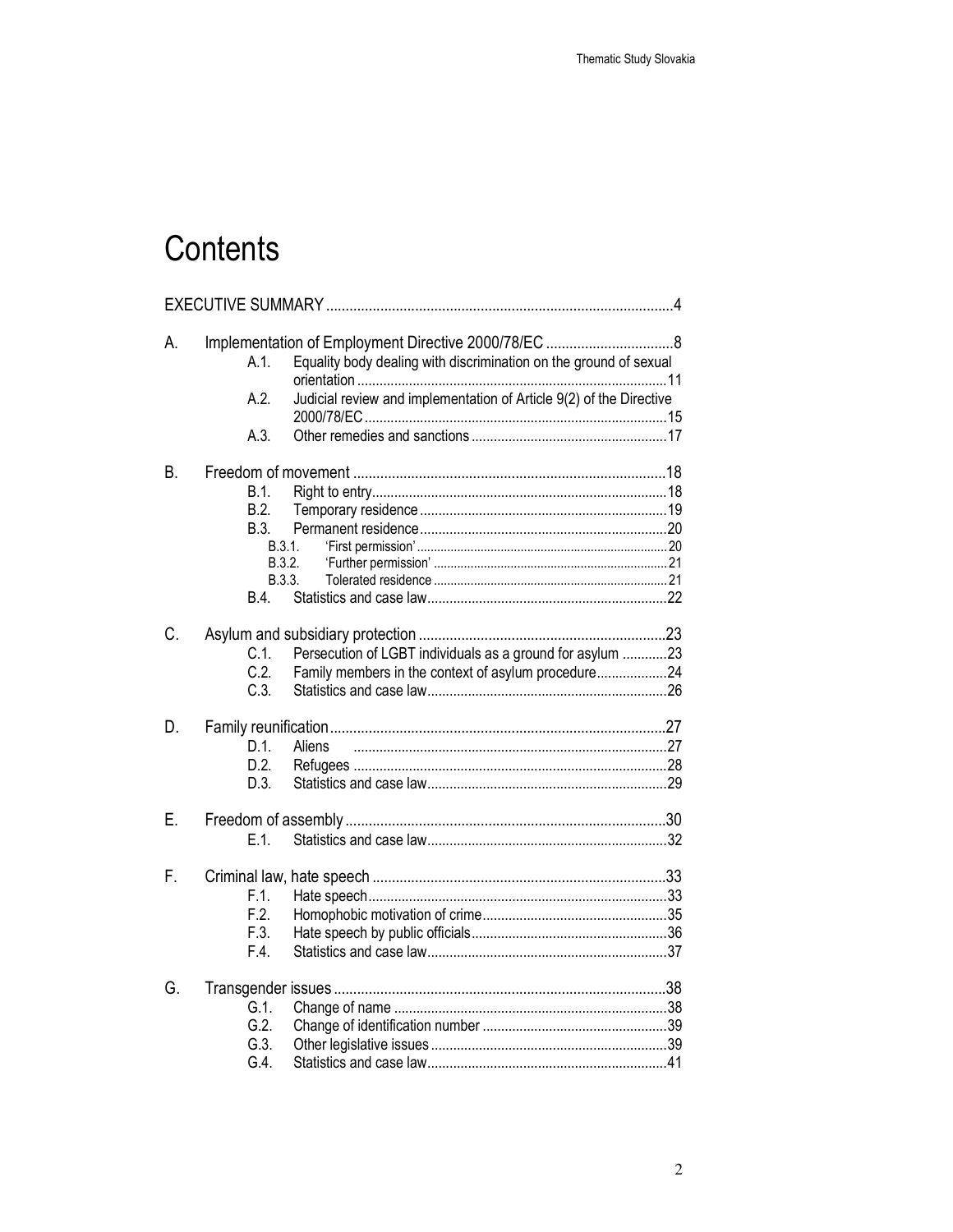| IMPLEMENTATION OF EMPLOYMENT DIRECTIVE 2000/78/EC 46 |  |
|------------------------------------------------------|--|
|                                                      |  |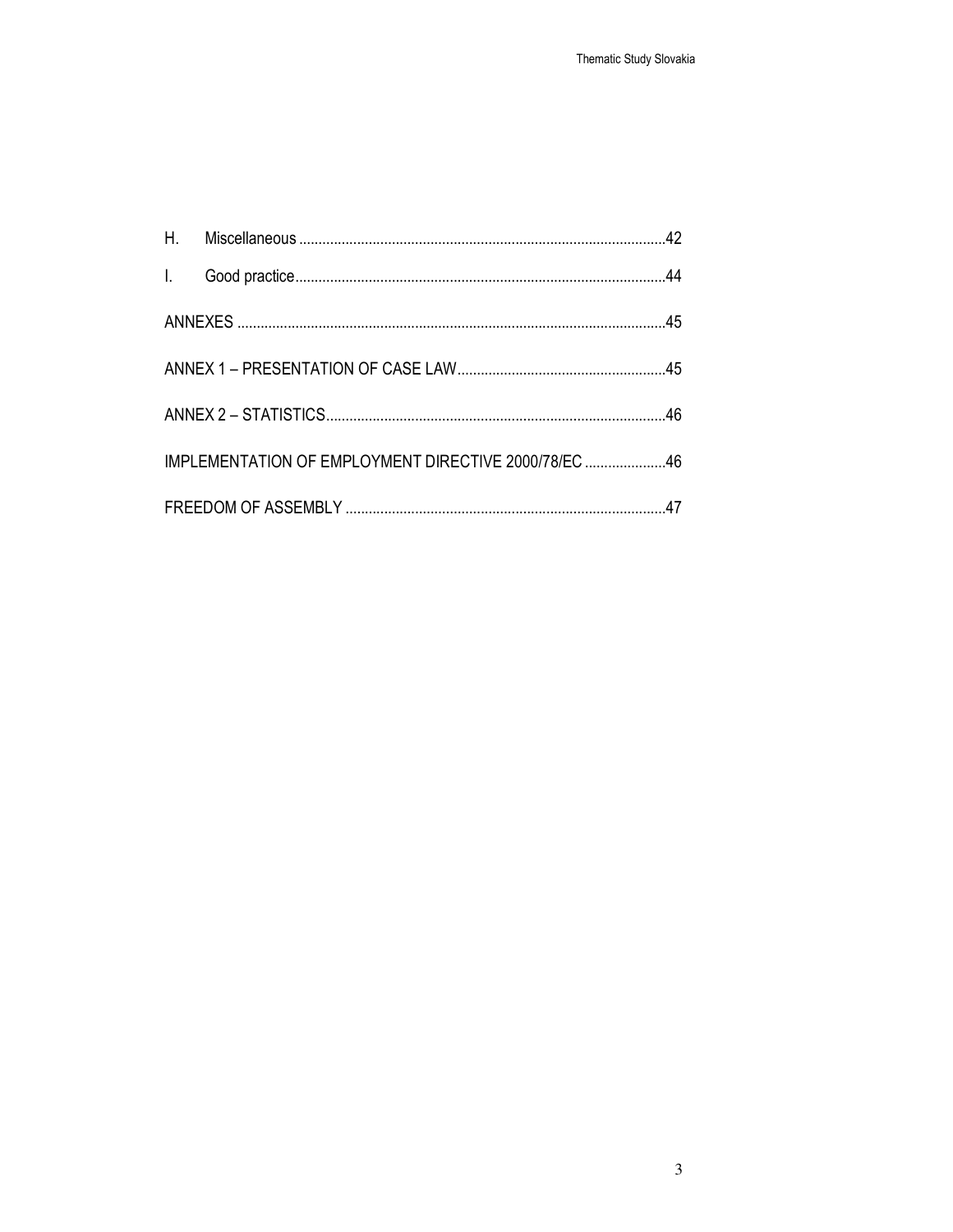### Executive Summary

Slovak legislation correctly transposed the provisions of the Council Directive 2000/78/EC (27.11.2000) concerning prohibition of discrimination based on sexual orientation in **employment** and **occupation**. Later legislation amended the regulations on **education** and **health care**. Sexual orientation was added as an additional explicit ground of non-discrimination also in these two areas. This legislation is quite favourable in the area of employment / occupation, education and health care, however the Directive 2000/78/EC was transposed only formally correct and there are still provisions (especially in the Labour Code) causing factual discrimination of LGBT individuals.

The anti-discrimination legislation was later amended again. Since 14.02.2008 sexual orientation is recognised as a prohibited ground of discrimination in all areas covered by the legislation, i.e. besides employment, also education, social and health care, and access to goods and services are covered.

There is no equality body dealing exclusively with discrimination on the ground of sexual orientation. Besides general authorities protecting lawfulness of the state authorities (such as Prosecutors office, Public Defender of Rights) the **Slovak National Centre for Human Rights** deals with all kinds of discrimination; however, this body has no judicial or executive authority and within the field of anti-discrimination it has the competence to, among other things, monitor and assess the observance of human rights; gather and provide upon request information on racism, xenophobia and anti-Semitism; provide legal assistance to the victims of discrimination and represent them in court. Moreover, the Centre may claim protection of the right to equal treatment instead of a real victim of dicrimination, if a violation of the principle of equal treatment could threaten interests or freedoms of a large or indefinite number of people, or if such violation could seriously jeopardise public interest.

According to the Anti-discrimination Act, any person (natural or legal) can claim judgement of the civil court stating a breach of rights caused by the discriminatory demeanour. Such a person may, under specific circumstances, plead for compensation of pecuniary damage or non-pecuniary harm. The plaintiff can be represented by a non-governmental organisation or by the Slovak National Centre for Human Rights. The recently adopted amendment of the anti-discrimination legislation introduced the concept of the so called '*class action*' in protection of the principle of equal treatment. Moreover, mediation as an alternative dispute resolution was explicitly recognised as a way of dealing with discriminatory treatment.

**Freedom of movement** is basically regulated by the Act on Residence of Aliens according to which the term 'family member' only applies to spouses,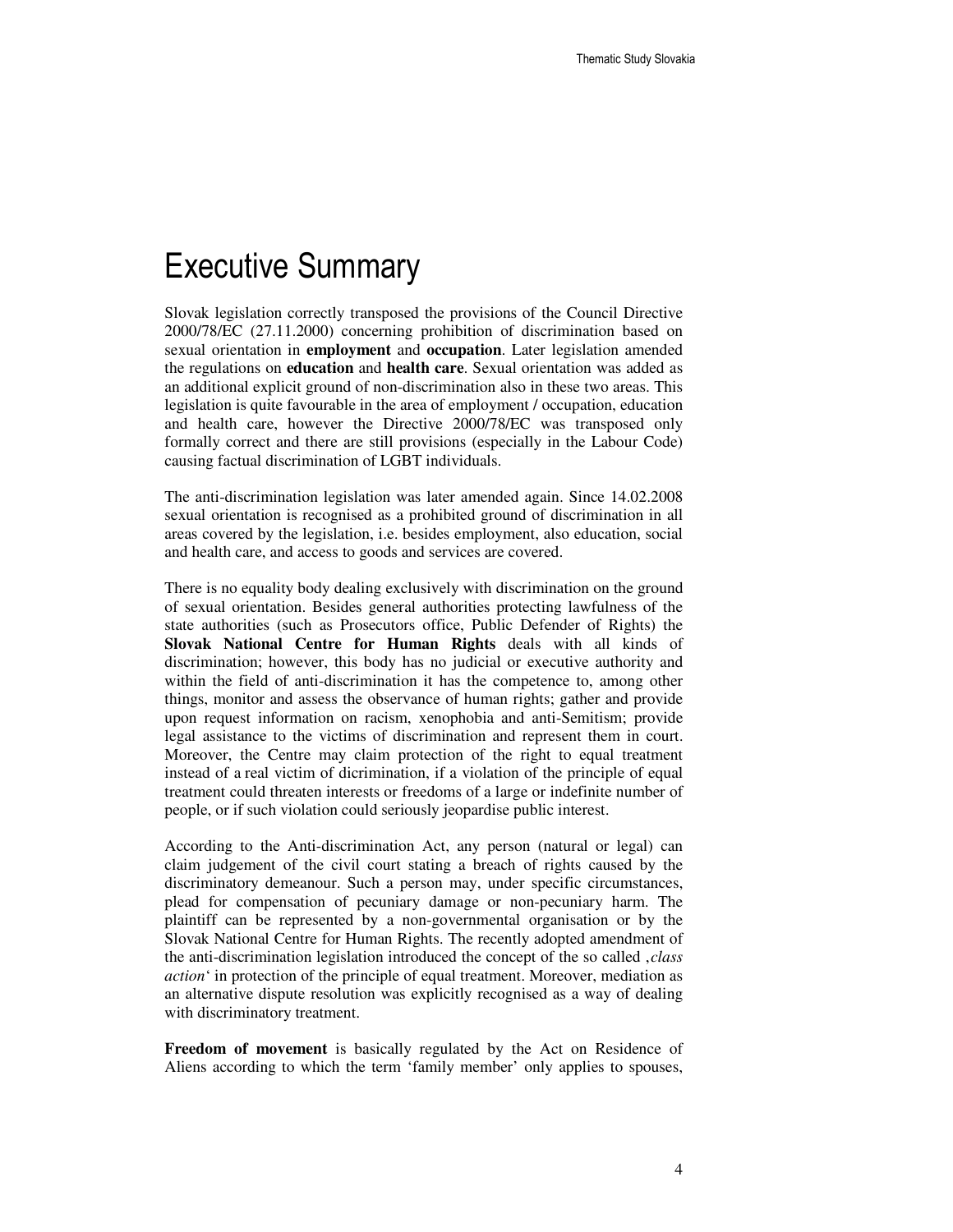dependants, including direct relatives and other dependant family members or members of the household.

Although Slovak legislation does not recognise registered partnerships or other formalised forms of relationship of LGBT individuals, there are some provisions granting freedom of movement for LGBT partners of EU citizens, e.g. if such a partner can be considered as member of his/her household.

Foreigners with no connection to EU citizens have a different status and do not enjoy the same rights in respect to freedom of movement. Slovak legislation presumes that such a person shall have some kind of relational ties; however, according to some special provisions in the Act on Residence of Aliens, permanent residence can be granted if it is **in the interest of the Slovak Republic**.

Furthermore, foreigners are subject of so-called '**tolerated residence**', a special and exceptional type of residence within Slovakia, which may be granted if it is necessary for the foreigners' private or family life, or if there are obstacles to his/her administrative expulsion.

**Affiliation to a particular social group** based on the common characteristic of sexual orientation is recognised as a ground for granting **asylum status**. In other words, a person claiming existence of well-founded fear of being persecuted as a member of a particular group may obtain asylum status if due to such fear he/she is unable and/or unwilling to return to the country of origin.

However, such a person must fulfill all the relevant conditions as an individual because Slovak legislation does not recognise an LGBT partner of a refugee as a family member. The only way an LGBT partner of a refugee can be granted asylum without being persecuted in his/her country of origin is asylum for **humanitarian reasons**. Otherwise, such a person has to prove his/her marital status or direct kinship.

**Family reunification** is not applicable for LGBT partners under Slovak legislation. LGBT partnerships are not recognised as family ties. There are no alternatives (like being a member of household of a person) for an LGBT individual to seek residence based on the clause of family reunification.

**The Right to freedom of assembly** is granted to LGBT individuals on the same basis as it is to anyone else. Pride parades, marches and demonstrations can be realised under the Act on the Right of Assembly and shall not be subject to any permission proceedings. Public authorities such as police and/or municipalities are obliged (together with the organisers) to provide assistance during the assembly to ensure that the constitutional right to freedom of assembly is not threatened or infringed.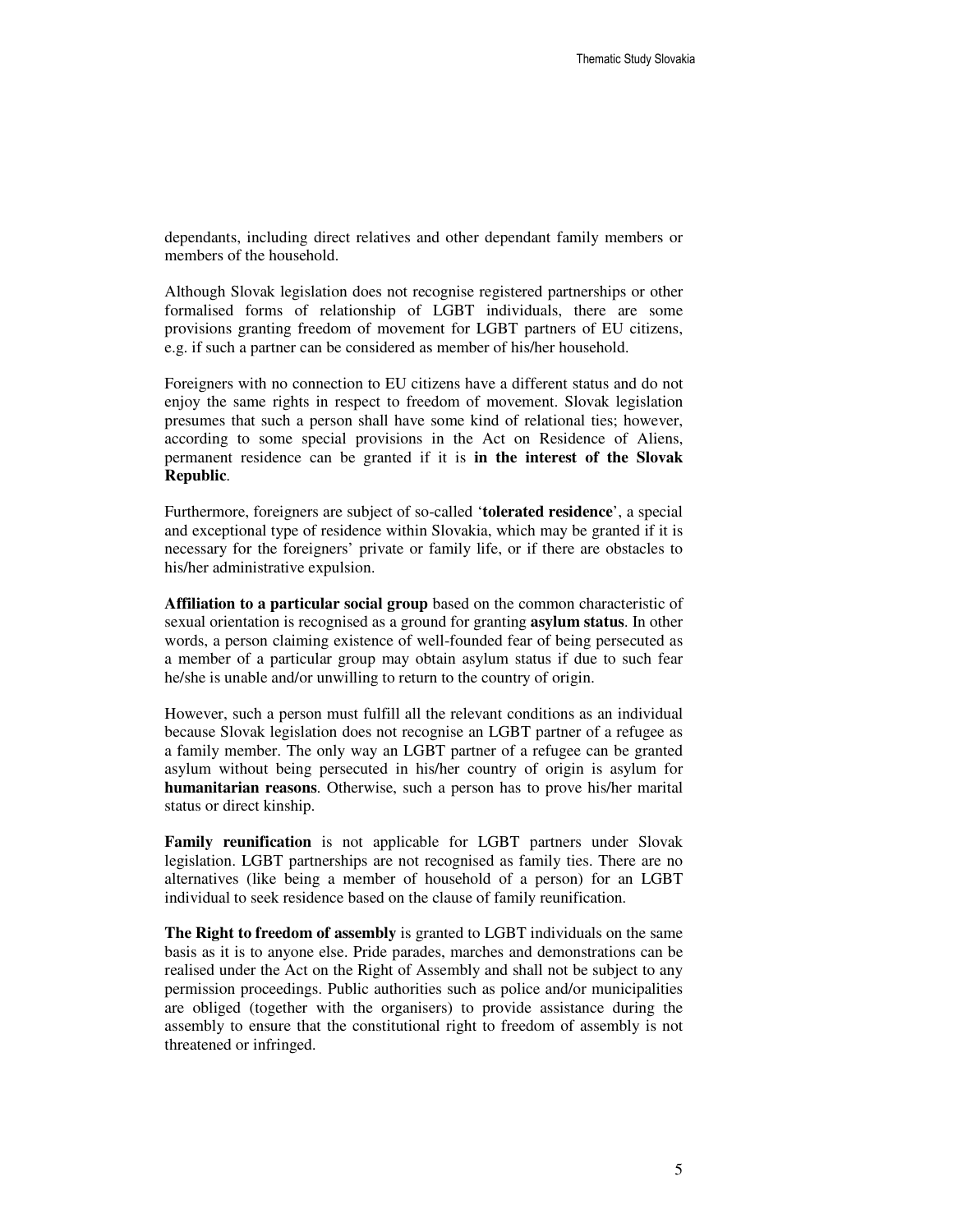Between 2000 and 2007, only a few public gatherings in favour or tolerance of LGBT individuals took place, but the number of public gatherings has increased slightly in recent years. This is unofficial data gained from interviews with active members of the community and responses to the information request sent to eight county municipalities.

LGBT individuals facing **hate speech** are partially protected by the **Criminal Code** or by the **Act on Minor Offence**; however, none of these laws recognise any crime or offence aiming at specifically protecting LGBT individuals. There are only general provisions applicable, unlike those applicable to members of national, ethnic or racial minorities; however, LGBT individuals can be considered as members of a specific group and thus object of the criminal act 'Violence against a group of people and the individuals'.

Provisions concerning defamation and libeling stipulated in the **Civil Code** might be more relevant in the case of hate speech against LGBT individuals. According to theoretical statements and general judicial rulings concerning defamation law, **statements which are truthful but which deal with private and intimate life of a person aggrieved, can be published (in general terms) only with the consent of such person** (with certain exceptions for public persons). Spreading information about the sexual orientation of an LGBT individual against his/her will can thus be considered illegal under the defamation provisions of the Civil Code.

There is no reference about any real defamation case brought by an LGBT individual to the court; however, there have been many cases of hate speech presented by the **public officials**. These are more or less cases of abuse and/or humiliation and are examples of hostility towards LGBT individuals in Slovakia. The situation has not changed as for the year 2010. There are no official statistics on filed defamation cases, the statistics only track validly finished cases.

Legislation regarding **transgender individuals** stipulates that discrimination due to their sexual or gender identification is considered as **discrimination on the ground of sex**.

There are clear legislative provisions relating to the administrative issues concerning the surgical change of sex/gender, like change of name and change of identification number; however, **legislation concerning medical aspects is practically absent**. There is no proper legislative environment regulating changes of sex/gender and this might be one of the reasons why transgender individuals prefer to undergo operations in the Czech Republic.

There were some legislative changes in the area of name change which shall on one side make it easier to submit relevant documents when claiming the change of name; however, on the other side, the range of names which may be chosen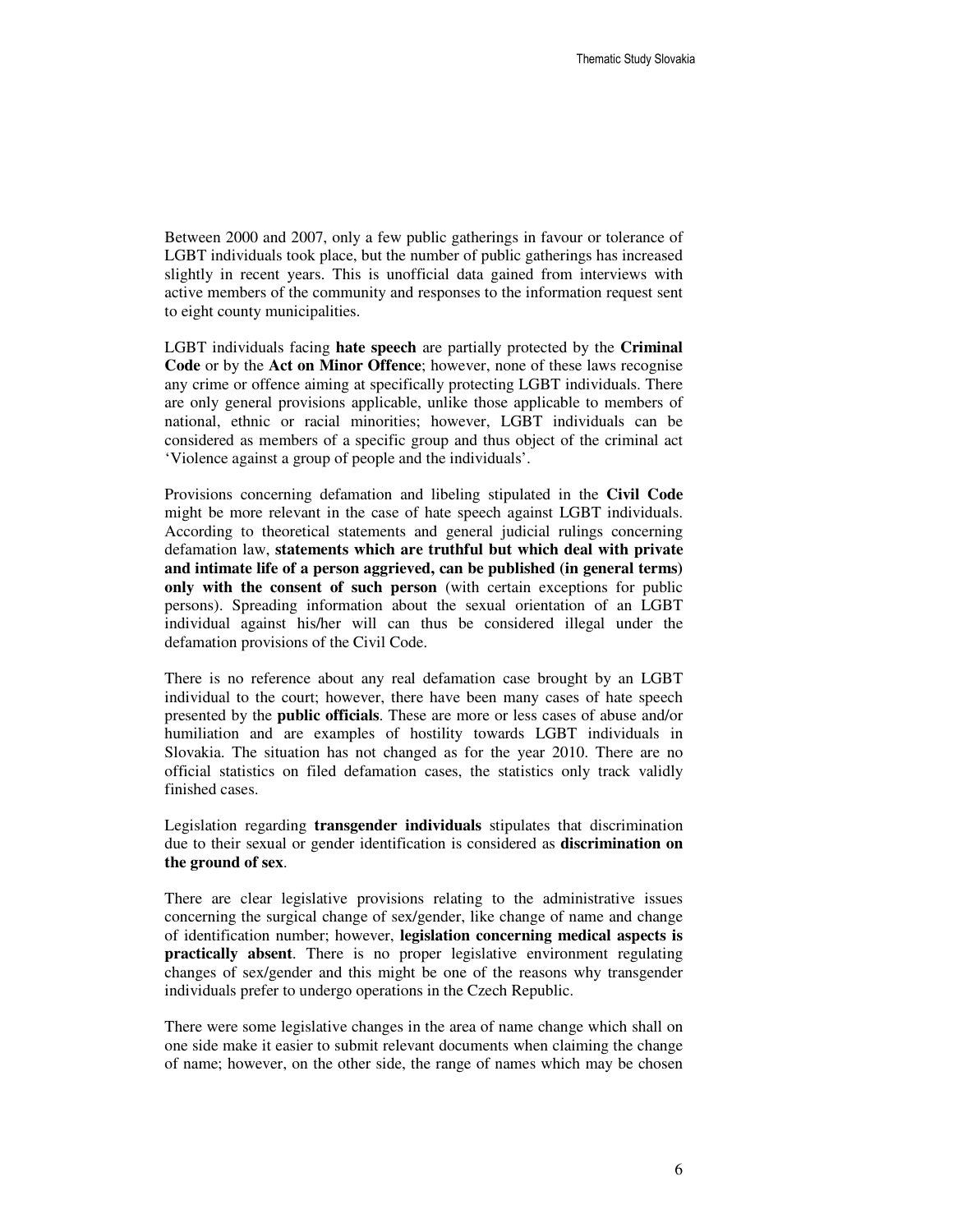by a person who underwent a surgery was limited. A person may only choose a neutral name, not any name.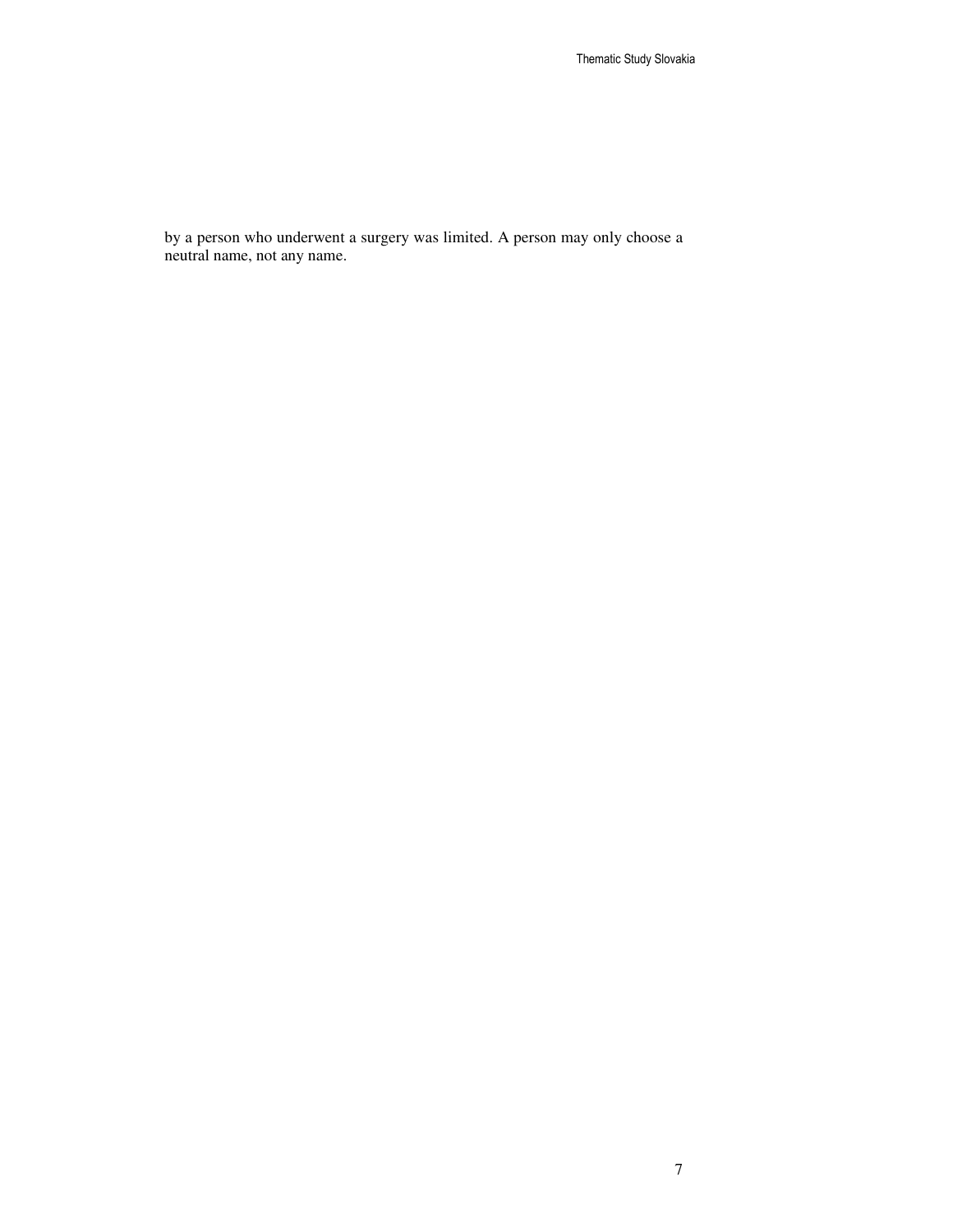# A. Implementation of Employment Directive 2000/78/EC

The principle of equal treatment is guaranteed under Article 12 of the Constitution of the Slovak Republic<sup>1</sup>, which states in paragraph 1 that 'people are free and equal in dignity and rights'. Paragraph 2 of Article 12 states that 'fundamental rights and freedoms are guaranteed in the territory of the Slovak Republic to every person regardless of sex, race, skin colour, language, belief, religion, political affiliation or conviction, national or social origin, nationality or ethnic origin, property, lineage or any other status. No person shall be harmed, favoured or discriminated against on any of these grounds'. Sexual orientation as a ground of non-discrimination is not explicitly mentioned in the Constitution, so constitutional complaints regarding such discrimination shall be based on 'other status' of a possible victim. In other words, at the constitutional level, a person claiming discrimination on the ground of sexual orientation in front of the Constitutional Court would use 'other status' as a ground of discrimination.<sup>2</sup>

Council Directive 2000/78/EC (27.11.2000) establishing a general framework for equal treatment in employment and occupation was transposed into Slovak legislation primarily by the Act No. 365/2004 Coll. on equal treatment in certain areas and protection against discrimination (Anti-discrimination  $Act)^3$ adopted by Národná rada Slovenskej republiky (NRSR) [National Council of the Slovak Republic] (Slovak Parliament) on 20.05.2004 and came into force on 01.07.2004.

According to the Anti-discrimination Act, discrimination on the ground of sexual orientation is prohibited in employment relationships, similar legal and related legal relationships. The principle of equal treatment shall apply only in combination with the rights of natural persons provided by law and in the following areas:

- access to employment, occupation, other profit-making activities or functions, including recruitment requirements and selection criteria and modalities,
- employment and working conditions including remuneration, promotion and dismissal,

<sup>1</sup> Slovakia/Ústava Slovenskej republiky 460/1992 Zb. (01.09.1992)

<sup>2</sup> Different from the constitutional level, the amended Anti-discrimination Act explicitly recognises 'sexual orientation' as a ground of discrimination, which can also be explicitly addressed before the general courts.

<sup>3</sup> Slovakia/ Antidiskriminačný Zákon 365/2004 (20.05.2004).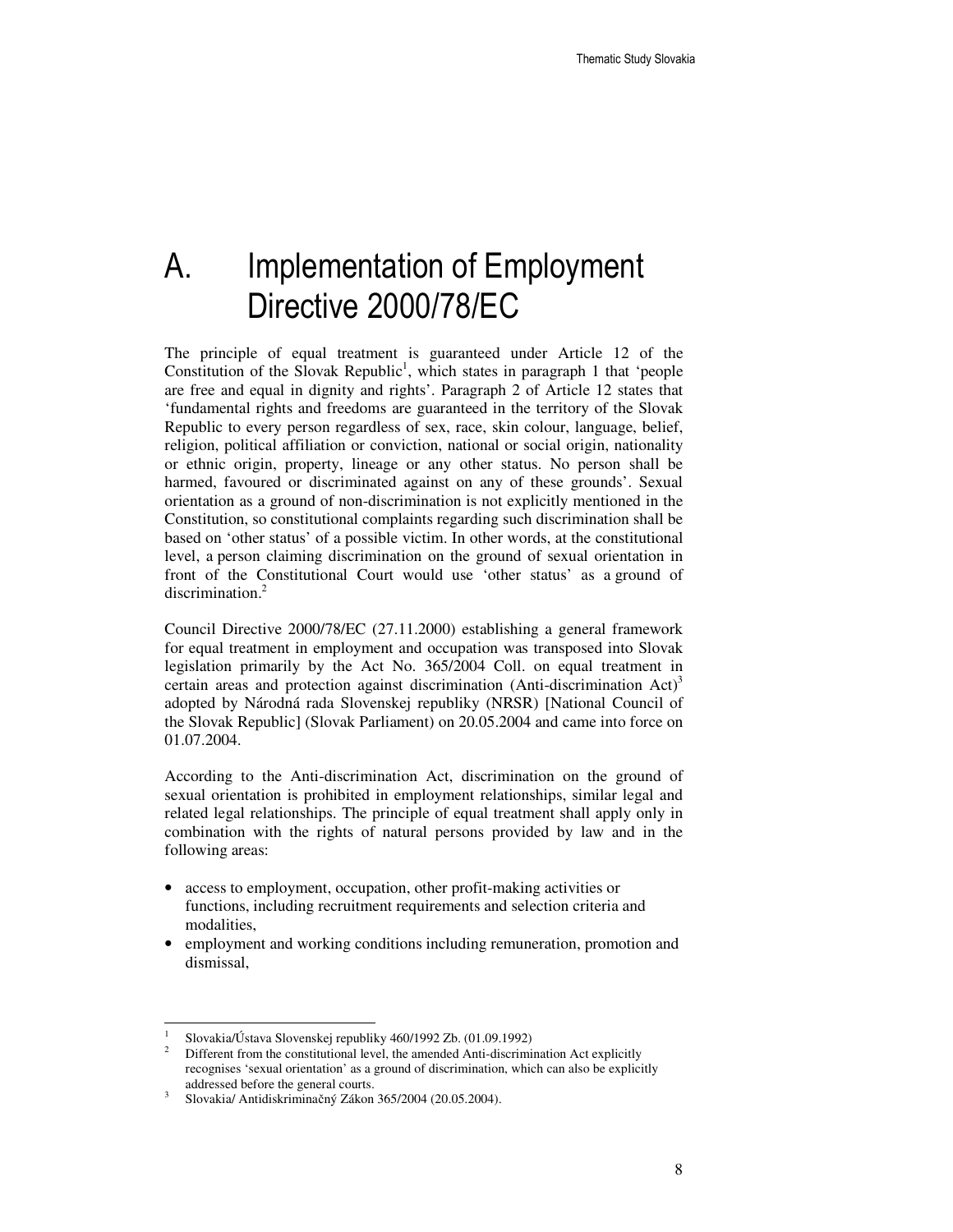- access to vocational training, professional upgrading and participation in active labour market policy programmes including access to vocational guidance services, or
- membership and activities in employees' organisations, employers' organisations and organisations associating persons of certain occupations, including the benefits that these organisations provide to their members.

The Labour Code<sup>4</sup> and other acts in the field of employment within specific areas (such as prosecutors, public services, military services, etc.) were amended accordingly.

The Slovak Republic originally did not explicitly recognise sexual orientation as a matter of discrimination within other areas mentioned in the Racial Equality Directive 2000/43/EC, like social security, education, health care, access to goods and services and housing; however, this has been changed by amending some acts in the area of education and later by amending the Antidiscrimination Act itself.<sup>5</sup> The Act on Higher Education<sup>6</sup> as well as the School Act<sup>7</sup> were amended<sup>8</sup>. Sexual orientation is stipulated as one of the grounds of discrimination explicitly prohibited by these acts.

Similarly, the Act on Providers of Health Care<sup>9</sup>, in the Annex  $4$  – Ethical Codex of Medical Servants, states that it is a duty of any medical servant to protect life, support and restore health, prevent from diseases, lighten suffering regardless of nationality, race, belief, **sexual orientation**, political affiliation, social status, moral or intellectual level and reputation of the patient.

On  $14.02.2008$  Slovak Parliament has approved the amendment<sup>10</sup> of the Antidiscrimination Act. According to this amendment discrimination on the ground of sexual orientation is prohibited also within other areas such as **social care**, **medical treatment, access to goods and services, and education**. The amendment of the Anti-discrimination Act<sup>12</sup> provides new structure and definitions. The Anti-discrimination Act now generally stipulates that the observance of the equal treatment principle dwells in the prohibition of discrimination due to listed grounds which also include discrimination on the ground of sex, sexual orientation and other status of a person.<sup>13</sup>

The original wording of the Anti-discrimination Act provided specific grounds of discrimination for different areas of legal relationships (social care, health

<sup>4</sup> Slovakia/zákon 311/2001 (02.07.2001).

<sup>5</sup> Amendment of the Anti-discrimination Act, Slovakia/zákon 85/2008 (14.02.2008).

<sup>6</sup> Slovakia/zákon 131/2002 (21.02.2002).

<sup>7</sup> Slovakia/zákon 29/1984 (22.03.1984).

<sup>8</sup> Slovakia/zákon 363/2007 (03.07.2007).

<sup>9</sup> <sup>9</sup> Slovakia/zákon 578/2004 (21.10.2004).

<sup>&</sup>lt;sup>10</sup> Slovakia/zákon 85/2008 (14.02.2008).<br><sup>12</sup> Slovakia/zákon 85/2008 (14.02.2008).

<sup>&</sup>lt;sup>12</sup> Slovakia/zákon 85/2008 (14.02.2008).<br><sup>13</sup> Article Lpoint 1 Slovakia/zákon 85/200

<sup>13</sup> Article I point 1 Slovakia/zákon 85/2008 (14.02.2008).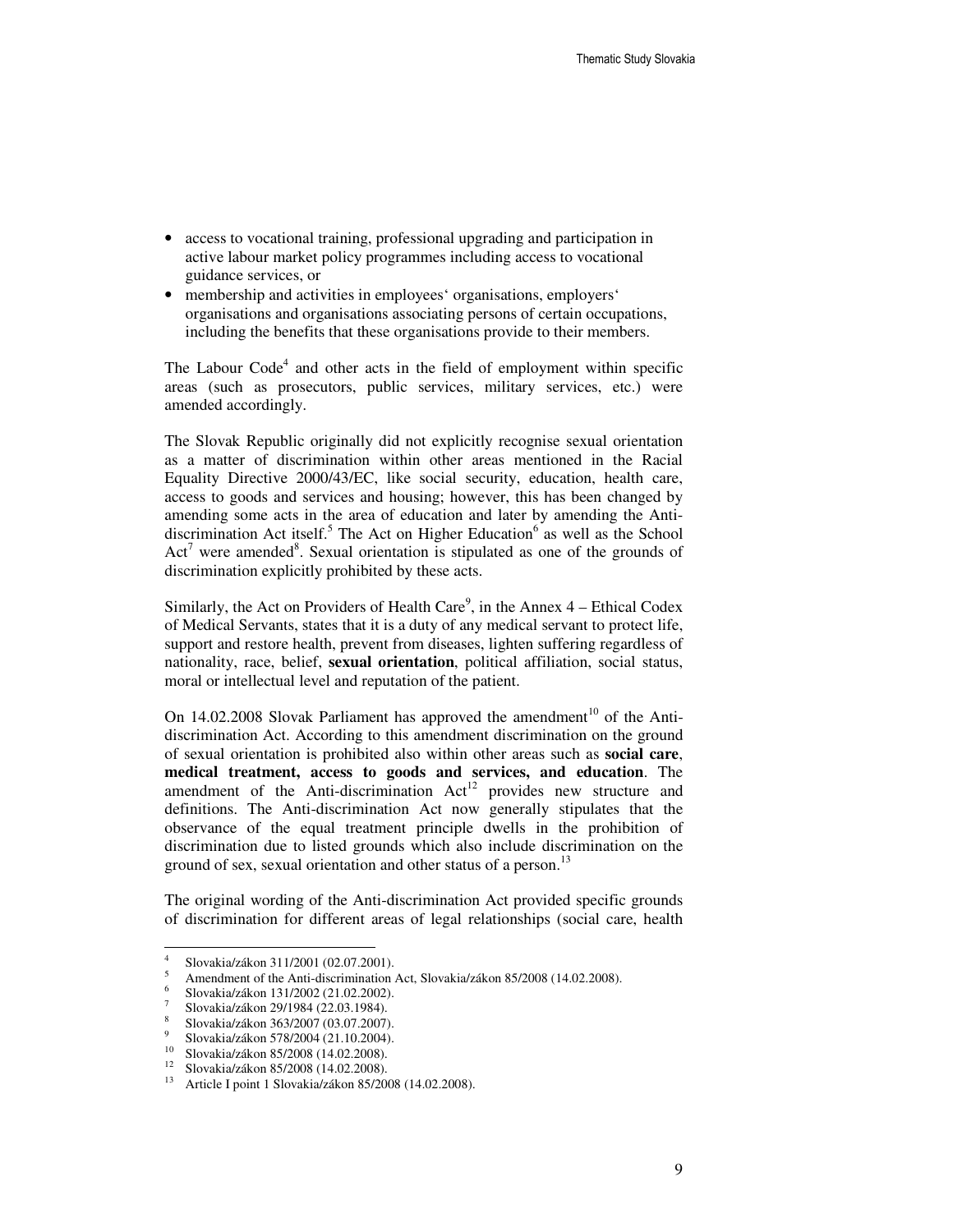care, access to goods and services, education and labour, and similar relationships). The amended Anti-discrimination Act now generally defines the principle of equal treatment which shall be applied in all above mentioned areas of legal relations.<sup>14</sup> This piece of legislation rectified deficiencies caused by the original Anti-discrimination Act.

The amendment stipulates that discrimination on the ground of sex shall also include discrimination on the ground of sexual or gender identification.<sup>15</sup> Moreover, the amendment more generally defines one of the main principles of equal treatment. It stipulates that **everybody** is obliged to respect the principle of equal treatment in the area of labour and similar legal relationships, social welfare, health care, providing with goods and services, and education. The original version of the Anti-discrimination Act did not use the term , everybody'; instead, it listed a few subjects: state authorities, municipal authorities, other self-government authorities, natural persons and legal entities. The actual wording is more precise and shall cover all subjects with legal subjectivity.

Although the Anti-discrimination  $Act^{16}$  prohibits any kind of discrimination based on sexual orientation in employment and occupation, there are certain provisions in the Labour Code which can be considered disadvantageous for members of a same sex couple compared to a married couple.<sup>17</sup> Here are the most visible ones:

- in case of death of the employees' husband or wife the employer is obliged to grant to the employee two days off paid by the employer; however, in case of death of a person who lived with the employee in the same household the employer is obliged to grant to the employee only the minimum necessary amount of time, maximum one day off paid by the employer.<sup>18</sup> Moreover, it can be more unpleasant for such a partner to prove their relationship.
- in case of childbirth, the employee (husband) is guaranteed the necessary amount of time to transport his wife to hospital and back paid by the employer. This benefit is guaranteed only to the husband of a wife.<sup>19</sup>

However, no official or non-official data is available to support whether the above mentioned provisions caused some kind of discriminatory performance.<sup>20</sup>

<sup>&</sup>lt;sup>14</sup> Article I point 1 Slovakia/zákon 85/2008 (14.02.2008).

<sup>15</sup> Article 2a paragraph 11 point a), Slovakia/ Zákon 365/2004 (20.05.2004). "Sexual and gender identification" is a literal quotation and translation of the actual wording of the Antidiscrimination Act ("diskriminácia z dôvodu pohlavnej a rodovej identifikácie"). This formulation may include the concept of gender identity, however, there is no reference to "gender reassignment" in the Anti-discrimination Act and this concept remains excluded.

<sup>16</sup> Slovakia/ Zákon 365/2004 (20.05.2004).

<sup>&</sup>lt;sup>17</sup> There is no legislation on registered partnership or other officially recognised relationship of people of the same sex in Slovakia.

Art. 141, paragraph 2(d) of the Labour Code.

<sup>19</sup> Art. 141, paragraph 2(b) of the Labour Code.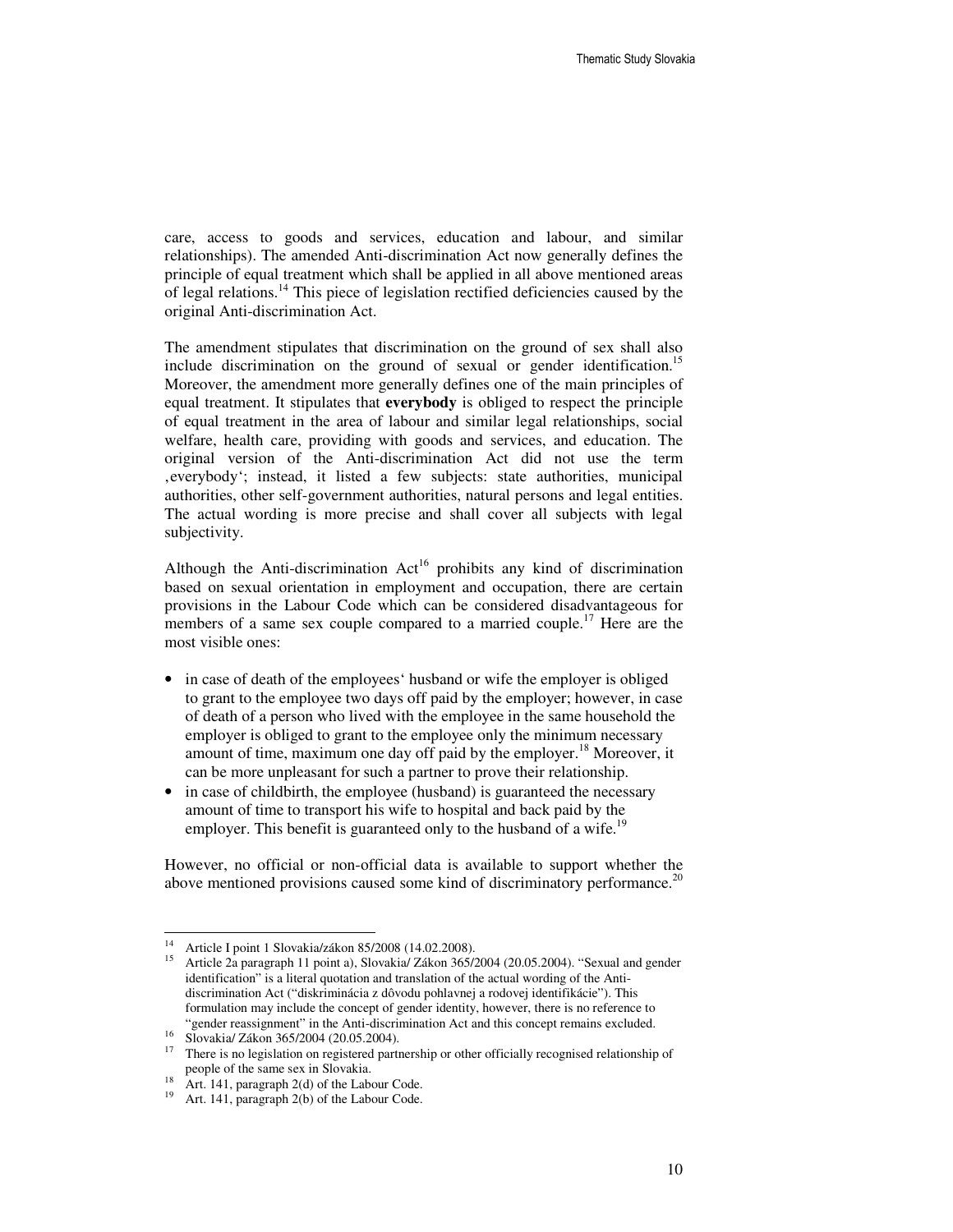There is no case law related to alleged discrimination based on sexual orientation within labour law either.<sup>2</sup>

### A.1. Equality body dealing with discrimination on the ground of sexual orientation

There is no equality body or other authority in Slovakia dealing exclusively with discrimination, not to mention discrimination on the ground of sexual orientation. Apart from general authorities protecting legality (general courts, constitutional court, prosecutors offices), there is also an Ombudsman office called *Verejný ochranca práv* [Public Defender of Rights] dealing with breaches of law conducted by the public authorities.

The only body which is considered as equality body dealing with all kinds and forms of discrimination is *Slovenské národné stredisko pre* ľ*udské práva* (SNSĽP) [the Slovak National Centre for Human Rights (SNCHR)]. SNCHR was founded by an agreement between the United Nations and the government of the Slovak Republic. The SNCHR is a legal entity engaged in activities relating to the promotion and protection of human rights in Slovakia. Activities in the field of anti-discrimination were added to the tasks of SNCHR after adopting the Anti-discrimination Act. Thus SNCHR is an equality body dealing with all forms of discrimination, however, it deals wih other activities too (beyond the anti-discrimination field).

Established by the Act on Establishment of the Slovak National Centre for Human Rights, $^{22}$  it has no arbitrament competencies. It is a supervising authority with advisory competence.

The duties of SNCHR were extended by the Anti-discrimination  $Act^{23}$  to include monitoring and assessment of the observance of the principle of equal treatment. SNCHR has become the specialised body for the promotion of equal treatment for all grounds of discrimination.

The competences of SNCHR are defined quite broadly and in quite unspecified general language. SNCHR shall monitor and assess the observance of human rights and the observance of the principle of equal treatment according to a separate law, gather and provide upon request information on racism, xenophobia and anti-Semitism in the Slovak Republic, carry out research and surveys on the provision of information in the area of human rights, and to gather and disseminate information in this area, provide educational activities,

<sup>&</sup>lt;sup>20</sup> http://www.justice.gov.sk/h.aspx?pg=r30&htm=http://www.justice.gov.sk/stat/09/index.htm (08.03.2010). Information was confirmed by the Ministry of Justice in February 2010.

<sup>&</sup>lt;sup>21</sup> Information was confirmed by the Ministry of Justice in February 2010<br><sup>22</sup> Slavebia/zákon 208/1003 (15.13.1003)

<sup>22</sup> Slovakia/zákon 308/1993 (15.12.1993).

<sup>23</sup> Slovakia/ Zákon 365/2004 (20.05.2004).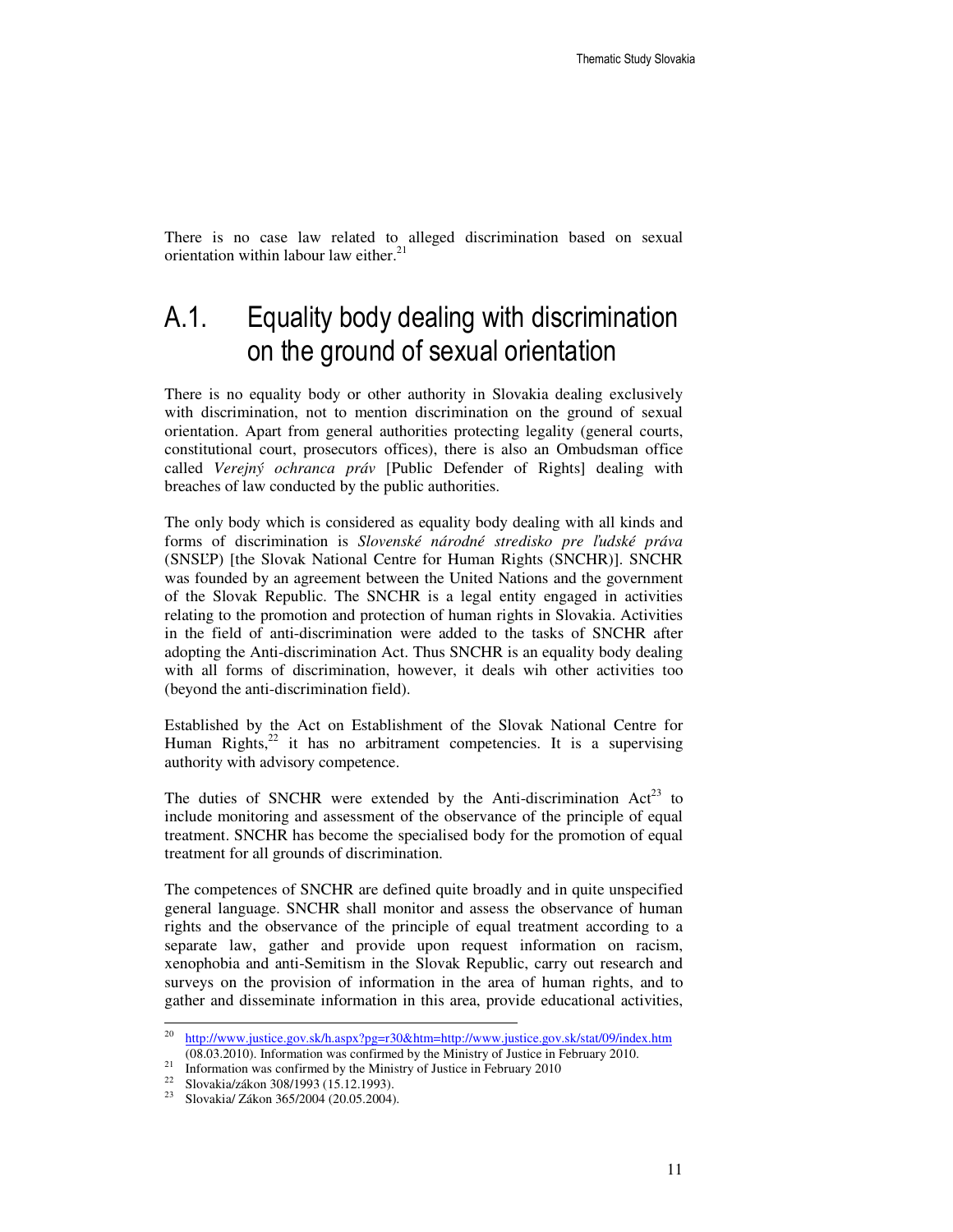take part in public information campaigns, and provide library services and other services in the field of human rights. SNCHR publishes an Annual Report on the respect for human rights in Slovakia.

Within the field of anti-discrimination activities SNCHR shall:

- provide for legal assistance for victims of discrimination and expressions of intolerance,
- prepare expert opinions on compliance with the principle of equal treatment.<sup>24</sup>

According to the latest amendment<sup>25</sup> of the Act on Slovak National Centre for Human Rights,<sup>26</sup> approved on 14.02.2008 by the Parliament, SNCHR shall also:

- execute independent ascertainment regarding discrimination,
- develop and publish reports and recommendations in matters regarding discrimination.

The Act on Slovak National Centre for Human Rights<sup>27</sup> mentions , providing for legal assistance to victims of discrimination 'and, representing parties to the proceedings regarding violations of the principle of equal treatment' among its competencies. Providing legal assistance to the victims of discrimination covers legal counselling to the victims or cooperation with attorneys and/or with nongovernmental organisations providing legal aid in the field of equal treatment. Moreover, based on the amendment<sup>28</sup> the Andi-discrimination Act introduced a sort of *class action*. The amendment stipulates that SNCHR may claim the right to equal treatment instead of the actual victim if certain preconditions are fulfilled, which are the the rights, legally protected interests or freedoms of a larger number of people, or of an undefined number of people might be violated, or if by such violation public interest could be seriously jeopardised.

SNCHR is also authorised to represent parties free of charge in the proceedings concerning discrimination on any ground.<sup>29</sup> There is no data available on which forms of discrimination were claimed; however, from existing activities of the SNCHR it seems that the Centre provides more consultations than legal representation of victims. These are only assumptions of the author of this study since there are no official reports, evaluations or other data providing thorough information concerning their activities.<sup>30</sup> According to SNCHR there are three

<sup>&</sup>lt;sup>24</sup> Art 1, paragraph 2. Slovakia/zákon 308/1993 (15.12.1993).

<sup>25</sup> This amendment did not come into force yet. It was not published in the official journal of the collection of laws. The approved version is available at: http://www.nrsr.sk/exeIT.NRSR.Web.Webclass/Tmp/N%E1vrh%20z%E1kona\_474.doc (25.02.2008)

<sup>&</sup>lt;sup>26</sup> Slovakia/Zákon 308/1993 (15.12.1993)

<sup>&</sup>lt;sup>27</sup> Slovakia/Zákon 308/1993 (15.12.1993).<br><sup>28</sup> Slovakia/zákon <sup>28,4/2008</sup> (22.00.2008).

<sup>28</sup> Slovakia/zákon 384/2008 (23.09.2008).

<sup>29</sup> Art. 1, paragraph 3. Slovakia/zákon 308/1993 (15.12.1993).

<sup>&</sup>lt;sup>30</sup> Information was confirmed on 08.03.2010 by the SNCHR via telephone interview..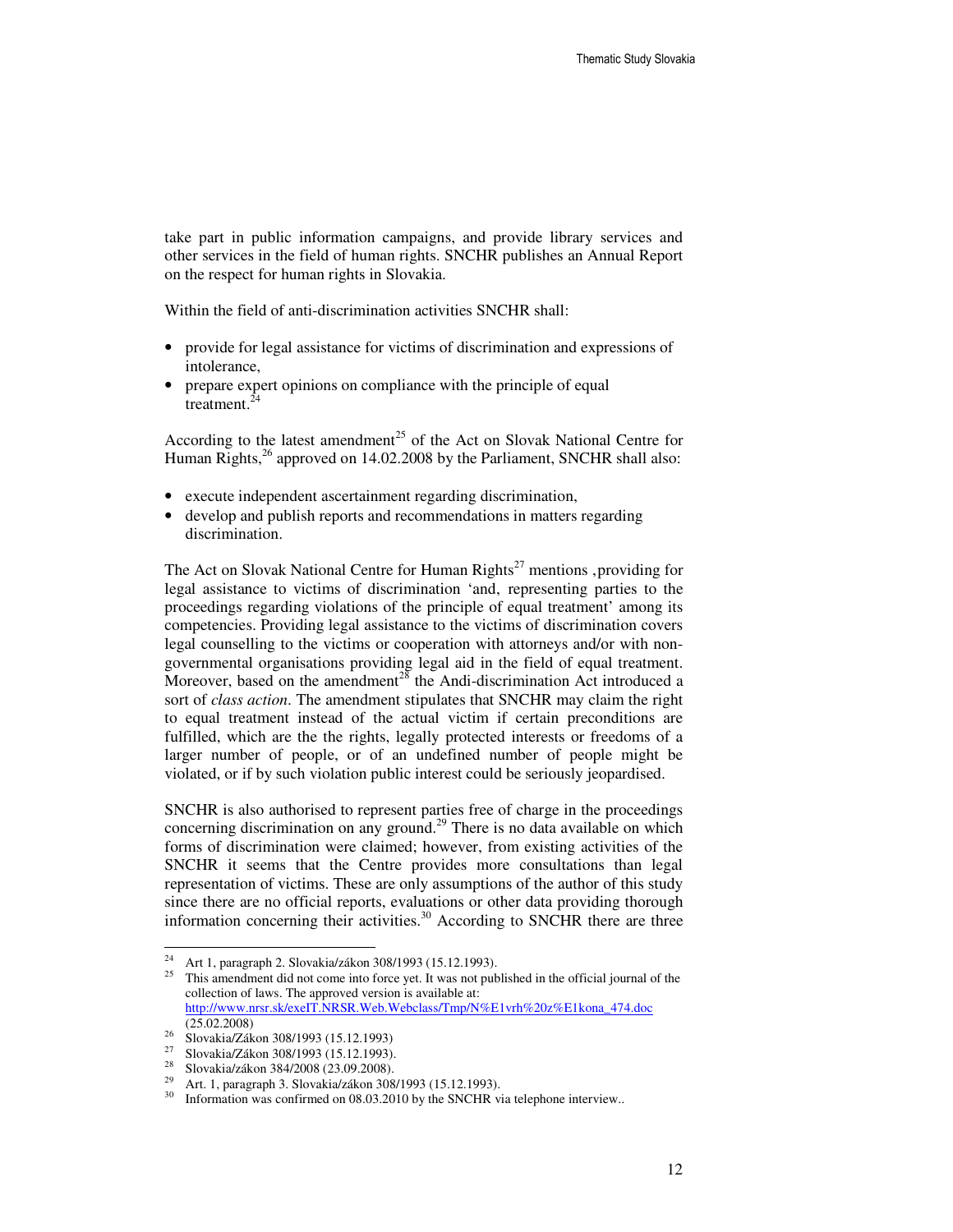discrimination cases in which the Centre represents the victims. $31$  However, none of these cases deals with discrimination on the ground of sexual orientation.<sup>32</sup> SNCHR publishes reports on the observance of human rights annually.<sup>33</sup> These reports, however, deal with selected examples on the state of human rights in Slovakia, including activities of SNCHR in the field, but do not provide a comprehensive picture of the activities of SNCHR or of the state of human rights in the field of equal treatment.

Apart from above mentioned reports, SNCHR publishes Annual Reports on its activities.<sup>34</sup> No complaints objecting to discrimination based on sexual orientation were mentioned in the Annual Reports for the years 2004 and 2005. Data for the previous years are not available at all.

According to the Annual report for the year 2006, SNCHR dealt with 198 written petitions claiming violation of equal treatment and provided 630 individuals with telephone assistance in this field. Most of the petitions were complaints about discrimination related to employment and based on grounds of lineage and age. Three complainants claimed violation of equal treatment in employment based on their sexual orientation. The Centre provided legal counselling in these cases, but the victims did not want to bring their cases before the court.

In 2007 there were 320 written requests, 450 telephone requests and up to 250 visitors claiming counselling in the field of discrimination. Moreover, there were another 420 claims dealt with by regional offices of SNCHR. The main grounds of objected discrimination were age and nationality (Romas), and they were reported mainly in labour relationships and in the access to goods and services. There were three cases brought to the courts, only one of them was finished (the petition was dismissed by the court), but none of those cases dealt with discriminatory treatment due to the sexual orientation of a victim. There were a few expert opinions provided by SNCHR, but none of them dealt with discrimination based on sexual orientation.<sup>35</sup>

The fact that SNCHR did not deal with specific cases of discrimination on the ground of sexual orientation does not mean that there are no such cases. The

<sup>31</sup>  $\frac{31}{2}$  This information was relevant in the beginning of 2008.

 $\frac{32}{33}$  Information was confirmed by the Centre on 08.03.2010.

These reports are available in English only for years 2004 and 2005 at: http://www.snslp.sk/rs/snslp\_rs.nsf/0/CBDA5EC6B49A84E0C125718E004036EC?OpenDoc ument&ID=PAR012395760467&TYPE=S&LANGUAGE=E&LENGTH=S (13.02.2008). Reports in Slovak for years 2004-2006 are available at: http://www.snslp.sk/rs/snslp\_rs.nsf/0/F048C56CB73E748BC1256FC600380C2F?OpenDocu ment (13.02.2008).

The annual reports 2004 and 2005 on activities of SNCHR are available in English at: http://www.snslp.sk/rs/snslp\_rs.nsf/0/B76DD2FB0C07822CC1257237004D9666?OpenDocu ment (17.02.2008). Reports in Slovak for years 2004-2006 are available at: http://www.snslp.sk/rs/snslp\_rs.nsf/0/DAD33B76D16AFB2FC1256FEF00491B8E?OpenDoc ument (17.02.2008). 35

http://www.snslp.sk/index.php/lang-sk/vyrocne-spravy-.html (01.03.2010).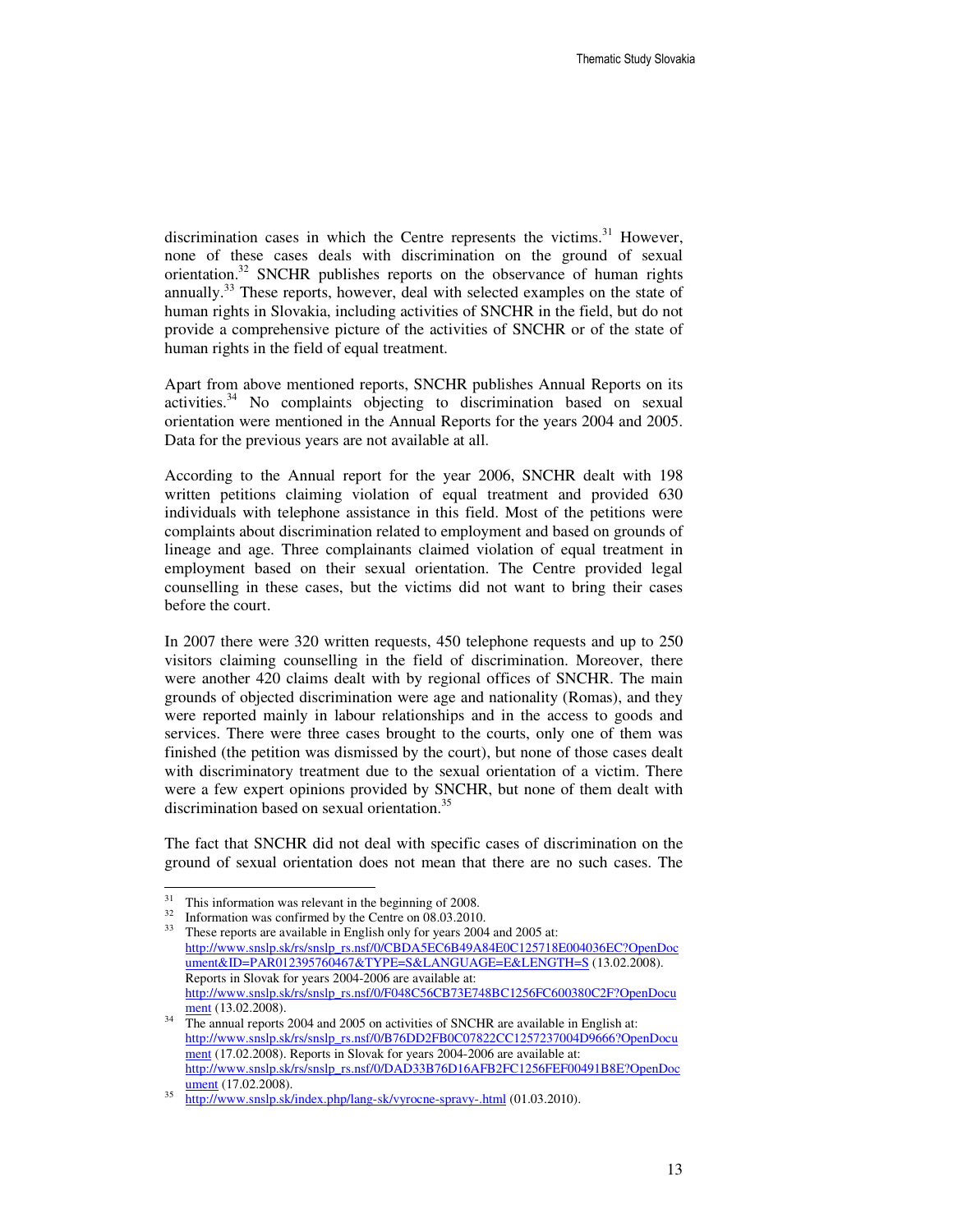existence of discrimination on the ground of sexual orientation in the area of labour relationships was proved by a representative research on perception of human rights and the principle of equal treatment within the adult population of the Slovak Republic conducted in 2007. Sexual orientation was one of six grounds of discrimination reported in employment and 6 per cent of informants stated that they have had direct or indirect experience with discrimination.<sup>36</sup>

In the recent years (2008 and 2009) SNCHR dealt also with a few discrimination cases on the ground of sexual orientation. Besides a few homophobic statements of some politicians SNCHR has provided legal assistance to five victims of discrimination on the ground of their sexual orientation, especially in the area of labour relationships. According to the information from the Centre the victims of discrimination were mostly teachers. There was also one case of a transgender person discriminated due to his sexual identity. The Centre provided legal counselling to the victims (providing them with information regarding the relevant legislation and possible legal steps); however, none of the victims was willing to elaborate the case further, not to mention to bring the case to the court.<sup>37</sup> None of the victims, however, wanted to reveal their identity to avoid harassment at their workplaces. SNCHR stated that due to prejudice and insufficient informing problems of the LGBT community are perceived as less important. The absence of discrimination cases at the courts might be caused by the concerns of uncertain outcomes of the cases and by negative popularity of the petitioners. <sup>38</sup> There is also another reason for the lack of discrimination cases brought to the court: The court proceedings are lengthy and, moreover, the unsuccessful party to the proceedings is usually obliged to compensate court fees and related expenses to the winning party. Albeit the victims of discrimination are entitled to free legal representation (e.g. by SNCHR), they are not automatically exempted from the duty to cover the expenses of the successful party to the proceedings. According to SNCHR this is a significant obstacle discouraging victims of discrimination to undergo judicial proceedings.<sup>39</sup>

In the Report on Observance of Human Rights including the Principle of Equal Treatment in the Slovak Republic in 2008, the SNCHR reported that nonexistence of relevant legislation allowing registered partnerships among persons of the same sex is a problem which is connected to existing discrimination of homosexuals. They do not have possibilities to enjoy legal protection of their family life despite of the formal constitutional guarantee of equality in dignity and rights and the general protection from discrimination. Existing legislation does not provide sufficient guarantees for permanent personal and property relationships of people of the same sex. The informants stated that the most

 36  $\frac{10^{36}}{10^{37}}$  http://www.snslp.sk/index.php/lang-en/monitoring-a-vyskum.html (01.03.2010).

Information provided telephonically by the Head of Legal department of the Slovak National Centre for Human Rights (12.04.2010).

<sup>38</sup> http://www.snslp.sk/index.php/lang-sk/sprava-o-dodriavani-udskych-prav.html (01.03.2010).

Information confirmed on 12.04.2010 by SNCHR via telephone interview.

<sup>41</sup> http://www.snslp.sk/index.php/lang-sk/sprava-o-dodriavani-udskych-prav.html (01.03.2010).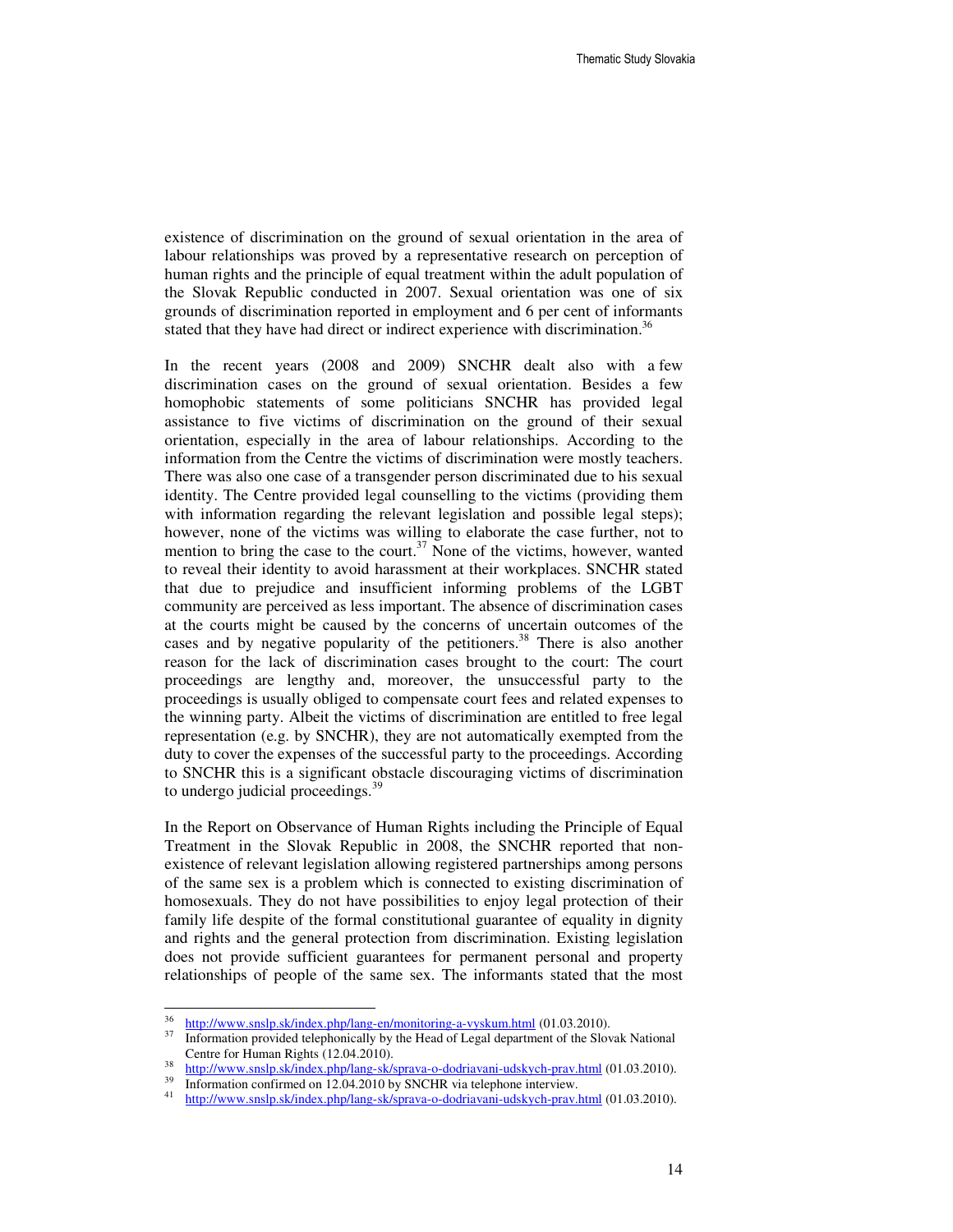often occuring cases of unequal treatment are present in loans and mortgages administration, in labour relationships in cases when '*family members*' are in question, in tax legislation and social welfare legislation which are connected to family and/or its members. Other obstacles are present in health care (with regard to access to health documentation) and in heritage provisions.<sup>41</sup>

In 2008 there was a legislative proposal on the codification of private law. Some NGOs provided comments to the proposal and suggested to adopt provisions on registered partnerships. This initiative was, however, rejected by the Ministry of Justice according to which there were no social and political conditions for such legislation. $42$ 

The report on the observance of human rights in 2009 is not available yet.<sup>43</sup>

### A.2. Judicial review and implementation of Article 9(2) of the Directive 2000/78/EC

According to the Anti-discrimination Act, any natural person or legal entity can be considered a victim if claiming that his/her rights and interests protected by law were harmed because the principle of equal treatment was not applied to him/her. The victim can file a lawsuit in civil court (district court) claiming that the discriminator shall refrain from discriminating activities, and if possible the victim can require the rectification of the illegal situation and an adequate compensation. When the violation of the principle of equal treatment has considerably impaired the dignity, social status or social achievement of the victim, the victim may also seek non-pecuniary damages in cash. The amount of non-pecuniary damage shall be determined by the court, taking into account the seriousness of non-pecuniary damage and all related circumstances. The total amount of compensation is not limited and besides the legal conditions it is dependant mostly upon the discretion of the court.

The Anti-discrimination Act also introduced the possibility for a victim (plaintiff) to be represented in a judicial proceeding concerning equal treatment by a legal entity which is authorised by a separate law,<sup>44</sup> or whose goal or object of activities is the protection against discrimination. There are no restrictions as to the number of claimants (plaintiffs) represented by the association. If such an NGO takes up the representation of a victim/victims, it shall authorise one of its members or employees to act on behalf of the person represented.

<sup>&</sup>lt;sup>42</sup> http://www.snslp.sk/index.php/lang-sk/sprava-o-dodriavani-udskych-prav.html (01.03.2010).

<sup>&</sup>lt;sup>43</sup> Information was confirmed by the Centre on 08.03.2010.

According to the Act No. 311/2001, SNCHR is authorised by law to represent the plaintiff in the proceedings concerning violation of the principle of equal treatment.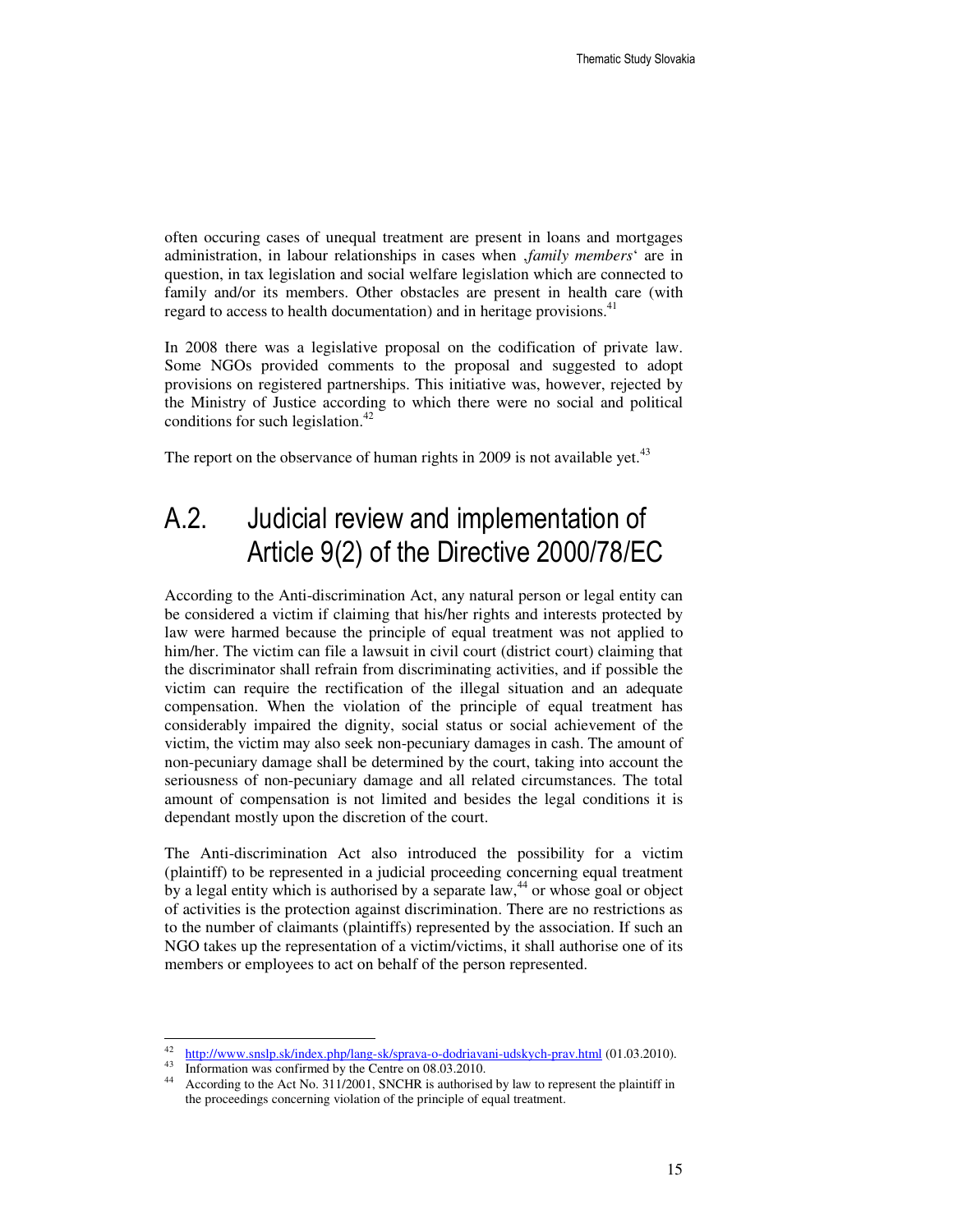The amendment of the Anti-discrimination  $Act^{45}$  adopted in September 2008 introduced a sort of *class action* in anti-discrimination cases. The law stipulates that a legal entity defined by the Anti-discrimination law may claim the right to equal treatment instead of the actual victim if certain preconditions are fulfilled:

- if the rights, legally protected interests or freedoms of a larger number of people, or of an undefined number of people might be violated, or
- if by such violation public interest could be seriously endangered.<sup>46</sup>

A legal entity (an NGO or the Slovak National Centre for Human Rights) may claim that the violator shall refrain from further illegal actions and, if possible, shall rectify the illegal situation.

As far as the author of this study is informed, there has not been any case before judicial bodies objecting discrimination on the ground of sexual orientation, not to mention such a plaintiff being represented by a legal entity in terms of Art. 9(2) of the Directive 2000/78/ $\overline{EC}$ ;<sup>47</sup> however, there are a few active NGOs within the LGBT community in Slovakia which fulfill the conditions and can represent victims at the court trials:

- Civic association *Altera* in Bratislava,<sup>48</sup>
- Civic association *Ganymedes* based in Bratislava, Kosice, Prievidza, <sup>49</sup>
- Civic association *Iniciativa Inakosť* [Initiative Otherness] based in Trnava,<sup>50</sup>
- Civic association *MUSEION združenie lesbických žien a sympatizujúcich ob*č*anov* [MUSEION – association of lesbian women and sympathising citizens] based in Bratislava.<sup>51</sup>

There are further non-governmental organisations operating within the LGBT community, but in their statutes it is not explicitly stated that their goal/object is the protection against discrimination as stated in the Anti-discrimination Act.

The law does not provide any details on how the aim or content of activities of a non-governmental organisation shall be proved. It can only be assumed that the court will examine the statutes of such legal entity to search for its goal, aim or mission.

<sup>45</sup> Slovakia/zákon 384/2008 (23.09.2008).

<sup>46</sup> Article 9a, Slovakia/zákon 365/2004 (20.05.2004).

<sup>&</sup>lt;sup>47</sup> Information was confirmed by the Slovak National Centre for Human Rights on 08.03.2010.

<sup>48</sup> www.altera.sk (01.03.2010).

<sup>49</sup> www.ganymedes.info (01.03.2010).

<sup>50</sup> http://www.spatrick.info/phprs/index.php (01.03.2010).

<sup>51</sup> http://www.lesba.sk/2008/ (01.03.2010).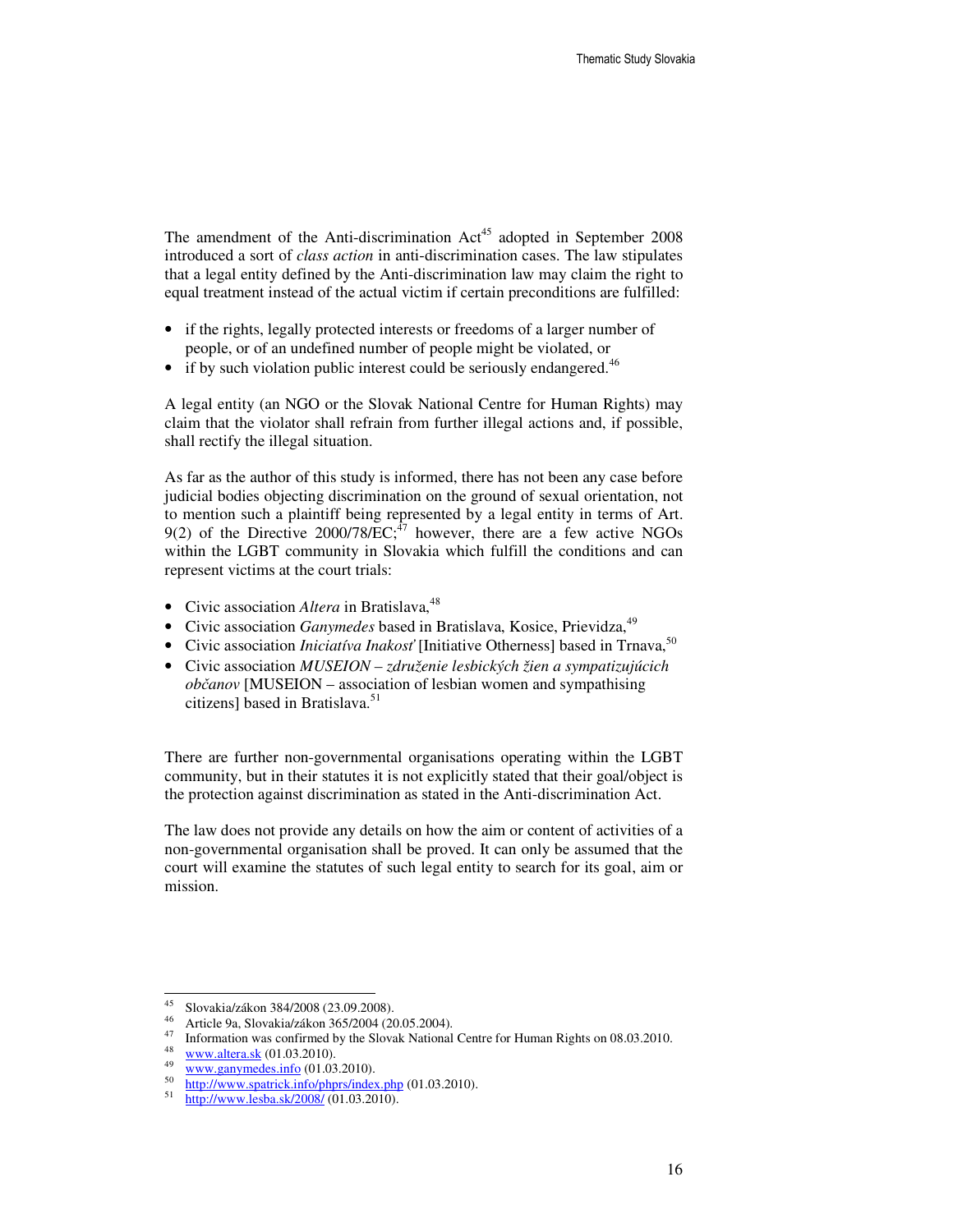### A.3. Other remedies and sanctions

Besides civil court procedures in the area of private employment there are also other remedies available. Concerning private employment, bodies exercising control over the observance of the employment legislation (Labour Code<sup>52</sup>) have the authority to impose a fine of up to 1.000.000 SKK (approximately 30.300 EUR). Relevant controlling bodies are *Národný inšpektorát práce* [National Labour Inspectorate] and *Inšpektoráty práce* [District Labour Inspectorates].<sup>53</sup> Similar conrolling entities are established also for some other areas such as education - Štátna školská inšpekcia [State School Inspection]<sup>54</sup>, or goods and services - *Slovenská obchodná inšpekcia* [Slovak Trade Inspection].

The amendment of the Anti-discrimination  $Act^{55}$  expressly stipulates that everybody has the right to claim protection of his/her rights resulting from the Anti-discrimination Act via mediation.<sup>56</sup>

<sup>52</sup>  $^{52}$  Slovakia/zákon 311/2001 (02.07.2001).<br> $^{53}$  Slovakia/zákon 125/2006 (02.02.2006).

<sup>&</sup>lt;sup>53</sup> Slovakia/zákon 125/2006 (02.02.2006).<br>54 Slovakia/zákon 506/2003 (05.11.2003).

<sup>54</sup> Slovakia/zákon 596/2003 (05.11.2003).

<sup>&</sup>lt;sup>55</sup> Slovakia/zákon 85/2008 (14.02.2008).<br><sup>56</sup> Article Lpoint 20. Slovakia/zákon 85/2

<sup>56</sup> Article I point 20, Slovakia/zákon 85/2008 (14.02.2008).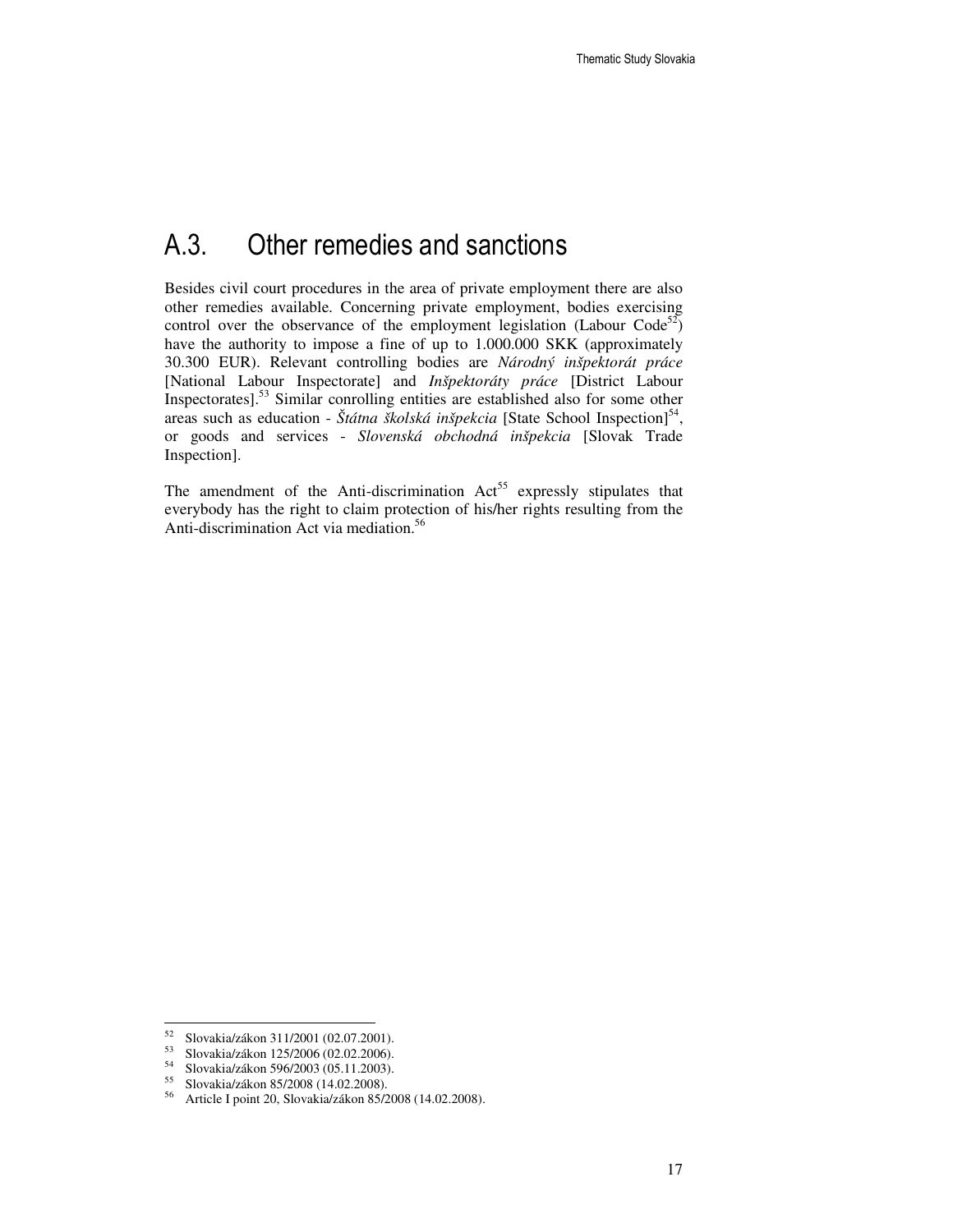# B. Freedom of movement

Directive 2004/38/EC (29.04.2004) on the right of citizens of the Union and their family members to move and reside freely within the territory of the Member States was transposed into Slovak legislation primarily by the Act on Residence of Aliens<sup>57</sup>.

### B.1. Right to entry

Family members of EU citizens who are not EU citizens are not required to present valid visa when entering the Slovak Republic if they can identify themselves with a valid residence card which clearly states their family tie.

EU citizens and family members can be denied from entry to Slovakia only if:

- he/she is an undesirable person in legal terms,
- there is reasonable suspicion that such a person could threaten state security, public order or public health, or
- he/she cannot provide passport or visa, if required.

When an EU citizen or a family member does not have the necessary travel documents, such a person shall be allowed to, during a reasonable time period, acquire travel documents or prove by other means that he/she has the right of free movement and residence.

Pursuant to the Act on Residence of Aliens a '**family member'** of an EU citizen means:

- the spouse<sup>58</sup> and his/her child under the age of 21 or the dependants,
- the child under the age of 21 or the dependants,
- dependent direct relatives,
- dependent direct relatives of the spouse,
- $\bullet$  other dependent family members or members of his/her household.<sup>59</sup>

The Act on Residence of Aliens does not distinguish between family members who are EU citizens and those who are third country nationals.

<sup>57</sup> <sup>57</sup> Slovakia/zákon 48/2002 (13.12.2001).

<sup>58</sup> According to Family Law (Slovakia/zákon 36/2005 (19.01.2005)) only a man and a woman can be married. The term 'spouse' shall be interpreted in these terms as a marital partner of opposite sex. Vice versa, a couple of the same sex cannot be married and , a spouse' cannot be a partner of the same sex. Same sex spouses cannot thus be qualified as  $\mathsf{f}$  family members'.

<sup>59</sup> Art 45b(2). Slovakia/zákon 48/2002 (13.12.2001).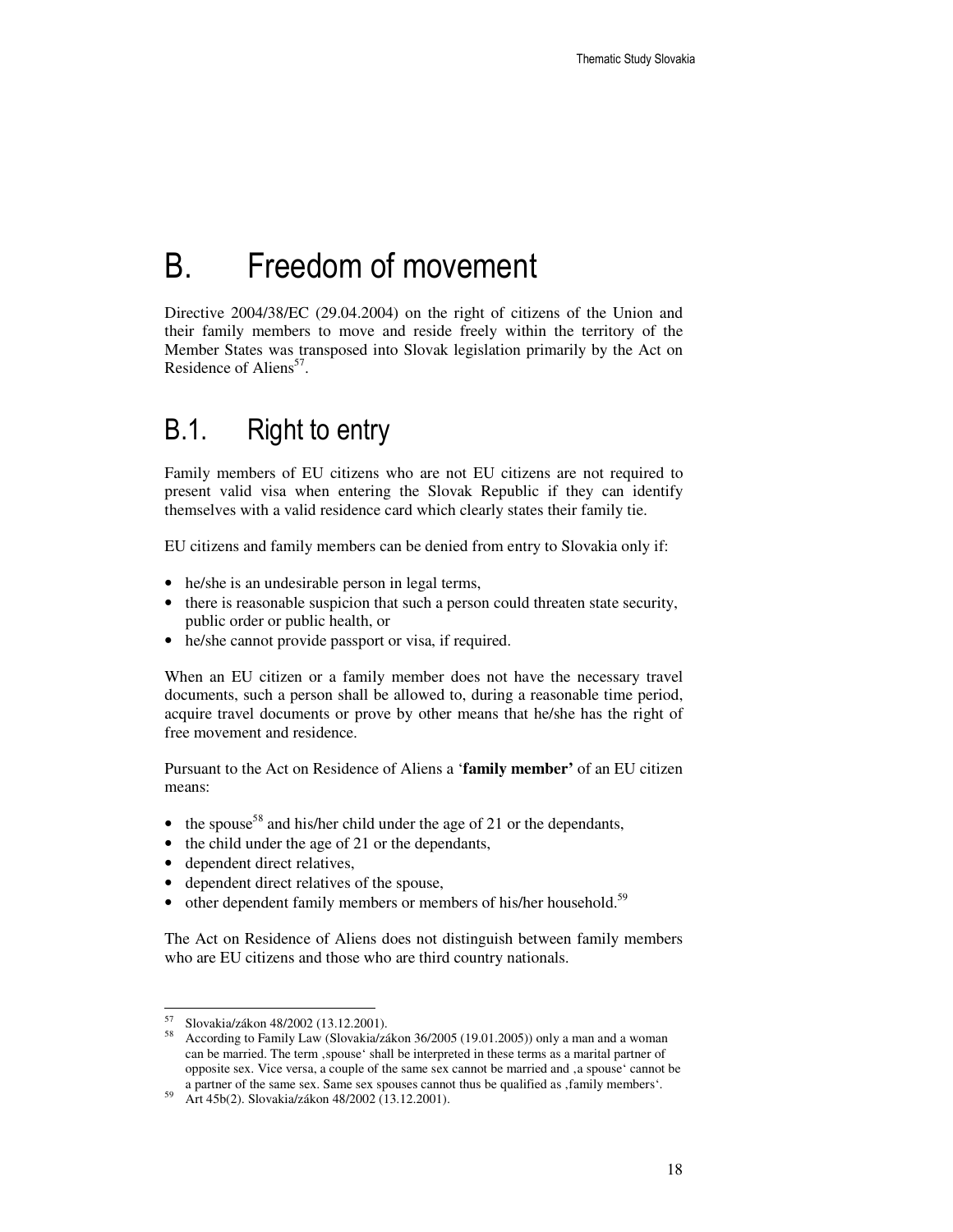The Slovak definition of a 'family member' is equivalent to the wording of the Directive 2004/38/EC  $(29.04.2004)^{60}$ ; however, Slovak legislation does not recognise same sex couples nor registered partners as family members. Slovak legislation does not provide for registered partnerships, nor any other form of registered cohabitation of partners of the same sex, neither does it provide partners living in such partnership (arranged in another country) with similar rights as marital couples. For this reason, LGBT partners cannot claim to be family members based on a marital relationship.

However, LGBT partners of EU citizens can claim to be considered 'family members' on the basis of being '**other dependent family members**' or '**members of his/her household**'. There are no details stating how this relationship can be proved. The Act on Residence of Aliens provides analogous provisions regarding special provisions for EU citizens. According to these provisions, the declared relationship can be proved by a certificate or by 'honest statement' confirming that the person is a dependent family member or member of the household of the relevant person<sup>61</sup>. Neither relevant data nor findings demonstrating the application of the quoted provisions in practice are available, however.<sup>62</sup>

### B.2. Temporary residence

Temporary residence permission<sup>63</sup> allows a foreigner to stay within Slovakia and travel abroad and return. Temporary residence permission is granted for certain purposes like business, employment, studies, special activities (lecturing, arts, sports, etc.), family reunification, or civil units of armed forces services.

Detailed conditions and provisions dealing with family reunification are described further in this study, under item D on Family reunification. Apart from provisions regulating family reunification, there is no other relevant legislation regarding temporary residence in relation to LGBT partners.

Slovak law does not explicitly stipulate any specific legal status permitting LGBT partners of Slovak citizens freedom of movement in other EU countries. According to the Residence of Aliens Act, any individual who is not a Slovak citizen shall be considered an alien. If an alien (including the LGBT partner of a Slovak citizen) acquires any kind of residence permit, he/she can enjoy freedom of movement outside of Slovakia based on this permission; however, without permission to reside in Slovakia (temporary or permanent) each alien is

<sup>60</sup> Art. 2 and 3 of the Directive 2004/38/EC (29.04.2004).

<sup>61</sup> Art. 45b(3)c of the Act No. 48/2002 Coll.

<sup>&</sup>lt;sup>62</sup> Information was confirmed by the representative of the Migration Office, Ministry of the Interior, in February 2010.

<sup>63</sup> Art. 17-29 of the Act No. 48/2002 Coll.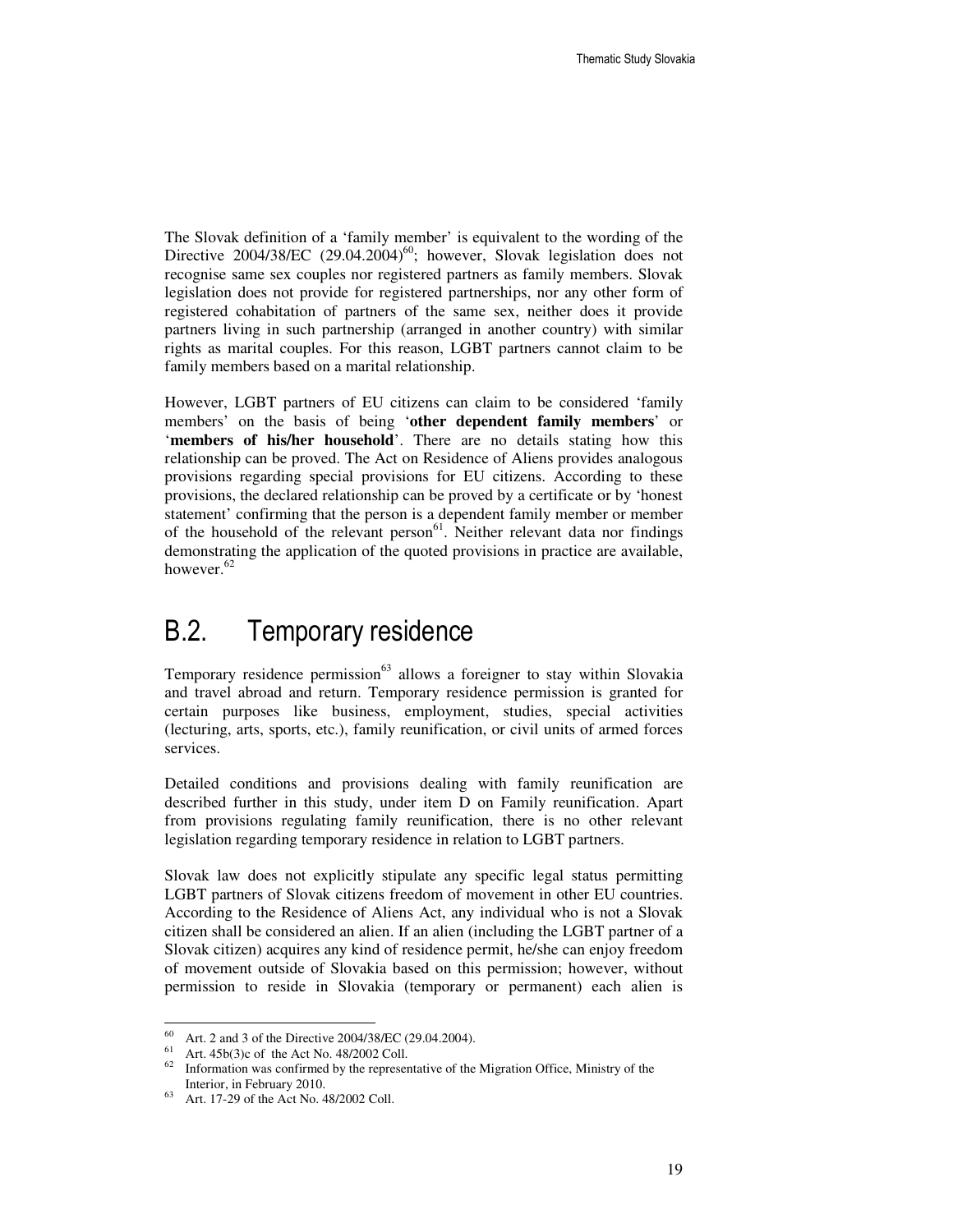considered to be present in Slovakia either on short-term residence (less than three months), or without required permission.

#### B.3. Permanent residence

Permanent residence permission shall entitle foreigners to stay within the territory of Slovakia and to travel abroad and return for a time limit granted by the police. Permanent residence permission is issued in two stages:

- 'first permission' for five years, and
- 'further permission' for an unlimited period.

#### B.3.1. 'First permission'

The Act on Residence of Aliens<sup>64</sup> distinguishes between the residence of foreigners-EU citizens and their family members, and of foreigners-third country nationals.

A foreigner (third country national with no ties to the EU) shall be granted first permission for permanent residence, if he/she is:

- the spouse of a Slovak citizen with permanent residence in Slovakia,
- a dependent direct relative of the Slovak citizen with permanent residence in Slovakia,
- an unmarried child under the age of 18 in personal care of a foreigner, who is married with a Slovak citizen with permanent residence in Slovakia,
- an unmarried child under the age of 18 years of a foreigner with permanent residence in Slovakia,
- a child under the age of 18 in personal care of a foreigner with permanent residence in Slovakia,
- a dependant above the age of 18 of a foreigner with permanent residence in Slovakia, or
- if granting permanent residence permission is in the interest of the Slovak Republic.<sup>65</sup>

A foreigner shall be granted a first permission if he/she is a **family member of an EU citizen** with first permission and will not become a burden for the health-care or social system. As stated above, a family member is also a person to be '**other dependent family member**' or a'**member of his/her household**'. This provision can apply also to LGBT partners of EU citizens.

l

<sup>64</sup> Slovakia/zákon 48/2002 (13.12.2001)

<sup>65</sup> Art. 35. Slovakia/zákon 48/2002 (13.12.2001).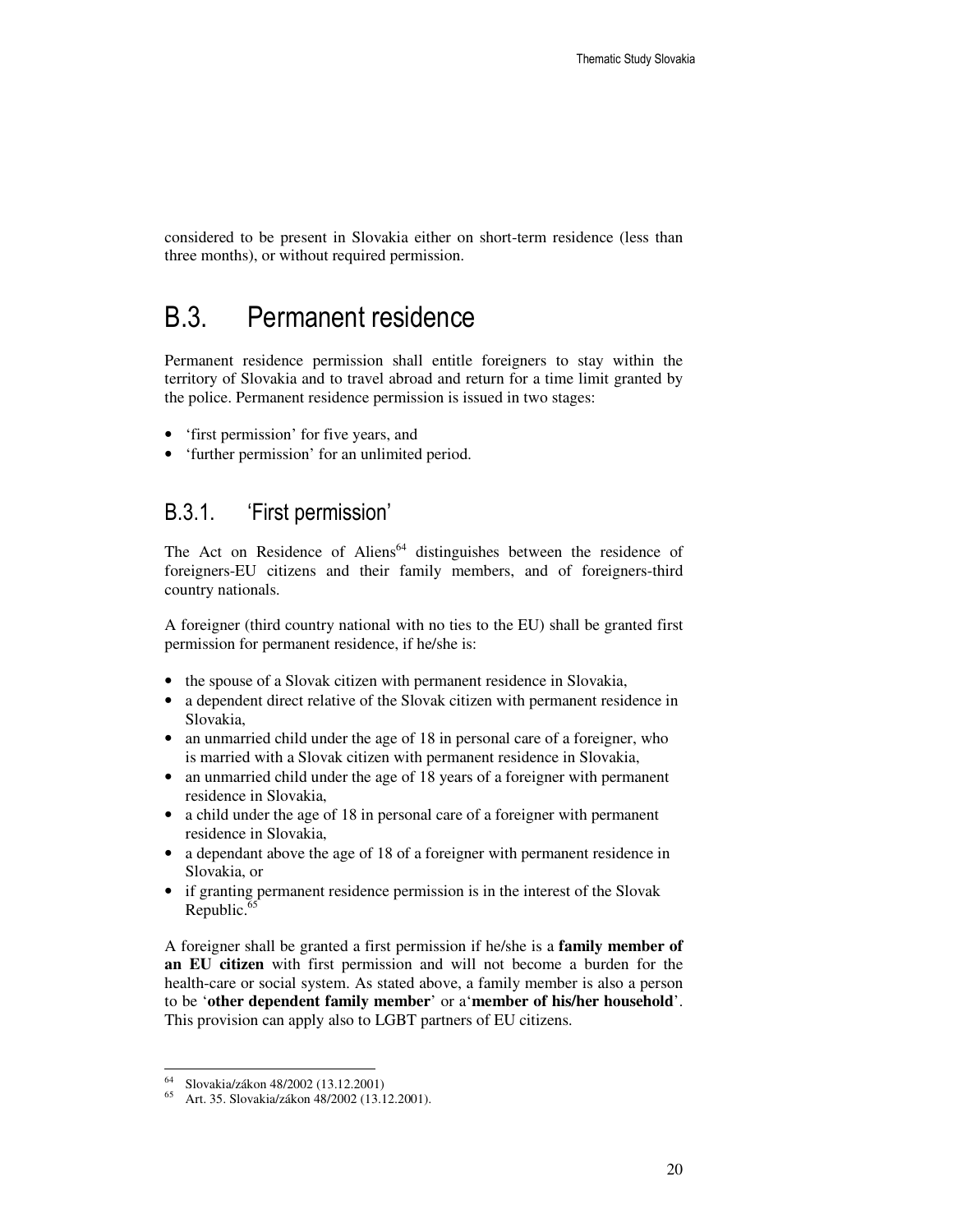The right to a 'first permission' for such a person then shall be granted also when the foreigner is economically safe (is entrepreneur, employee, or has sufficient means to cover his/her stay), and:

- his/her residence has lasted at least one year before the EU citizen's death,
- his/her marriage was terminated and had lasted for at least three years including at least one year of residence, or out of which a dependent child was in his/her personal care, or due to special regards, or this foreigner has the right to contact the dependent child within the territory of the Slovak Republic,
- is studying and his/her parent, an EU citizen, has died or has terminated his/her residence in Slovakia.<sup>66</sup>

The first residence permission for a family member of an EU citizen cannot be terminated if the consequences of such termination would be inappropriate with regards to his/her private and family life.

#### B.3.2. 'Further permission'

A foreigner shall be granted futher permission if he/she was granted the first permission and his/her temporary residence has lasted for at least five years. Such a person is called an 'advantaged alien'. His/her residence rights are connected to the rights of EU citizens, members of his/her family. In other words, when a person can prove that he/she is member of the household of an EU citizen and is fulfilling other conditions (duration of stay in Slovakia, etc.), he/she can obtain a further permission.<sup>67</sup>

#### B.3.3. Tolerated residence

The Slovak Act on Residence of Aliens<sup>68</sup> also recognises so called 'tolerated residence'. A person shall be granted the status of tolerated residence, if:

- there is an obstacle to his administrative expulsion (he/she cannot be expelled to the country where his/her life or freedom could be in danger on the ground of his/her race, nationality, religion, affiliation to a certain social group or for political persuasion),
- $\bullet$  he/she was granted temporary refuge according to the Act on Asylum<sup>69</sup>,
- departure is impossible (and his/her detention is inexpedient),
- he/she is an underage child found within the territory of the Slovak Republic,
- he/she is a victim of human trafficking,

<sup>66</sup> Art. 45b. Slovakia/zákon 48/2002 (13.12.2001).

 $67$  Art. 38, Slovakia/zákon 48/2002 (13.12.2001).

<sup>68</sup> Slovakia/zákon 48/2002 (13.12.2001)

<sup>69</sup> Slovakia/zákon 480/2002 (20.06.2002).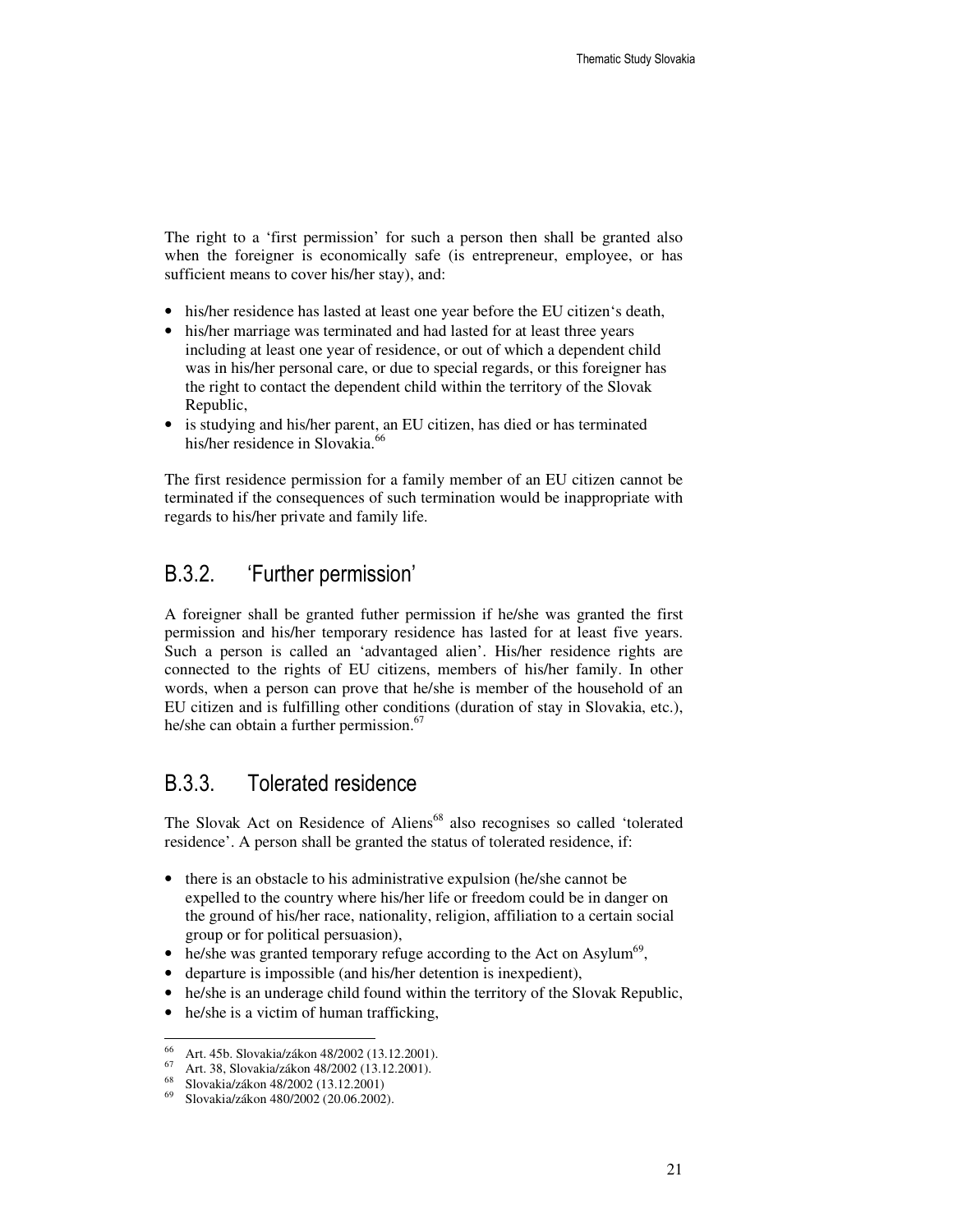• it is necessary for his/her private and family life.<sup>70</sup>

Tolerated residence is an exceptional provision covering unexpected situations where it is impossible to expel the alien concerned. This provision, expecially its last section relating to private and family life of a person, can also be used for cases of LGBT partners of EU citizens living within the territory of the Slovak Republic; however, the situation for LGBT partners would be easier and clearer if the Slovak legislation would recognise their status (registered or nonregistered) as a member of the family of an EU citizen.

### B.4. Statistics and case law

There are no relevant statistical data available, since the Migration Office of the Ministry of the Interior does not keep such statistics.<sup>71</sup> Neither relevant data nor findings demonstrating the application of the quoted provisions in practice are  $a$ vailable. $^{72}$ 

The same applies to case law. Several efforts were made in order to obtain such information; however, as it is explained in Annex I, according to the response of the Ministry of Justice of the Slovak Republic to an information request,  $7<sup>3</sup>$ judicial statistics do not provide specific data on the type of discrimination claimed. Slovak courts are obliged to publish certain judicial decisions through internet; however, this court cases register is limited only to some civil cases and trade law cases. Another official source of information concerning case law were replies of the county courts and some district courts to the information requests filed by the author of this study; however, since the courts do not keep detailed statistics concerning parties of the proceedings and/or comprehensive information regarding the merits of the dispute, county court officers were unable to track any cases related to LGBT individuals.<sup>74</sup> Members of the LGBT community were interviewed and they also confirmed that during the years 2000-2007, there were no judicial proceedings claiming protection against discrimination based on sexual orientation.<sup>75</sup>

<sup>70</sup>  $^{70}$  Art. 43. Slovakia/zákon 48/2002 (13.12.2001).

Information was confirmed by the Migration Office of the Ministry of the Interior on 18.02.2010 by phone.

 $72$  Information was confirmed by the representative of the Migration Office of the Ministry of the Interior in February 2010 by phone.

 $73$  Personal communication via e-mail on 08.02.2008. Information was confirmed by the Minsitry of Justice on 18.02.2010.

<sup>74</sup> Information was confirmed by the Ministry of Justice on 18.02.2010.

Information was confirmed by a member of the LGBT community in February 2010.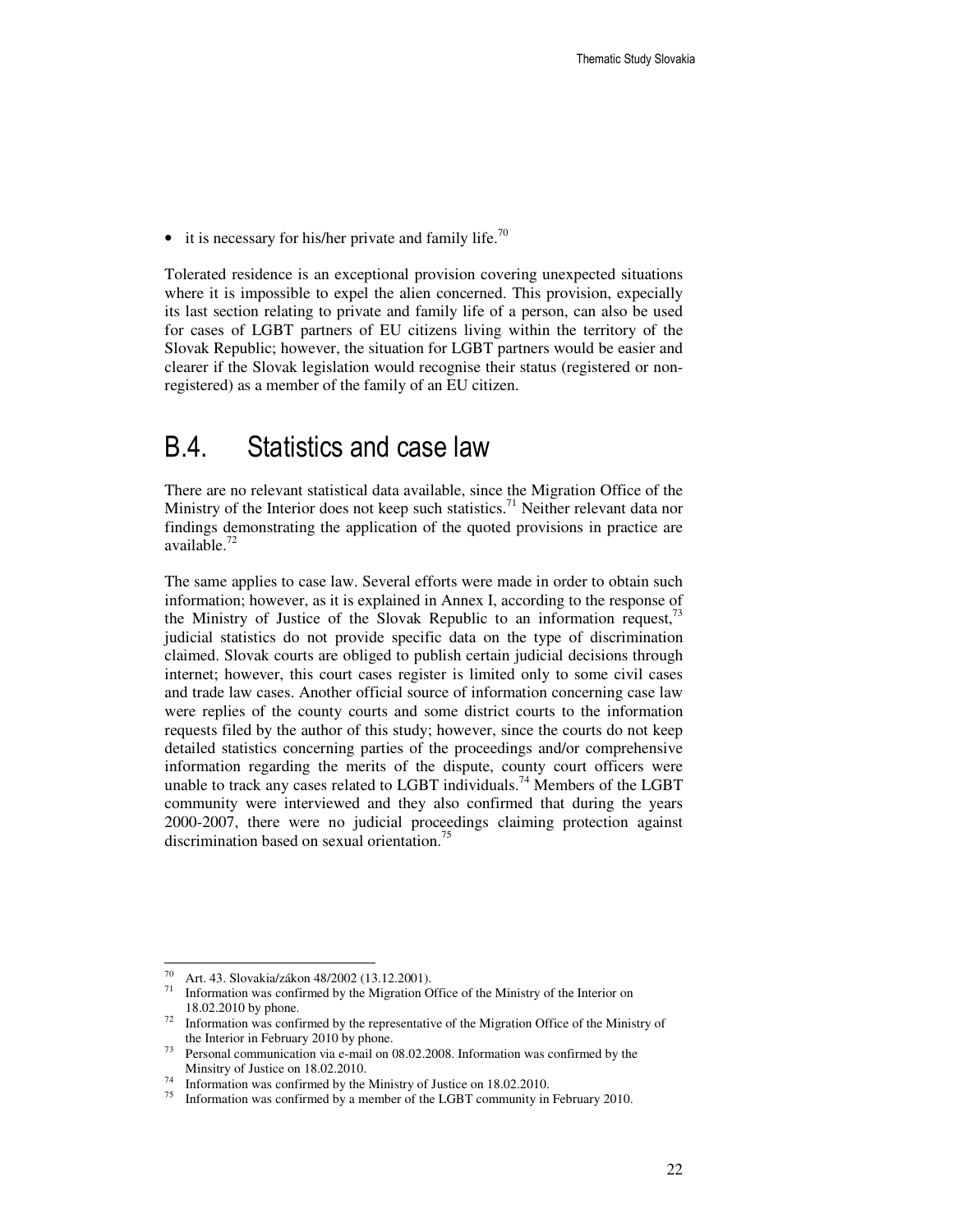# C. Asylum and subsidiary protection

### C.1. Persecution of LGBT individuals as a ground for asylum

Asylum procedure is regulated by the Act on Asylum<sup>76</sup>. Pursuant to this act a person is granted asylum, if:

- the applicant has well-founded fear of being persecuted for reasons of race, nationality, religion, political opinion or membership of a particular social group, and is unable or unwilling to return to his/her country of origin due to such fear, or
- is being persecuted for claiming his/her political rights and freedoms in the country of origin.<sup>77</sup>

Besides these conditions, the Ministry of the Interior can grant asylum for **humanitarian reasons** without proving existence of any reason stated above. 78 This is an exception from the asylum procedure and its conditions and the Act on Asylum does not provide more detailed information about granting asylum for humanitarian reasons.

When assessing the reasons for persecution, a '**group'** shall be understood as a particular social group whose group members share innate features or a common background which cannot be changed, or share characteristics or belief which are so significant for their identity or conscience that such a person should not be forced to repudiate it, and is perceived by the surrounding society as being different; depending on the circumstances in the country of origin, a particular social group **can also include a group based on the common characteristic of sexual orientation.** Such orientation cannot include criminal acts as stated by a special law.<sup>79</sup>

The Asylum Act almost literally implemented relevant provisions of the Directive 2004/38/EC considering the definition of reasons for asylum. On this basis, asylum seekers objecting to persecution due to their sexual orientation can be granted asylum status.<sup>80</sup>

<sup>76</sup> Slovakia/zákon 480/2002 (20.06.2002).

<sup>77</sup> Art. 8, Slovakia/zákon 480/2002 (20.06.2002).

<sup>78</sup> Art. 9. Slovakia/zákon 480/2002 (20.06.2002).

<sup>&</sup>lt;sup>79</sup> Art. 19a (4). Slovakia/zákon 480/2002 (20.06.2002).

<sup>80</sup> However, according to the response to an information request filed by the author of this study, the Migration Office of the Ministry of the Interior stated, that well-founded fear of being persecuted for different sexual orientation is not considered as a separate reason for granting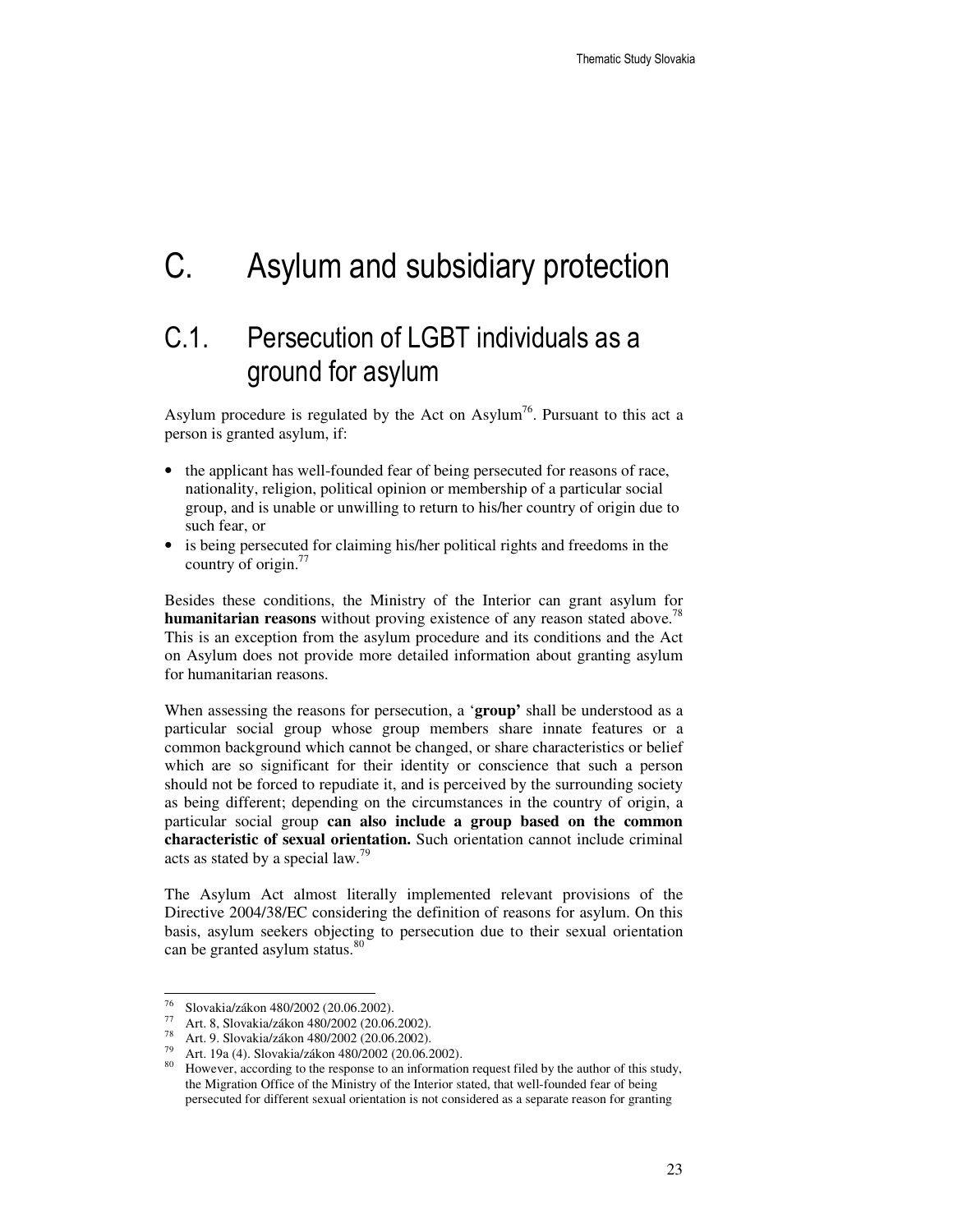It cannot be proved by any relevant statistics or other information, neither official nor non-official, whether such applicant has ever been granted asylum. Neither the Ministry of the Interior of the Slovak Republic nor other relevant authorities (such as *Migračný úrad* [Migration Office]) gather such data.<sup>81</sup> The available statistics considering asylum seekers and refugees only monitor the number of asylum seekers per month, based on their nationality, country of origin, gender, age, the outcome of the procedure and separate data concerning the number of unaccompanied juveniles. $82$  None of the respective authorities monitor the **reasons** for asylum seeking by the applicants.

There is no evidence that 'phallometric testing' is applied in the Slovak Republic. This information is upheld by the statement of the representative of the Migration Office of the Ministry of the Interior<sup>83</sup> who was not aware of such testing and who had even never heard of such testing among Slovak state authorities.

### C.2. Family members in the context of asylum procedure

The Asylum Act does not provide for a definition of 'family member' as such. The act stipulates the eligibility scope of family reunification as follows:

- the spouse of a refugee, if their marital status is still existing and was existing at the time when the refugee left his/her country of origin,
- unmarried children of a refugee or his/her spouse under the age of 18, or
- parents of an unmarried refugee under the age or 18.<sup>84</sup>

'Spouse' of a refugee is meant to be a marital partner of opposite sex. This interpretation is based on Family  $Law<sup>85</sup>$  according to which spouses are marital partners while marriage is a relationship between a man and a woman. Samesex spouses do not qualify as family members according to Slovak law.

asylum. (Decision of the Migration Office, Ministry of the Interior of the Slovak Republic, on non-disclosure of requested information (06.03.2008). There is no update regarding relevant legislation; however, according to the statement of the representative of the Migration Office of the Ministry of the Interior, the situation of each person must be examined individually, and well founded fear for being persecuted for different sexual orientation would have to be taken into account. Nevertheless, there has not been any such case dealt with by the Migration Office of the Ministry of the Interior. (18.02.2010)

<sup>&</sup>lt;sup>81</sup> Information was confirmed by the Migration Office of the Mististry of the Interior on 18.02.2010.

 $82$  Statistics of the Migration Office of the Ministry of the Interior are available at: http://www.minv.sk/?statistiky-20 (08.03.2010).

<sup>&</sup>lt;sup>83</sup> Information was received by phone interview on 18.02.2010.

Art. 10, Slovakia/zákon 480/2002 (20.06.2002).

<sup>85</sup> Slovakia/zákon 36/2005 (19.01.2005).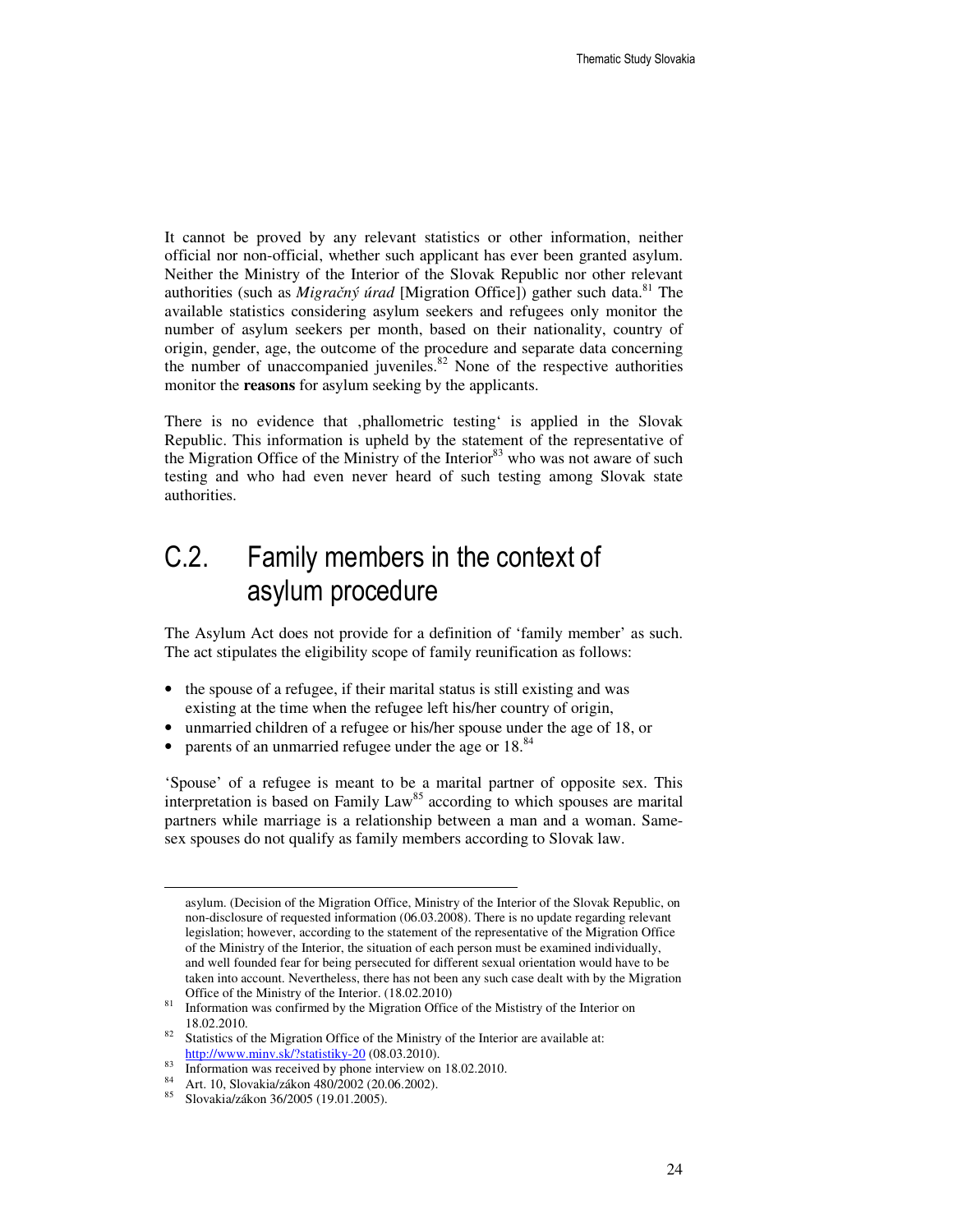Another form of protection for aliens is '**temporary refuge'**. For its purpose, the Ministry of the Interior of the Slovak Republic shall grant refuge to:

- the spouse of a person with temporary refugee status, if the two parties are still married and were married at the time when the foreigner left his/her country of origin,
- unmarried children of persons with temporary refugee status and unmarried children of a spouse of such a person under the age of 18, or
- other close relatives besides persons listed above, if they were living in the same household with a person with temporary refugee status and were fully or partly dependent on him/her.<sup>86</sup>

Based on quoted relevant provisions of the Asylum Act, it is evident that LGBT partners are not recognised as family members in the context of asylum and/or subsidiary protection. Slovak legislation recognises only persons who have contracted marriage or who have direct kinship (ascending or descending) as family members. LGBT partners of refugees or asylum seekers can be granted asylum only based on humanitarian reasons.

Slovak Government objected that LGBT partners may be granted temporary refuge. $87$  However, the valid legislation does support such interpretation. The only group which may be taken into consideration are 'other close relatives of persons if they were living in the same household with a person with temporary refugee status and were fully or partly dependent on him/her'. The Asylum Act does not provide for a definition of , other close relatives'. This definition is encompassed in the Civil Code according to which a , close relative' is understood as a relative in direct kinship, sibling and spouse; other persons in family or similar relationship may be considered as close persons, if a harm suffered by one of them would be legitimately felt by the other one as his/her own harm.<sup>88</sup> The first obstacle to apply this definition will be the term of 'family or similar relationship'. The Slovak legislation does not recognise relationships of LGBT persons as similar to family relationships since their cohabitation is not legally recognised at all. The Slovak Government declares that same-sex partners could fall under the definition of 'close relatives', however it is rather unlikely that in the absence of relevant legislation LGBT persons would successfully convince respective state authorities to consider them to be close relatives. The Slovak legislation does not recognise any form of registered partnership of same sex partners, that is why the solution suggested by the Government is only theoretical.

Moreover, even if this definition is applied in the asylum procedure (taking into account the final part of the definition), and LGBT persons are considered as fitting within the terms of , close relatives<sup>\*</sup>, it is only one of the conditions

l

<sup>86</sup> Art. 31a. Slovakia/zákon 480/2002 (20.06.2002).

<sup>&</sup>lt;sup>87</sup> Contributions received from GEG members, gathered by the European Commission.

<sup>88</sup> Article 116, Slovakia/zákon 40/1964 (26.02.1964).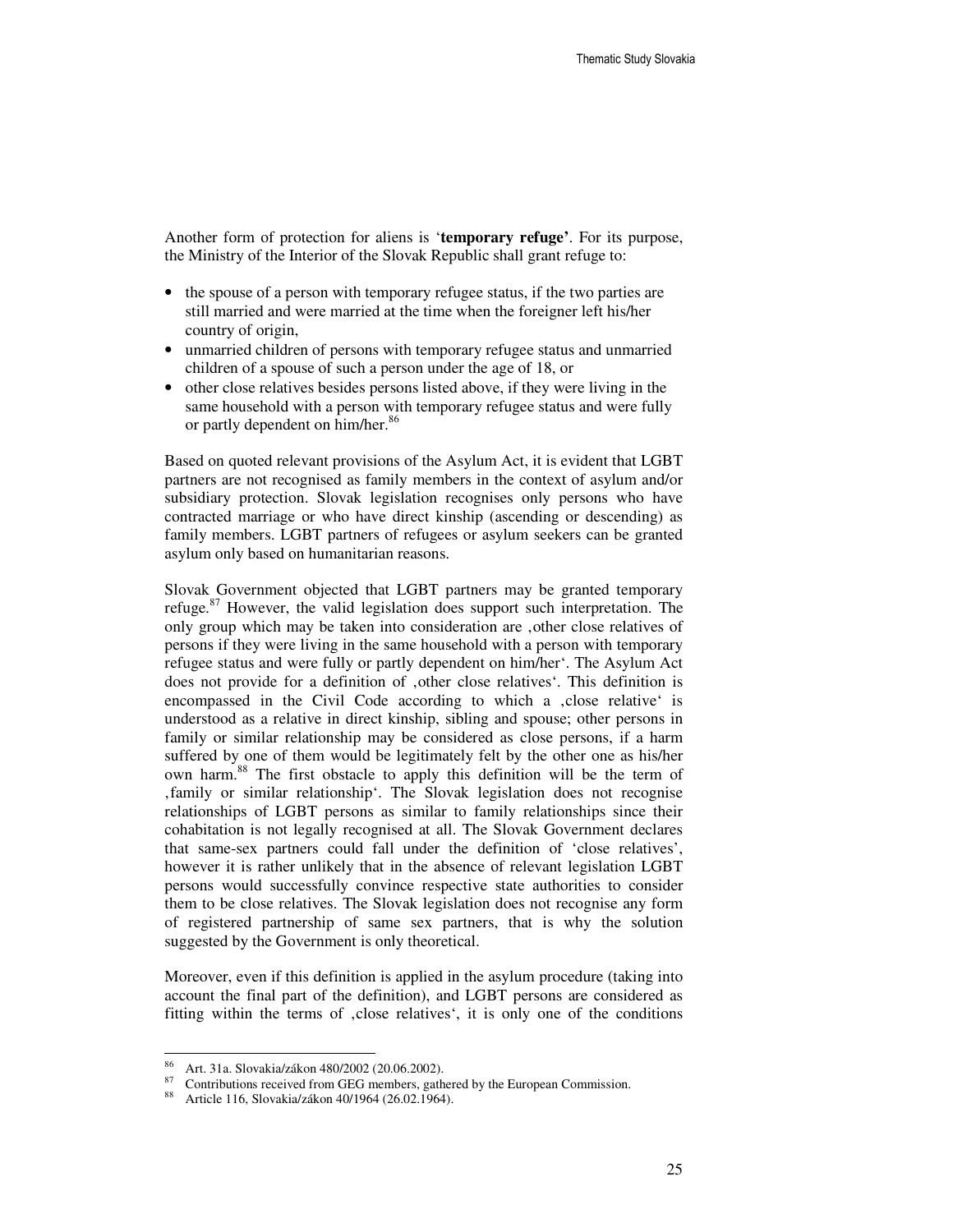which shall be fulfilled to be granted temporary refugee status. The other conditions are as follows:

- such a person must be living in the same household with a person with temporary refugee status, and
- must be fully or partly dependent on him/her. $89$

In case of LGBT persons they would have to prove their mutual dependence or dependence of one of them on the other one. Such dependence is considered as an economical one. However, besides the fact that it might be difficult to prove this dependence, there are situations when the LGBT partners are not dependent on each other. That is the reason why temporary refuge may not be granted to all LGBT partners.

### C.3. Statistics and case law

The Migration Office does not keep statistics of the refugees including the reasons of asylum seeking; however, based on the reply of the Migration Office provided to the author of this study, there were no cases of asylum granted for the reason of persecution based on sexual orientation of the applicant. The situation has not changed in  $2010$  – there are no such statistics<sup>90</sup> and the Migration Office has not dealt with such a case.<sup>91</sup>

The same applies to case law. Several efforts were made in order to obtain such information; however, as it is explained in Annex I, no case law was accessed by the aouthor of this study. There is no update in case law. $92$ 

<sup>89</sup> <sup>89</sup> Art. 31a. Slovakia/zákon 480/2002 (20.06.2002).

<sup>90</sup>  $\frac{90}{91}$  http://www.minv.sk/?statistiky-20 (08.03.2010).

Information provided by the representative of the Migration Office of the Ministry of the Interior on 18.02.2010.

 $92$  Information provided by the representative of the Ministry of Justice on 18.02.2010.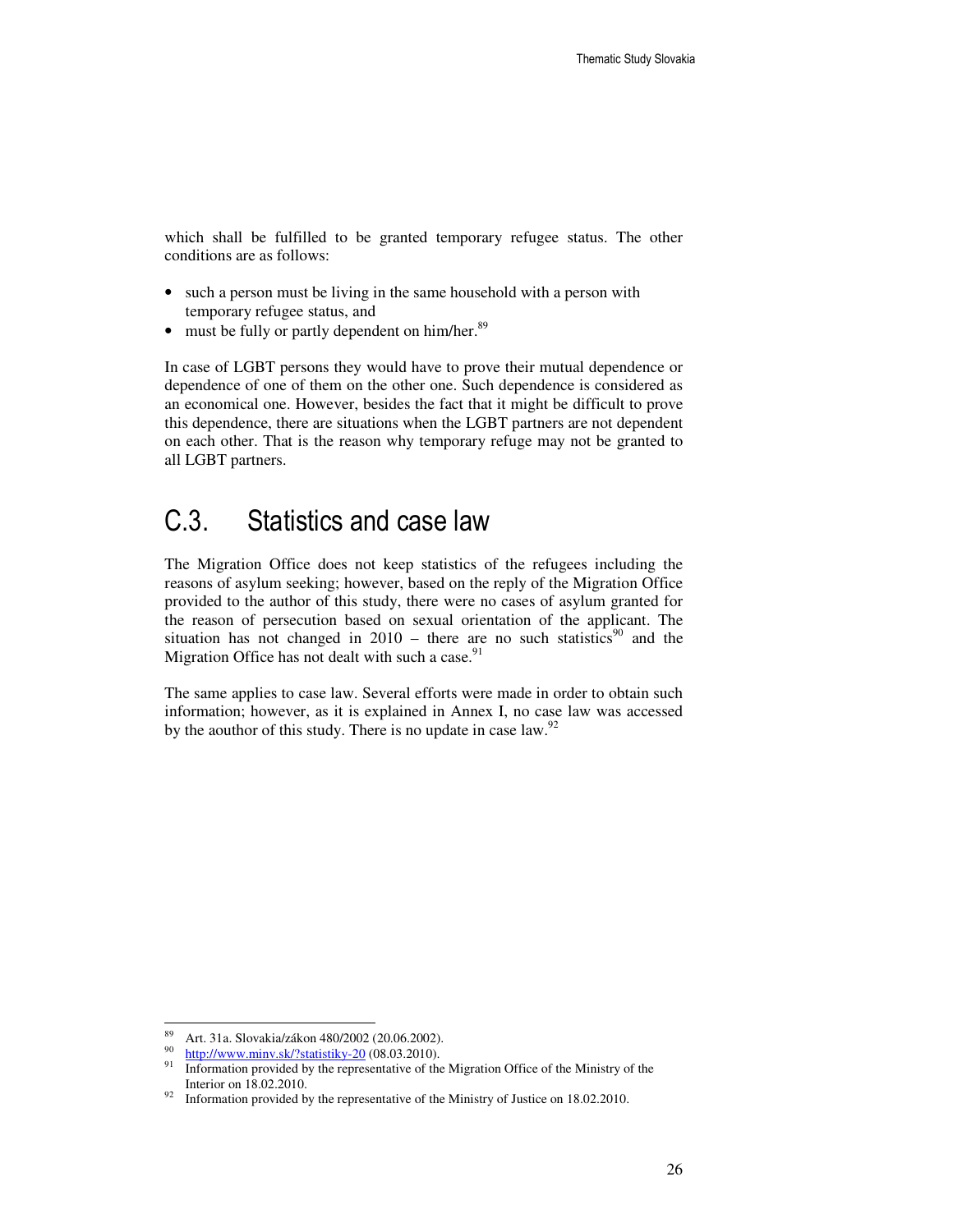# D. Family reunification

Family reunification is regulated principally by legislation dealing with aliens and with refugees.

### D.1. Aliens

According to the Act on Residence of Aliens $93$  a temporary residence permit is granted for the sake of family reunification to:

- the spouse of a foreigner with temporary residence permit or permanent residence permit, if both of them are above the age of 18,
- an unmarried child under the age of 18 of foreigner/foreigners with temporary residence permit, the spouse of such foreigner or refugee, or the spouse of a refugee who personally cares for this child due to some special law or decision of a relevant authority,
- a dependent child above the age of 18 of a foreigner with temporary residence permit or his/her spouse,
- a relative in direct ascending line of the refugee above the age of 18,
- a single parent dependent on a foreigner with temporary residence permit or with permanent residence permit, or
- $\bullet$  a dependant according to an international treaty.<sup>94</sup>

Such a treaty is for example the agreement among parties of the North Atlantic Treaty Organization (NATO) and other countries participating in the partnership for peace related to the state of their armed forces<sup>95</sup>. In terms of this treaty, a 'dependant person' is to be understood as the spouse of a member of the armed forces or civil units, or child of such member dependent on his/her support.

A , spouse ' is to be understood as a married partner of the opposite sex. It is clear that partners of LGBT individuals are not covered by the above quoted legal provisions; only children of LGBT individuals can enjoy advantages of temporary residence in Slovakia.

<sup>&</sup>lt;sup>93</sup> Slovakia/zákon 48/2002 (13.12.2001).

<sup>94</sup> Art. 23. Slovakia/zákon 48/2002 (13.12.2001).

<sup>&</sup>lt;sup>95</sup> The NATO treaty became part of Slovak legislation by Notice of the Ministry of Foreign Affairs of the Slovak Republic. Slovakia/oznámenie 324/1997 (13.01.1996).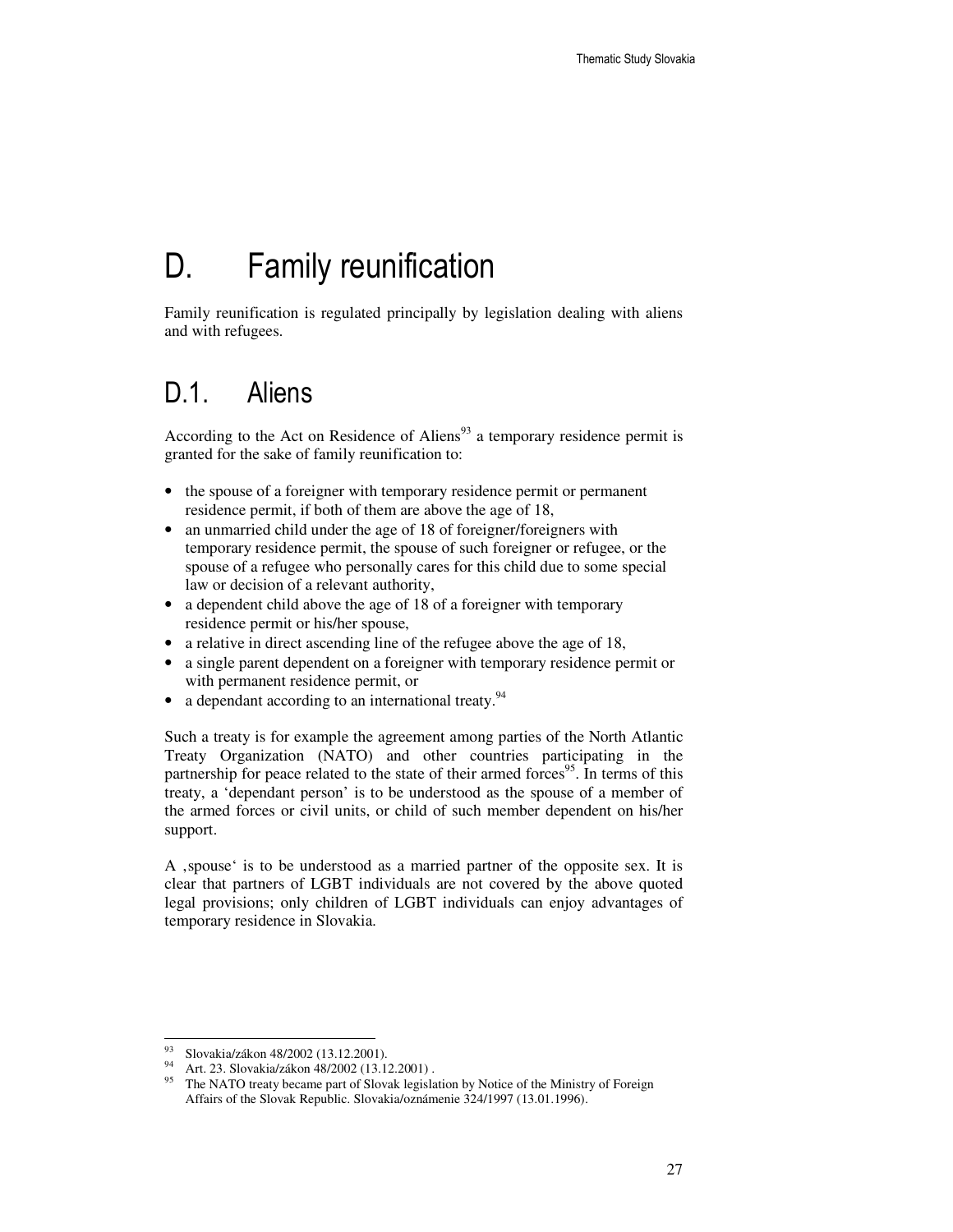### D.2. Refugees

Pursuant to the Asylum Act<sup>96</sup> the Ministry of the Interior of the Slovak Republic shall grant asylum for the purpose of family reunification to:

- a spouse of a refugee, if their marital status still exists and did exist at the time when the refugee left his/her country of origin,
- unmarried children of a refugee or his/her spouse under the age of 18, or
- the parents of an unmarried refugee under the age of 18.

For the purpose of temporary refuge the Ministry of the Interior of the Slovak Republic shall grant refuge to:

- a spouse of a person with temporary refugee status, if their marital still exists and did exist at the time when the foreigner left his/her country of origin,
- an unmarried child or a person with temporary refugee status and the unmarried children of a spouse of such a person under the age of 18, or
- other close relatives, besides persons listed above, if they were living in the same household with the person with temporary refugee status and were fully or partly dependent on him/her. $97$

It can be noted that the Slovak Republic has not adopted the provisions enabling the entry and residence of the unmarried partner being a third country national, with whom the sponsor is in a duly attested stable long-term relationship, or of a third country national who is bound to the sponsor by a registered partnership. As stated above, Slovak legislation does not regulate registered partnerships of people of the same sex and does not grant legal status to them. In these terms, the right to family reunification is granted only to spouses of the opposite sex (whose relationship is based on marital status) or to direct relatives in ascending or descending line. The same applies also to refugees and asylum seekers.

As mentioned above, , close relatives' are defined as relatives or other persons in family or **similar** relationship. Due to the fact that Slovak legislation does not legally recognise cohabitation of LGBT individuals, it would be difficult (if not impossible) to convince the relevant authorities that they should be considered as , close relatives'. Moreover, they would have to also claim and prove that they are dependent on each other.

There is only one possibility for people outside of direct relative kin or marital status to gain entry and residence in Slovakia based on the right to family reunification. This applies to a single parent dependent on a foreigner with

l

<sup>96</sup> Slovakia/zákon 480/2002 (20.06.2002).

<sup>97</sup> Art. 31a. Slovakia/zákon 480/2002 (20.06.2002).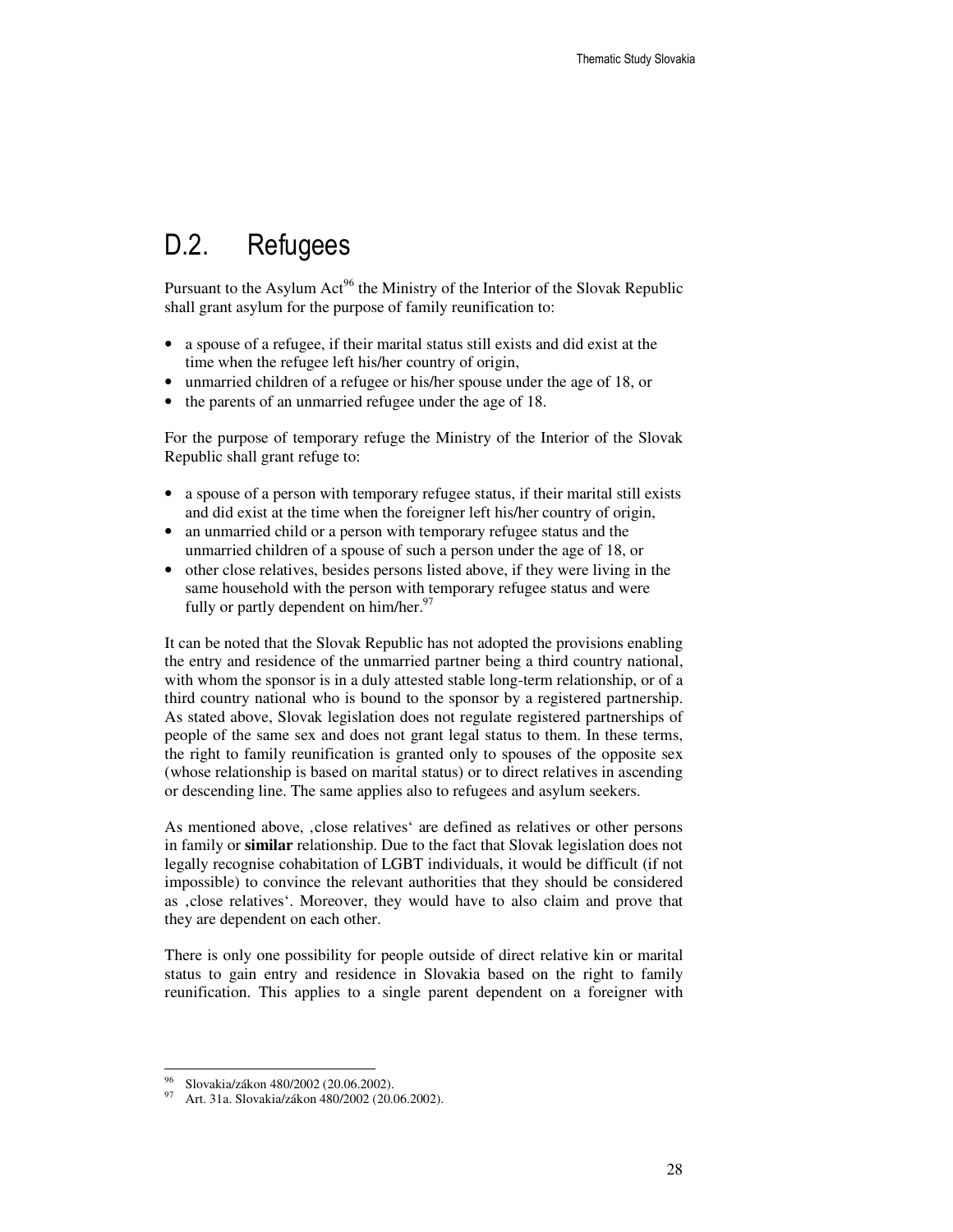temporary or permanent residence permit. The conditions that must be fulfilled under this provision $^{98}$  are as follows:

- such person must be single in terms of Slovak legislation: i.e. since Slovakia does not recognise registered partnership as legal relationship, this can apply to a single LGBT individual as well as to a person living in a registered partnership,
- such person must have a child/children: this excludes a large number of possible applicants of LGBT individuals without descendants,
- such person must be dependent (economically, socially) on another alien with temporary or permanent residence permit: this might be difficult to prove for people of the same sex – it can be assumed that the original provision was meant for a person taking care of a single parent and his/her child, e.g. single parents taking care of each other and of their child/children; however, it can be difficult for a LGBT individual to prove that he/she is dependent on a person of the same sex.

None of these assumptions can be confirmed by statistical or other data since there is no official or unofficial source. Based upon restrictive legislation, it can be presumed that there are no LGBT partners of third country nationals residing in the Slovak Republic, who have benefitted from family reunification.

### D.3. Statistics and case law

There are no relevant statistical data available, since the Migration Office of the Ministry of the Interior does not keep such statistics.<sup>99</sup> The same applies to case law. Efforts to obtain case law is further explained in Annex I.

l

Art. 23, Slovakia/zákon 48/2002 (13.12.2001).

Information was confirmed by the Migration Office on 18.02.2010.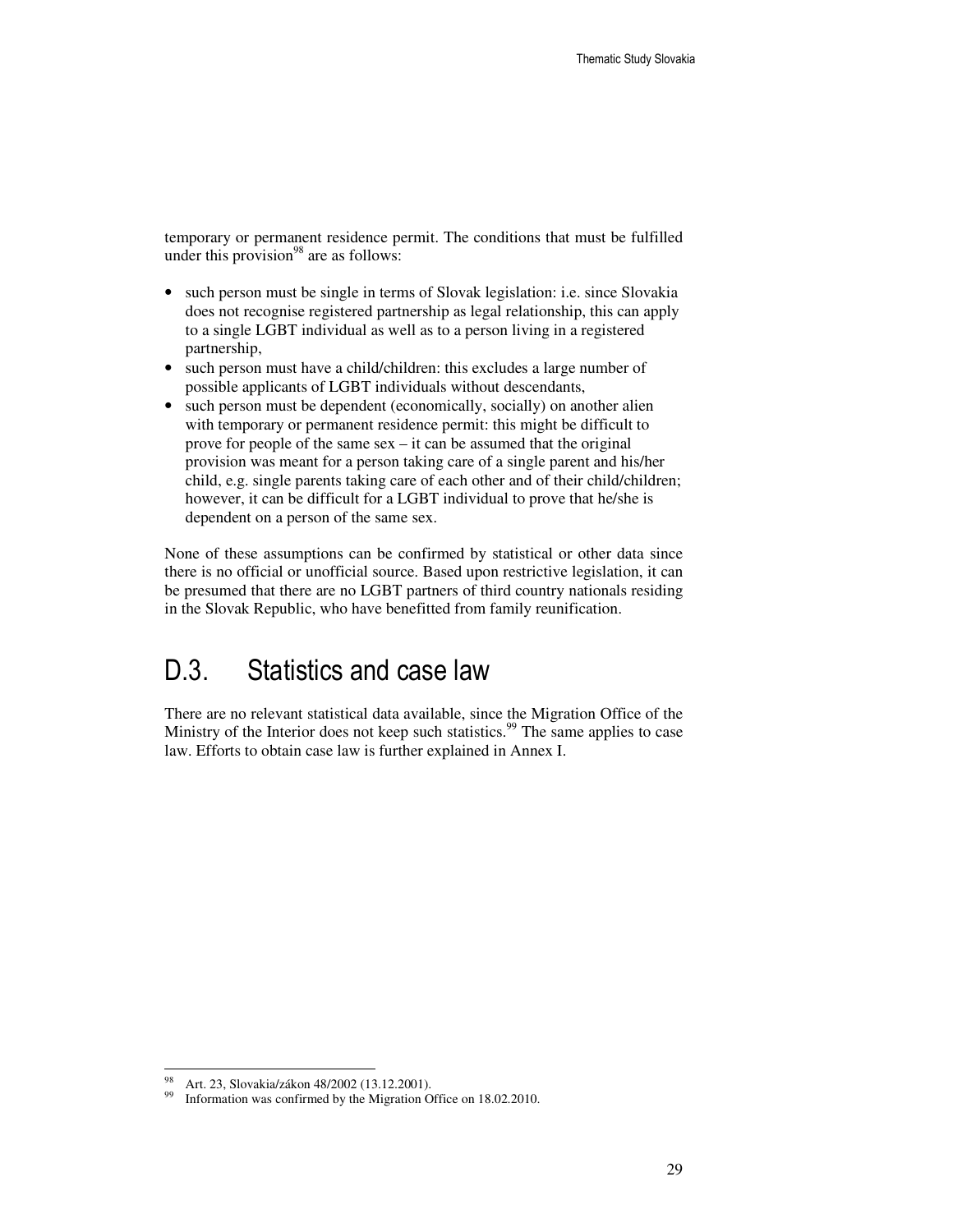# E. Freedom of assembly

The right to freedom of assembly is guaranteed by Article 28 of the Constitution of the Slovak Republic.<sup>100</sup> Conditions for exercising this right are set forth in the Act on the Right to Assembly.<sup>101</sup> Parades, marches and demonstrations are also considered as assemblies.

Assemblies may not be conditioned by the permission of public administrative authorities. The organiser of an assembly shall only notify the respective municipality about time and place of assembly, its purpose, estimated number of people, estimated ending time of gathering, and relevant precautions to ensure that the assembly will be conducted within legal limits. If a parade or march is in question, starting point, itinerary and ending point shall be communicated. The municipality shall be notified five days prior to the assembly.

The municipality **shall ban** the assembly if the notified purpose of the assembly would mean:

- repudiating or restricting personal, political or other citizens' rights due to their nationality, gender, race, origin, political or other persuasion, religious belief and social status, or evoking hatred and intolerance due to these reasons,
- violence or offensive incivility, or
- any other violation of constitutional or other legal provisions.<sup>102</sup>

The municipality shall ban the assembly also in case of conflict with other interests (conflict with another assembly at the same time and place, danger to the participants' health).<sup>103</sup> The assembly can be halted if it becomes clear during the gathering that the assembly has violated any of the above points.

The person calling for assembly is responsible to assign a sufficient number of organisers. If there is well-founded fear that the assembly might be interrupted or otherwise bothered, the organiser of a meeting can ask the municipality or respective police unit to assist during the assembly. The same applies to the unexpected interruption of the assembly, in which case organisers can also ask for necessary police assistance or help of the municipality.<sup>1</sup>

Any person violating a legally called assembly can face a minor offence procedure according to the Act on Assembly. If any person shall infringe

<sup>100</sup> <sup>100</sup> Slovakia/ústava 460/1992 (01.09.1992).

<sup>101</sup> Slovakia/zákon 84/1990 (27.03.1990).

<sup>102</sup> Art. 10, Slovakia/zákon 84/1990 (27.03.1990)..

<sup>103</sup> Art. 10. Slovakia/zákon 84/1990 (27.03.1990).

<sup>&</sup>lt;sup>104</sup> Art. 6. Slovakia/zákon 84/1990 (27.03.1990).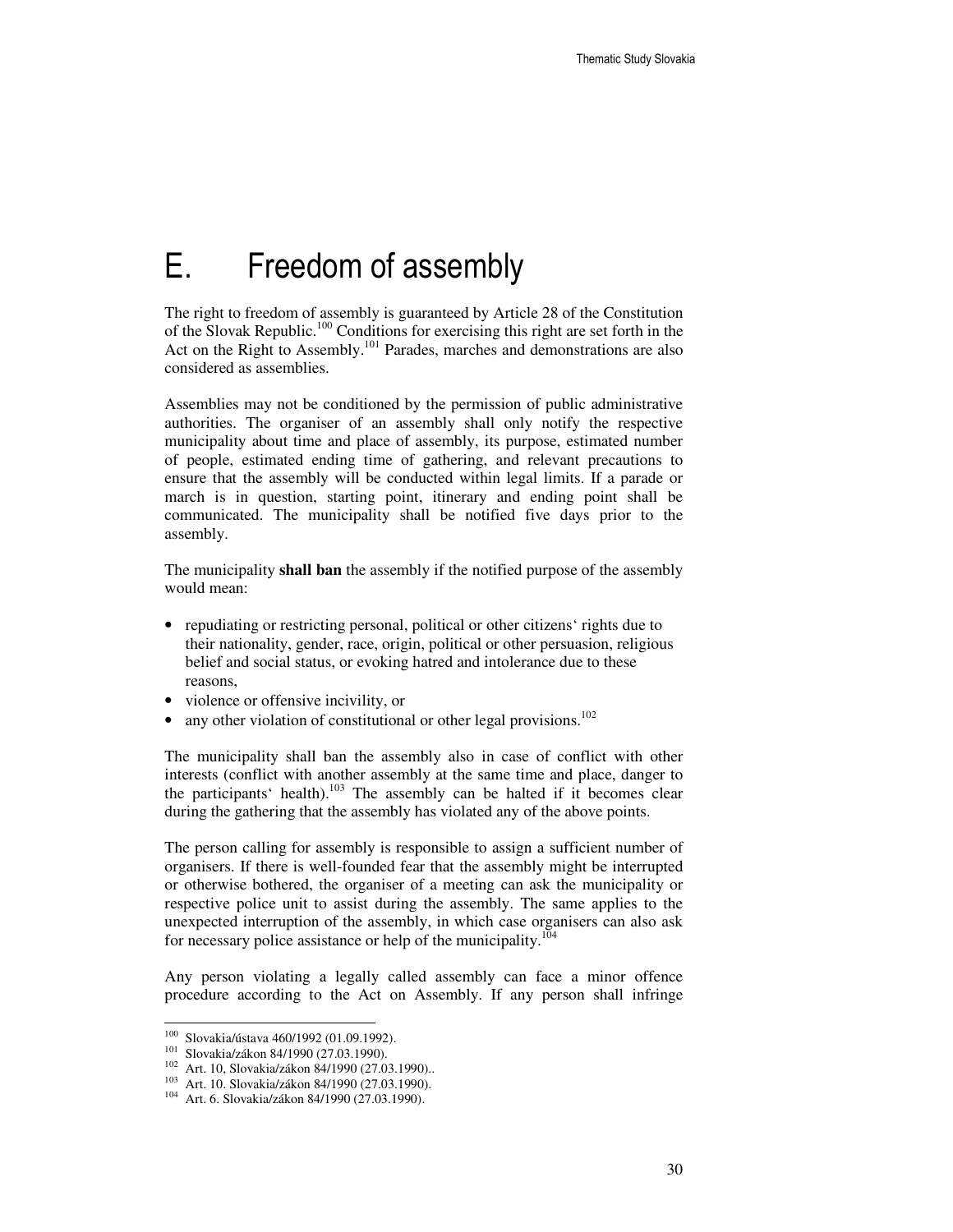somebody else's right to free assembly by violence or by threat of violence, such person can be held responsible for crime. The same applies to a person who resists the measures (such as instructions, orders, bans, etc.) of the organisers of the assembly.<sup>10</sup>

There are no special provisions concerning assembling of LGBT individuals. Any meetings, gay pride parades or demonstrations in favour of tolerance of LGBT individuals are subject of general legal regulations which generally do not create any obstacles for LGBT individuals to execute their right to freedom of assembly. As stated above, the assembly cannot be in any case the subject of permission proceedings, so public authorities have no power to ban such event unless it is subject of any of the exemptions mentioned above.

Moreover, public authorities such as police and/or municipalities are obliged (together with the organisers) to provide necessary assistance during the assembly to ensure that the right to freedom of assembly is not threatened or infringed.

There were just a few meetings or other public gatherings over the years 2000- 2007 in favour of tolerance of LGBT individuals. Slovakia is not a traditional locality of gay pride parades and, according to unofficial sources, there was only one mini gay pride parade in 1993 in Bratislava.<sup>106</sup> Among other activities there were 'marches of difference' in three county cities in 2000 (Bratislava, Banska Bystrica, Kosice), a few petition campaigns (over the years 2006-2007), information spots in summer open-air music festivals (over the years 2005- 2007) and public expositions on occasion of the year of equal opportunities in 2007 (Bratislava, Banska Bystrica, Kosice). There were no meetings in the years 2008 and 2009; however, there is a Rainbow Pride supposed to take place in May 2010. $107$ 

Official statistical data on assemblies is missing. The author of this study submitted a request for information to the responsible authorities of municipalities of eight county cities. The replies to these requests are so far the only data on this issue. Out of eight county cities (plus three city areas of Bratislava, the capital of Slovakia) only one county city did not reply to the request. There are no new official data available; however, based on the unofficial information of a representative of the LGBT community, there were no other assiemblies in 2008 and 2009.<sup>108</sup>

There is even less information and data available concerning demonstrations against tolerance for LGBT individuals. The Act on the Right of Assembly prohibits violent, offensive meetings, as well as assemblies restricting or denying personal and other citizens' rights due to their specific status (gender,

<sup>105</sup> Art. 195 of the Criminal Code

<sup>106</sup> Interview with a member of LGBT community.

 $107$  http://www.duhovypride.sk/en/ (25.02.2010).

<sup>&</sup>lt;sup>108</sup> Interview with a member of the LGBT community on 08.03.2010.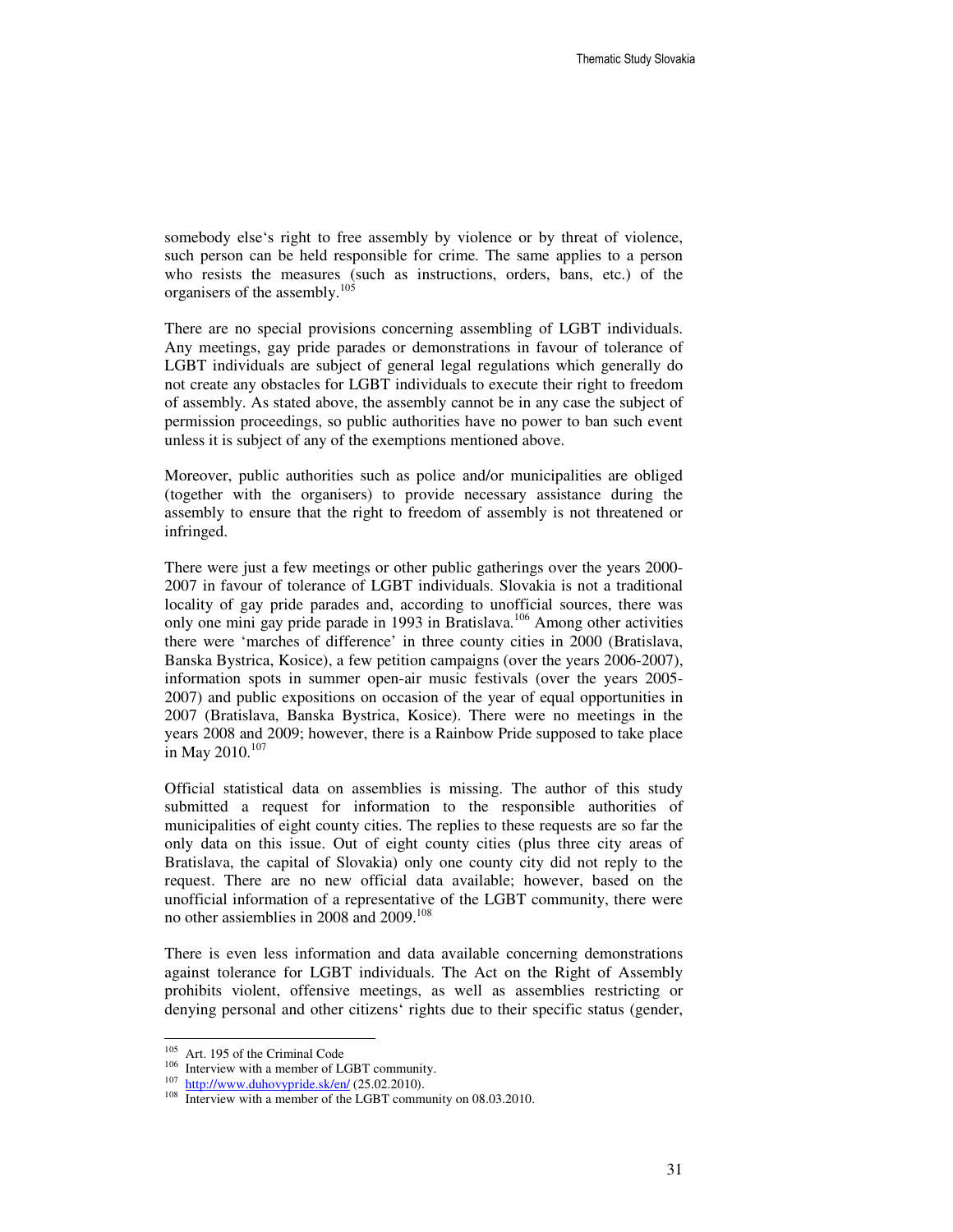race, origin, political or other persuasion, social status). Calling for an assembly to deny or restrict an individual's rights would be illegal and an assembly would be prohibited; however, agendas hostile towards LGBT individuals can be found on programmes of illegal or semi-legal meetings of ultra-rightwing extremists. Activists of such groups also organised a march against registered partnerships of LGBT individuals, which took place in Nitra in March 2007. The municipality was duly informed about this march and it was monitored by the police.<sup>109</sup> Despite posters stating that , homosexuals have no rights', this march was not banned.

There are no official reports of violence during LGBT marches known. This does not mean, however, that such antagonistic performance would not occur. Hate speech, other antagonistic and aggressive statements and threats are present in all anonymous public discussions, e.g. in print media.<sup>110</sup>

### E.1. Statistics and case law

There are no available statistics on the number of demonstrations in favour or against tolerance for LGBT individuals. Statistics on the number of demonstrations are based on an interview conducted with members of the LGBT community and subsequently on responses of eight county cities to requests of information filed by the author of this study. $111$ 

Moreover, there is no official information on the existence of case law in what concerns the freedom of assembly and the rights of LGBT individuals. Several efforts were made in order to obtain such information however, as it is explained in Annex I, according to the response of the Ministry of Justice of the Slovak Republic to an information request, $112$  judicial statistics do not provide specific data on the type of discrimination claimed.<sup>113</sup> Furhtermore, Slovak courts are obliged to publish certain judicial decisions through internet; however, this court cases register is limited only to some civil cases and trade law cases.

<sup>109</sup> Information available at: http://www.sme.sk/c/3303573/Protestny-pochod-protihomosexualom-bol-riadne-ohlaseny.html (01.03.2010).

<sup>110</sup> See for example, one of the most popular journal, SME<sup>'</sup>: http://qlf.blog.sme.sk/ (08.03.2010).

<sup>&</sup>lt;sup>111</sup> Information was confirmed by a member of the LGBT community on 08.03.2010.

 $112$  Personal communication via e-mail on 08.02.2008.

<sup>113</sup> Information was confirmed by the Minsitry of Justice on 18.02.2010.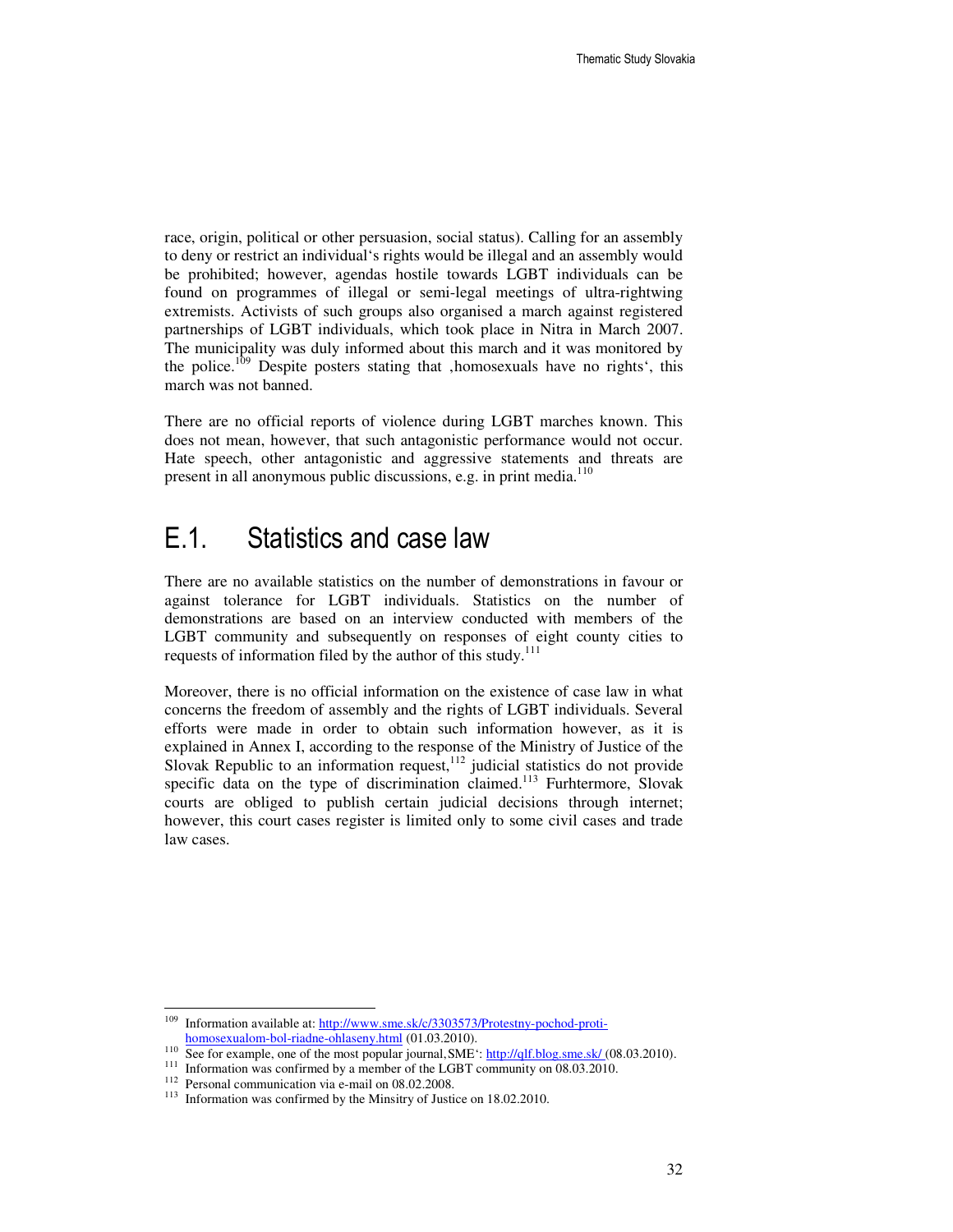# F. Criminal law, hate speech

### F.1. Hate speech

The Slovak Constitution guarantees the right to dignity and private life: 'Everybody shall have the right to maintain his/her dignity, personal honour, reputation and good name. Everyone shall have the right to be protected from unjustified interference with his/her private and family life.' (Art. 19, Section 1 and 2 of the Constitution). This is a baseline for protection from hate speech on any ground. These general provisions are then reflected in certain provisions of criminal and civil law.

There are no verbal crimes referring explicitly to LGBT individuals stipulated by the Criminal  $Code<sup>114</sup>$ . If any hate speech against LGBT individuals occurs and can be considered a crime, it shall be assessed under the general provisions of the Code.

Art. 423 of the Criminal Code states that 'Any individual who calumniates in public

- any nation, its language, any race or ethnic group, or
- a group of people due to its confession or due to its lack of confession,

shall be liable to imprisonment up to one year.'

Art. 424 of the Criminal Code states: 'Any individual who publicly:

- threatens a person or a group of persons due to their affiliation to a nation, nationality, race or ethnic group or for their skin colour, by suppressing their rights and freedoms, or who conducted such suppression, or
- agitates to suppress rights and freedoms of some nation, nationality, race or ethnic group,
- shall be liable to imprisonment up to three years.'

Art. 359 of the Criminal Code on 'Violence against a group of people and individuals' provides that 'Any individual who threatens a group of people with death, severe harm to the health or other severe harm, or by causing damage of a great extent, or who uses violence against a group of people is liable to imprisonment up to two years.'

l <sup>114</sup> Slovakia/zákon 300/2005 (20.05.2005).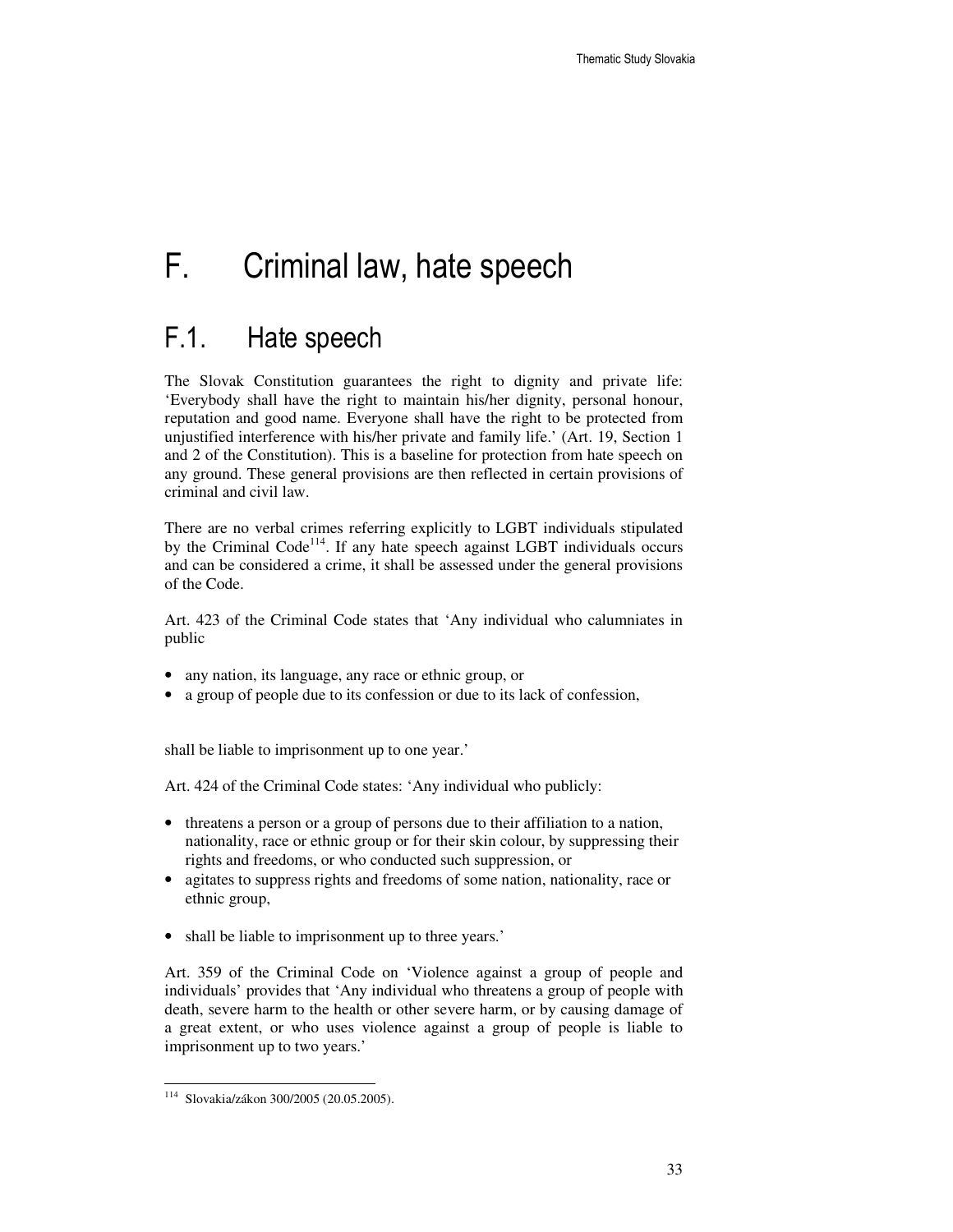Similarly, the factual substance of 'Supporting and promoting groups tending to suppress fundamental rights and freedoms' (Art. 421 of the Criminal Code) is specified as follows: 'Anybody who supports or promotes a group of people, which by violence, threat with violence or threat with other severe harm tends to suppress fundamental righs and freedoms of people is liable to imprisonment from one to five years.'

There are no special provisions protecting LGBT individuals from hate speech. Thus LGBT individuals can be protected only by general provisions of the Criminal Code (as stated in Art. 421 or Art. 359).

The most frequent tool to protect an individual from verbal attacks is the Civil Code.<sup>115</sup> Pursuant to the Civil Code, a 'natural person has the right that his/her personality, in particular life and health, civil honour and human dignity, as well as privacy, reputation and expressions of personal nature be protected' (Art.11). Art. 13 of the Civil Code provides a remedy in case of breach of these personal rights: 'Natural persons have, in particular, the right to request that any unlawful interference with their personality rights shall be discontinued, that the consequences of such interference shall be eliminated, and they also have the right to adequate satisfaction'. If another form of satisfaction is not sufficient (like apology), notably due to serious degrading of dignity and/or respect in society, a natural person can seek also pecuniary satisfaction. The amount of pecuniary satisfaction shall be determined by the court, taking into account the seriousness of the damage and circumstances of the relevant situation.

Reputation and/or name of a legal entity is protected by the Civil Code accordingly.

A victim of defamation can seek protection at civil courts not only in case of false statements, but also in case of offending, or unfounded, unsubstantive critique. Moreover, such a person can bring an action against the perpetrator also if published statements were truthful but were related to the private life of a person. In other words, information on private, intimate life cannot be published or publicly released without the consent of the respective person. Also if a person has a justified interest that some information is not spread, and this interest prevails over the interest of releasing it, such information cannot be published.<sup>116</sup>

It can be assumed that (depending on the circumstances) spreading information about a person's sexual orientation, if such a person is not willing to make this information public, could be judged as illegal in civil proceedings. Unfortunately, due to the lack of defamation cases brought by LGBT individuals this assumption cannot be proved by case law. The Ministry of Justice does not keep record of plaintiffs/petitioners, so it is impossible to gather

l

<sup>115</sup> Slovakia/zákon 40/1964 (26.02.1964)

<sup>116</sup> K. Knap, J. Švestka, O. Jehliška, P. Pavlík, V. Plecitý (1996) Ochrana osobnosti podle občanského práva, Praha: Linde, pp. 265-266.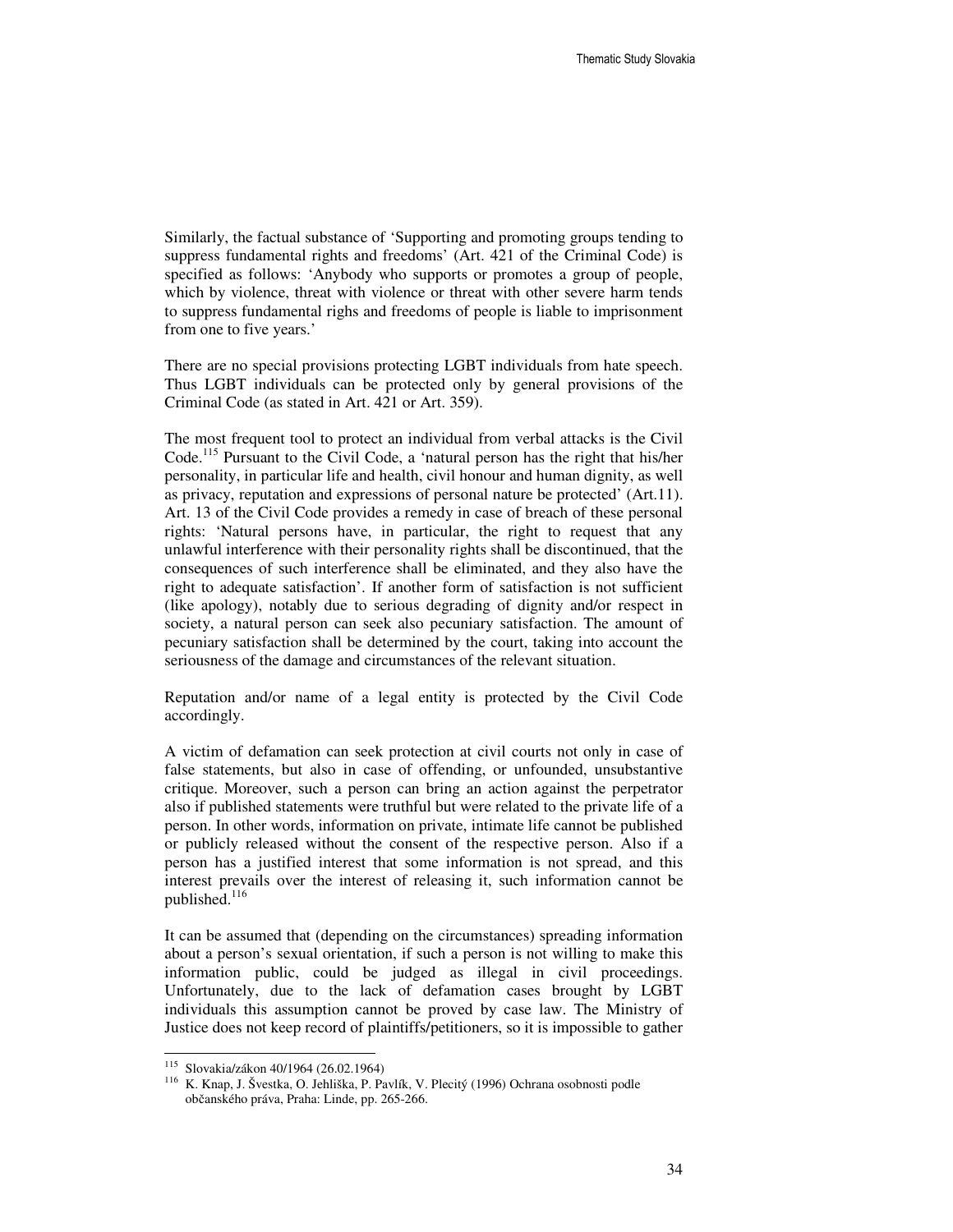official data on plaintiffs and merits of the cases. The statistics refer to general information on the number of defamation cases.<sup>117</sup>

### F.2. Homophobic motivation of crime

The Criminal Code does not explicitly mention LGBT individuals in any of its provisions. Crimes against LGBT individuals (based on their sexual orientation) can be covered only by general provisions. Affiliation to the group of LGBT individuals is not explicitly covered by aggravating circumstances, albeit prohibiting or hindering the enforcement of an individual's fundamental rights and freedoms is considered as one of them (Art. 37 of the Criminal Code).

 The Criminal Code also recognises so called 'special motives' which are used to define more serious actions of relevant crimes. Among them there are also national, ethnic or racial hatred and hatred due to skin colour (Art. 140 of the Criminal Code); however, hatred due to affiliation with a certain social group, like the group of LGBT individuals, is not covered by special motives either.

Affiliation to LGBT individuals can be recognised only as a motivation of a crime.

Crimes against LGBT individuals are covered mostly by general provisions of the Criminal Code. There might be certain circumstances when attacks due to sexual orientation might be considered as more severe, especially if they can be considered as an attack against the enforcement of fundamental rights and freedoms or if the offence is assaulting the group of LGBT individuals. The use of only general provisions would make it more difficult to seek fair satisfaction and remedy for a victim of such crime.

It is very difficult to assess how such an act would be judged in reality due to total absence of such cases. According to a statement by *Generálna prokuratúra Slovenskej republiky* [the General Prosecution Office of the Slovak Republic], there is no relevant statistical data concerning convictions regarding homophobic hate speach, nor on the number of criminal court cases concerning this issue filed by the General Prosecution Office.<sup>118</sup> Hence, it can be presumed that there have been no such cases. This conclusion is supported by the expression of members of the LGBT community who confirmed that LGBT individuals tend not to report such cases to the police due to a hostile social environment in Slovakia. The way of keeping files has not changed in the years

l

<sup>117</sup> http://www.justice.gov.sk/h.aspx?pg=r30&htm=http://www.justice.gov.sk/stat/09/index.htm (08.03.2010). 118

http://www.genpro.gov.sk/statistiky-4801/43441s (08.03.2010).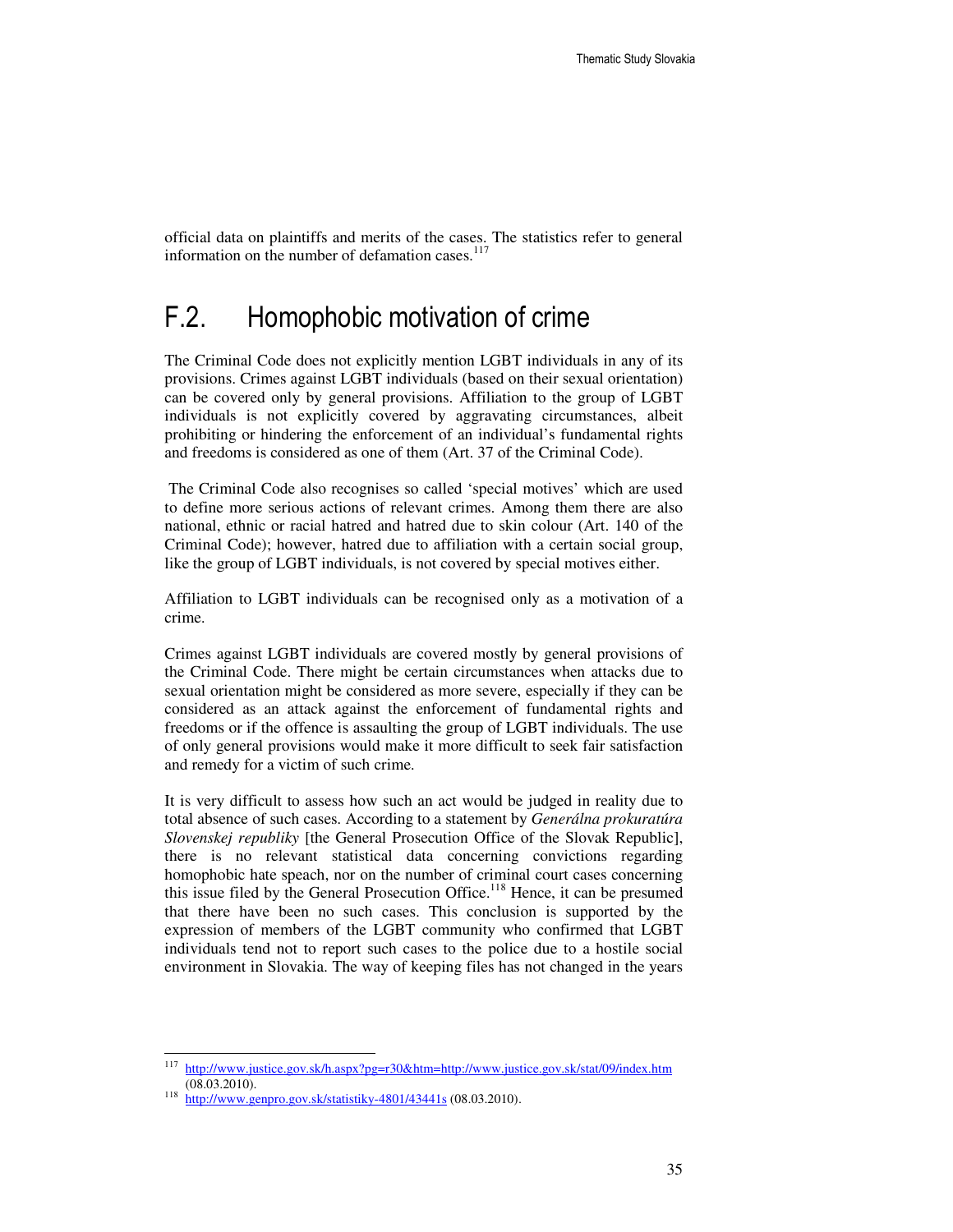2008 and 2009. The General Prosecution Office of the Slovak Republic does not keep separate information regarding homophobic hate speach.<sup>119</sup>

Some of the attacks against LGBT individuals might be judged as minoroffences in accordance with the Act on Minor Offences,<sup>120</sup> like harm to honour by insulting or ridiculing, threat to health, or threat with harm to health. Similarly as in criminal law, there are no special provisions explicitly protecting LGBT individuals.

### F.3. Hate speech by public officials

As mentioned above, there are no court cases concerning hate speech against LGBT individuals. This does not mean, however, that there have been no hate speech cases. On the contrary, there are many hostile public expressions humiliating LGBT individuals, expressed in particular by politicians or Christian representatives.

Such politicians are generally either members of Christian parties or of the Slovak National Party. Some of them state that homosexuality is a disease: 'An increasing number of homosexuals in society is detrimental because they do not have an easy life. It [homosexuality] is at least a defect, if not a disease' (Jan Carnogursky, former Minister of Justice, representative of *Kres*ť*ansko*demokratické hnutie (KDH) [Christian-democratic Movement (CDM)]<sup>121</sup>. Similarly, according to Alojz Rakús, physician, member of CDM, homosexuality is a mental defect which can be cured; 'many psychological studies prove 52 per cent success in treatment of homosexuals'.<sup>122</sup> Another member of CDM, Peter Muransky (Member of Parliament) stated: 'In my opinion, homosexuality is social exhibitionism'.<sup>123</sup>

Generally, the worst statements have been made by Jan Slota, the leader of *Slovenská Národná Strana* [Slovak National Party]. There are many hateful and degrading statements made by Slota in the media, where he declares to consider homosexuals abnormal, deviants akin to pedophiles. He has also mentioned a 'disgusting sexual orgy' when talking about LGBT individuals. These publicly

 119 http://www.genpro.gov.sk/statistiky-4801/43441s (08.03.2010).

<sup>120</sup> Slovakia/zákon 372/1990 (28.08.1990) (Zákon č. 372/1990 Zb. o priestupkoch v znení neskorších predpisov).

<sup>&</sup>lt;sup>121</sup> Praca (18.08.2000), http://www.ganymedes.info/qarchiv\_2002/blackbox/vyroky.html (07.02.2008).

<sup>122</sup> Praca (18.08.2000), http://www.ganymedes.info/qarchiv\_2002/blackbox/vyroky.html (07.02.2008).

<sup>123</sup> Praca (01.03.2001), http://www.ganymedes.info/qarchiv\_2002/blackbox/vyroky.html (07.02.2008).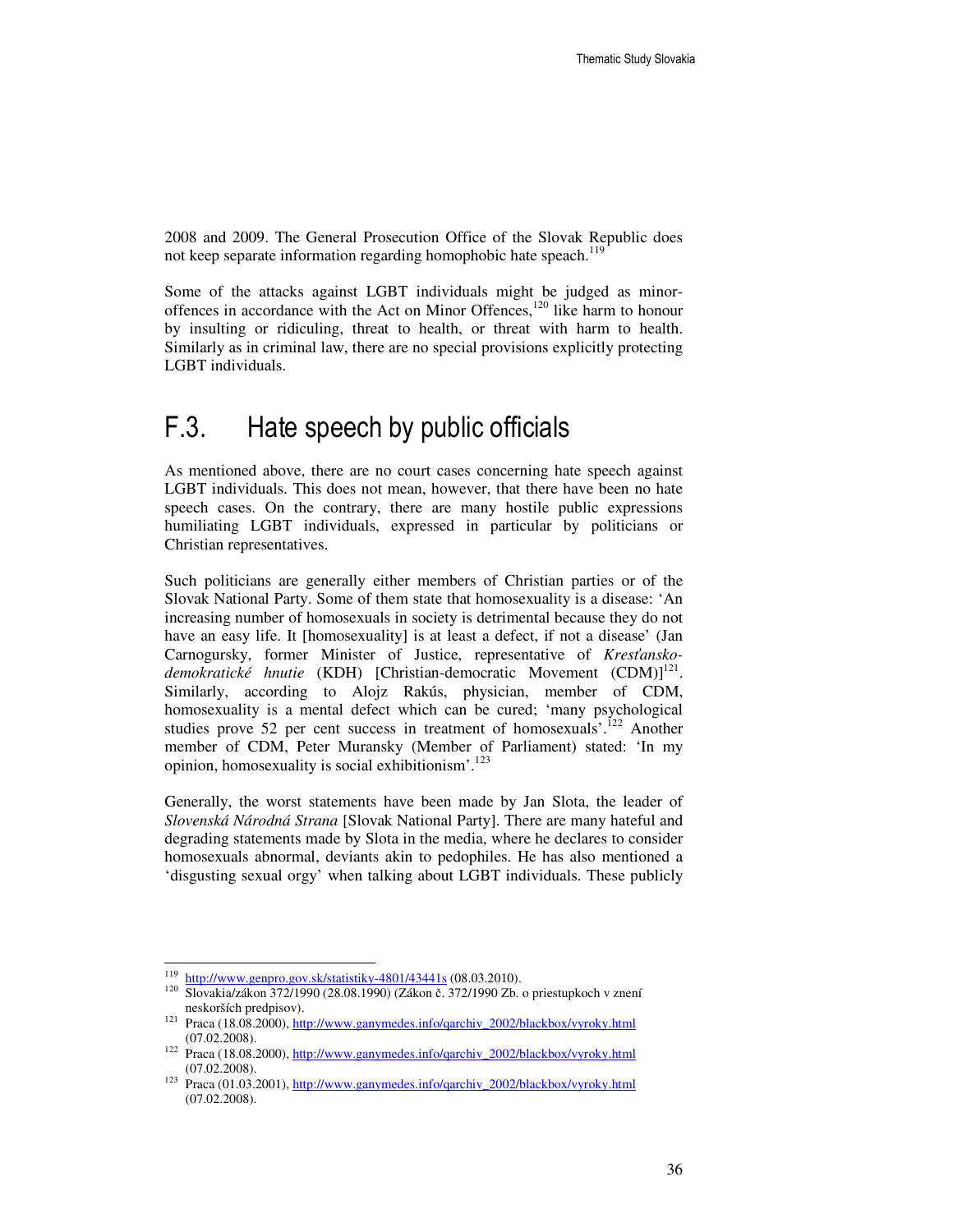presented statements were cited by media $124$  but they are also mentioned on the official web page of the Slovak National Party.<sup>125</sup>

None of his statements have been subject to criminal prosecution or civil court trial yet; however, in 2007 the association *Iniciatíva Inakost* [Initiative Otherness] has turned to the Slovak National Centre for Human Rights asking for a statement on the speech of another Member of Parliament, Peter Gabura (CDM). In January 2007 Gabura was supposed to say that homosexuals are 'perverse and sick people'.<sup>126</sup> SNCHR has issued a statement (12.03.2007) observing that the statement of Gabura does not represent a violation of the Anti-discrimination Act<sup>127</sup> because his words were neither addressed nor related to identifiable persons. SNCHR has stated that it respects the freedom of expression of Mr. Gabura, but considers him an example of a person with prejudices, who insults and degrades groups of people.<sup>128</sup> There were no other official statements issued by SNCHR regarding hate speech by public officials.

### F.4. Statistics and case law

There are no relevant statistics available. None of the relevant authorities (courts, Ministry of Justice) keep statistics on case law distinguishing cases of hate speech against LGBT individuals.<sup>129</sup>

The same applies to case law. Several efforts were made in order to obtain such information however, as it is explained in Annex I, according to the response of the Ministry of Justice of the Slovak Republic to an information request,<sup>130</sup> judicial statistics do not provide specific data on the type of discrimination claimed. Mopreover, Slovak courts are obliged to publish certain judicial decisions through internet; however, criminal law cases are not obligatorily published.

<sup>&</sup>lt;sup>1</sup>24 http://spravy.pravda.sk/slotov-luxus-jachta-lietadlo-aj-vila-dv5-

<sup>/</sup>sk\_domace.asp?c=A090531\_163000\_sk\_domace\_p29 (08.03.2010).

<sup>&</sup>lt;sup>125</sup> http://www.sns.sk/clanky/slota-v-relacii-tv-markiza-sito-53.html (08.03.2010).

<sup>126</sup> Available at http://diskriminacia.altera.sk/view.php?cisloclanku=2007020201 (15.02.2008)

<sup>&</sup>lt;sup>127</sup> Slovakia/ Antidiskriminačný Zákon 365/2004 (20.05.2004).

<sup>128</sup> Available at http://www.snslp.sk/index.php/lang-en/odborne-stanoviska/125-odbornestanovisko-iniciativa-inakost-932007.html (08.03.2010).

 $\frac{129}{2}$  Information was confirmed on 18.02.2010.

Personal communication via e-mail on 08.02.2008. Information was confirmed on 18.02.2010.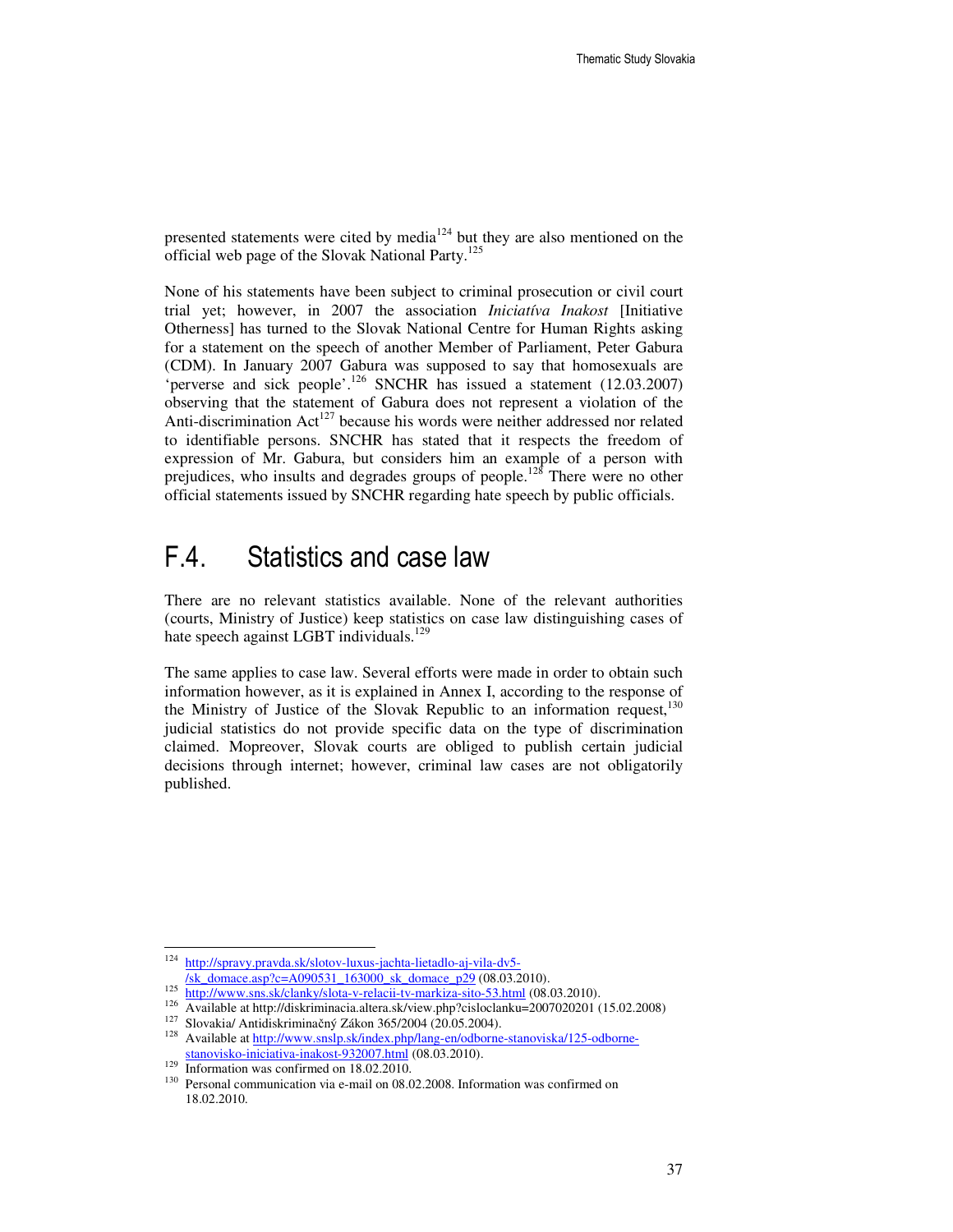# G. Transgender issues

The Slovak legal system does not explicitly recognise transgender individuals as a special group which should be granted specific protection.

Apart from laws regarding name and surname, registry office and identification number, only the Anti-discrimination Act<sup>131</sup> partly touches on the issue of transgender individuals. The Anti-discrimination Act originally stipulated that discrimination in employment matters on the ground of sexual or gender identification is to be understood as discrimination on the ground of sex.<sup>132</sup> The latest significant amendment of the Anti-discrimination Act of February 2008<sup>133</sup> extended the protection of transgender individuals also within other areas of life, i.e. education, social care and health care, and access to goods and services. This is also a guideline on how to deal with discrimination of transgender individuals.

### G.1. Change of name

The Procedure concerning changes of name and surname after genital change is regulated by the Act on Name and Surname,<sup>134</sup> according to which a change of name and/or surname is usually conditioned by a permission procedure; however, there are a few exceptions when permission is not needed, like in case of the change of name and/or surname due to change of gender.<sup>135</sup> Such change is made by the registry office and it is based on a written declaration of the person concerned or his/her legitimate representative. A medical statement shall be presented by the transgender person, too. According to the Act on Administrative Fees, this administrative change is free of charge.<sup>136</sup>

The amendment to the Act on Name and Surname adopted in November 2008<sup>137</sup> brought some modifications of the legislation. First of all, unlike the former wording of the law, it is not possible to change the name after change of gender to any name; according to a new version of the law the registry office shall permit to use ,a neutral name and surname'. A person who wants to change his/her name due to change of gender does not have to submit a medical statement, but only a confirmation of the medical facility which provided surgery.<sup>138</sup> Despite of the fact that the law uses a term , shall permit', the

<sup>&</sup>lt;sup>131</sup> Slovakia/ Antidiskriminačný Zákon 365/2004 (20.05.2004).

<sup>132</sup> Art. 6 (3)a. Slovakia/ Antidiskriminačný Zákon 365/2004 (20.05.2004).

<sup>133</sup> Slovakia/zákon 85/2008 (14.02.2008).

<sup>134</sup> Slovakia/zákon 300/1993 (24.09.1993).

<sup>135</sup> Art. 7. Slovakia/zákon 300/1993 (24.09.1993).

<sup>136</sup> Annex, Item 19. Slovakia/zákon 145/1995 (22.06.1995).

<sup>137</sup> Slovakia/zákon 564/2008 (28.11.2008).

<sup>138</sup> Article 6 paragraph 6, Slovakia/zákon 300/1993 (24.09.1993).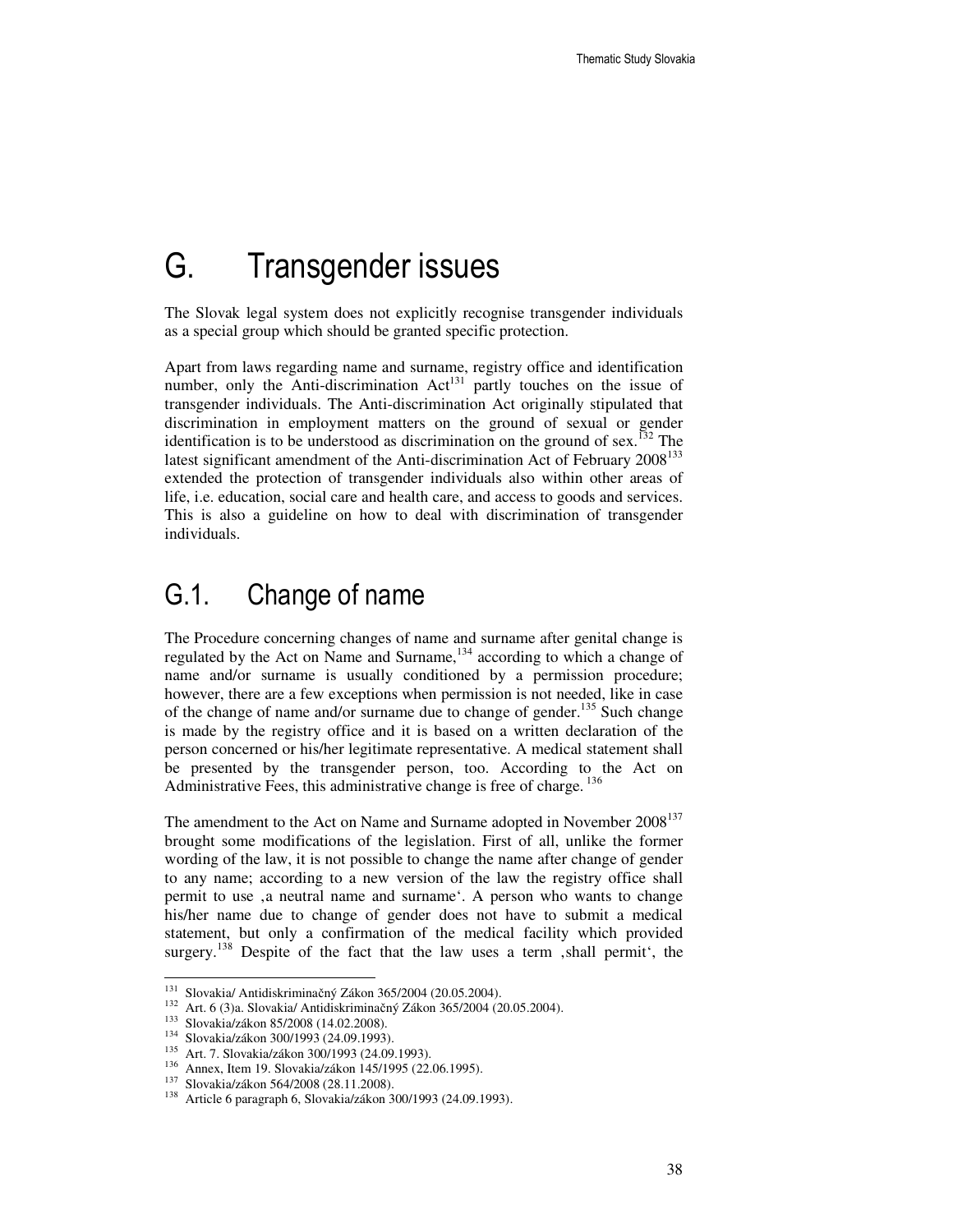procedure itself is not a persmission procedure; in case of change of the name due to change of gender there is no permission necessary, the registry office shall simply change the name upon submission of application and a confirmation of the medical facility.

The registry office shall announce the change of the name and surname to state authorities and municipalities pursuant to special laws.<sup>139</sup>

There is a draft law<sup>140</sup> in the Parliament (National Council of the Slovak Republic), which shall amend the Act on Name and Surname.<sup>141</sup> The draft law was submitted by a Member of Parliament and its purpose is to guarantee that all official documents issued before the change of name of a person shall be changed accordingly with the name change. These documents shall include school certificates, permits and other administrative decisions, and other necessary documents. The draft law was accepted in the first reading in the Parliament and is now pending.

### G.2. Change of identification number

According to the Act on Identification Number<sup>142</sup>, each person born in Slovakia must acquire an identification number. Each number is unique and different for male and female.

The Ministry of the Interior shall change the identification number of a transgender person upon receipt of a relevant medical statement. Such change is free of administrative charges.<sup>143</sup>

Subsequently, transgender persons shall change (due to the change of his/her identification number) his/her birth certificate, ID, travel document, and change information in other public registers (Social insurance register, Health insurance register, etc.).

#### G.3. Other legislative issues

Legislation regarding practical medical issues of transgender individuals in Slovakia is basically non-existent. There are missing laws or legislative provisions concerning surgery of transgender individuals. According to Slovak sexologists, new types of operations (including change of gender) have decreased since the 1990s. As a result, fewer workplaces provide

<sup>&</sup>lt;sup>139</sup> Article 13a, Slovakia/zákon 300/1993 (24.09.1993).

<sup>&</sup>lt;sup>140</sup> http://www.nrsr.sk/Default.aspx?sid=zakony/zakon&MasterID=3273 (01.03.2010).

<sup>141</sup> Slovakia/zákon 300/1993 (24.09.1993).

<sup>142</sup> Slovakia/zákon 301/1995 (14.12.1995).

<sup>143</sup> Art. 9. Slovakia/zákon 301/1995 (14.12.1995).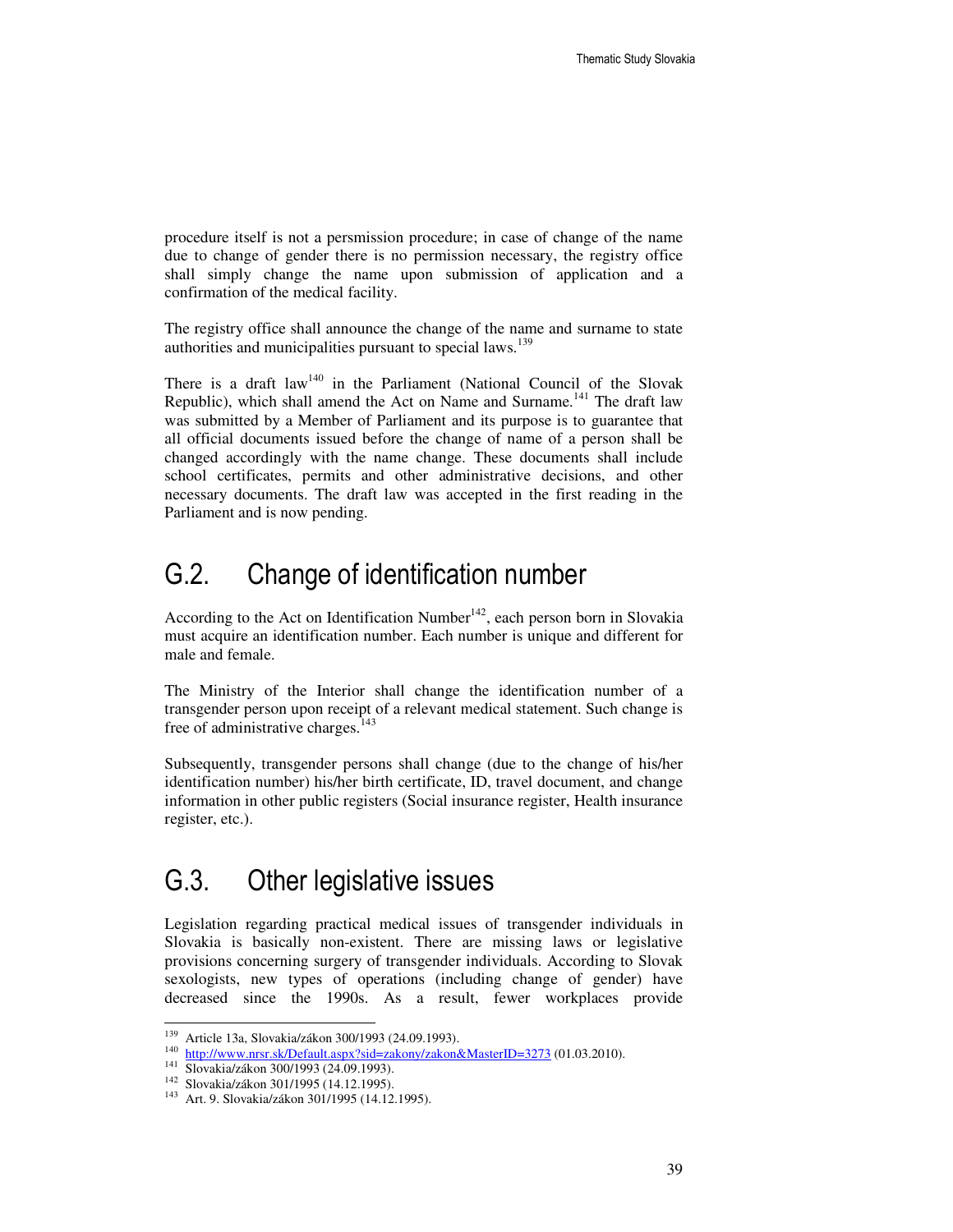comprehensive medical assistance and doctors tend to send their patients to the Czech Republic for operations. There is also a problem with the expense of such surgeries, since they are not covered by health insurance. Due to this fact there are fewer surgical operations for transgender individuals.<sup>144</sup>

The same applies to legislation dealt with in remainder of this study. Apart from the Anti-discrimination  $Act^{145}$ , transgender individuals are, in principle, not mentioned in the respective legislation at all. As stated above, only the Antidiscrimination Act transposing provisions of the Employment Directive specifically deals with transgender individuals. If any kind of discrimination occurs in the field of employment, it should be considered (according to the Anti-discrimination Act) as discrimination based on sex. The amendment of the Anti-discrimination Act from February  $2008^{146}$  extended the protection of transgender individuals also in other areas, i.e. education, social care and health care, and access to goods and services. According to the Anti-discrimination Act, in current wording discrimination on the ground of gender shall also include discrimination on the ground of sexual or gender identification. The Anti-discrimination Act does not, however, include any reference to gender reassignement. $147$ 

Slovak law is silent concerning consequences of gender operation leading to a change of the sex of a person. For example, the Slovak Family  $Act^{148}$  stipulates that marriage is a relationship between a man and a woman, it does not allow marriage between people of the same sex; however, there are no provisions regulating the situation if one of the marital partners undergoes a change of his/her gender. According to Slovak law, such couple should be divorced. The Family Act states that a marriage can be terminated by divorce only if the relationship is seriously damaged and broken in perpetuity, the marriage cannot fulfill its role and it is inconceivable to expect a renewal of the marital relationship. Based on these legal prerequisites, a transgender person who is still married (since it can take a few months for the court to decide on the divorce) shall be considered a family member in terms of freedom of movement, asylum protection or family reunification issues.

However, it is more likely that a transgender person is not living in a marriage anymore and his/her position is then comparable with the position of LGB individuals in regard to family reunification, or freedom of movement and asylum protection. There are no special provisions protecting transgender individuals or providing them with a more favourable position. Such absence of legal regulations can lead to discriminatory proceedings concerning transgender individuals.

 $144$  (19.02.2008).

<sup>145</sup> Slovakia/zákon 365/2004 (20.05.2004).

<sup>146</sup> Slovakia/zákon 85/2008 (14.02.2008).

<sup>&</sup>lt;sup>147</sup> Article 2a paragraph 11, 365/2004 (20.05.2004).

<sup>148</sup> Slovakia/zákon 36/2005 (19.01.2005)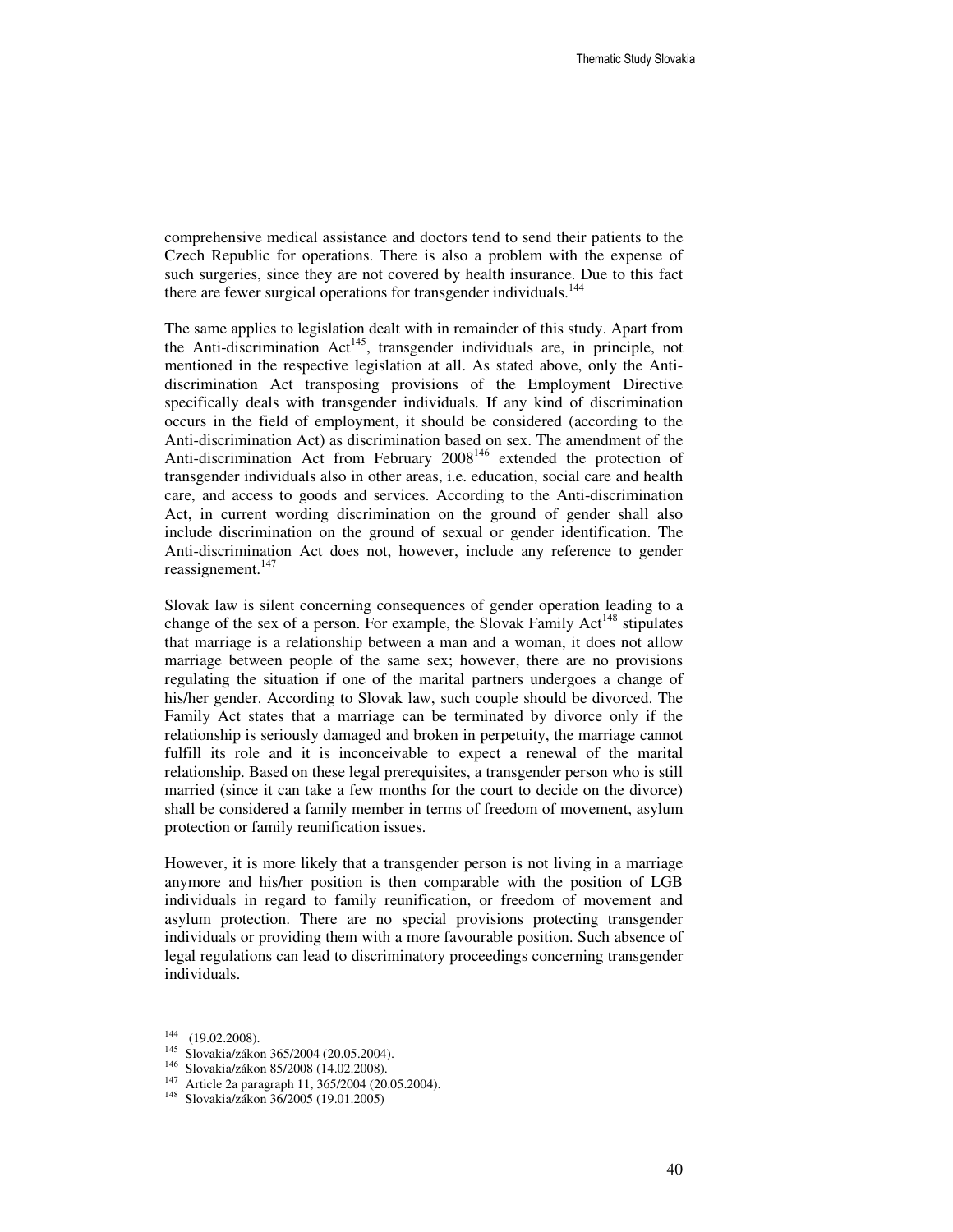As far as the author of this study is informed, there were no marches or assemblies of transgender individuals in the observed period. The same applies to the years 2008 and 2009. The LGBT community organises a Rainbow Pride which shall be a march for LGBT equalisation, i.e. including transgender individuals. The Rainbow Pride will take place in May 2010 in Bratislava.<sup>149</sup> With regard to freedom of assembly, transgender individuals are in the same legal position as LGB individuals.

From a legal point of view, transgender individuals have the same position as LGB individuals in regard to criminal law and hate speech. There are no special provisions protecting transgender individuals in the Criminal Code. Each hate speech against transgender individuals shall be considered by the general provisions of the Civil Code; however, as stated above, information regarding the intimate life of a person revealed in public can be considered as defamation and this applies also to transgender individuals.

If sexual orientation is discussed only marginally in today's Slovak society, transgender issues are practically taboo. There is no statistic information available concerning name changes or the number of persons who changed their sex.<sup>150</sup> According to an official employee of the registry office (the Department of General Internal Administration in Bratislava), there might be a maximum of 10 cases a year.<sup>151</sup>

### G.4. Statistics and case law

There are no relevant statistics available. The author of this study filed requests for information to the Statistic Office of the Slovak Republic, to the Ministry of Public Health of the Slovak Republic as well as to the National Centre on Medical Information. None of these institutions had any information concerning transgender issues at their disposal.<sup>152</sup> The same applies to case law, as further explained in Annex I.

<sup>149</sup> http://www.duhovypride.sk/en/ (08.03.2010).

<sup>&</sup>lt;sup>150</sup> Information was confirmed by the Statistics Office of the Slovak Republic on 08.03.2010. <sup>151</sup> L. Sobotová (2007) 'Zmena mena', in: SME ženy (02.01.2007). Available at: http://zena.sme.sk/c/3076717/Zmena-mena.html (19.02.2008).

<sup>&</sup>lt;sup>152</sup> Information was confirmed by the Statistics Office of the Slovak Republic on 08.03.2010.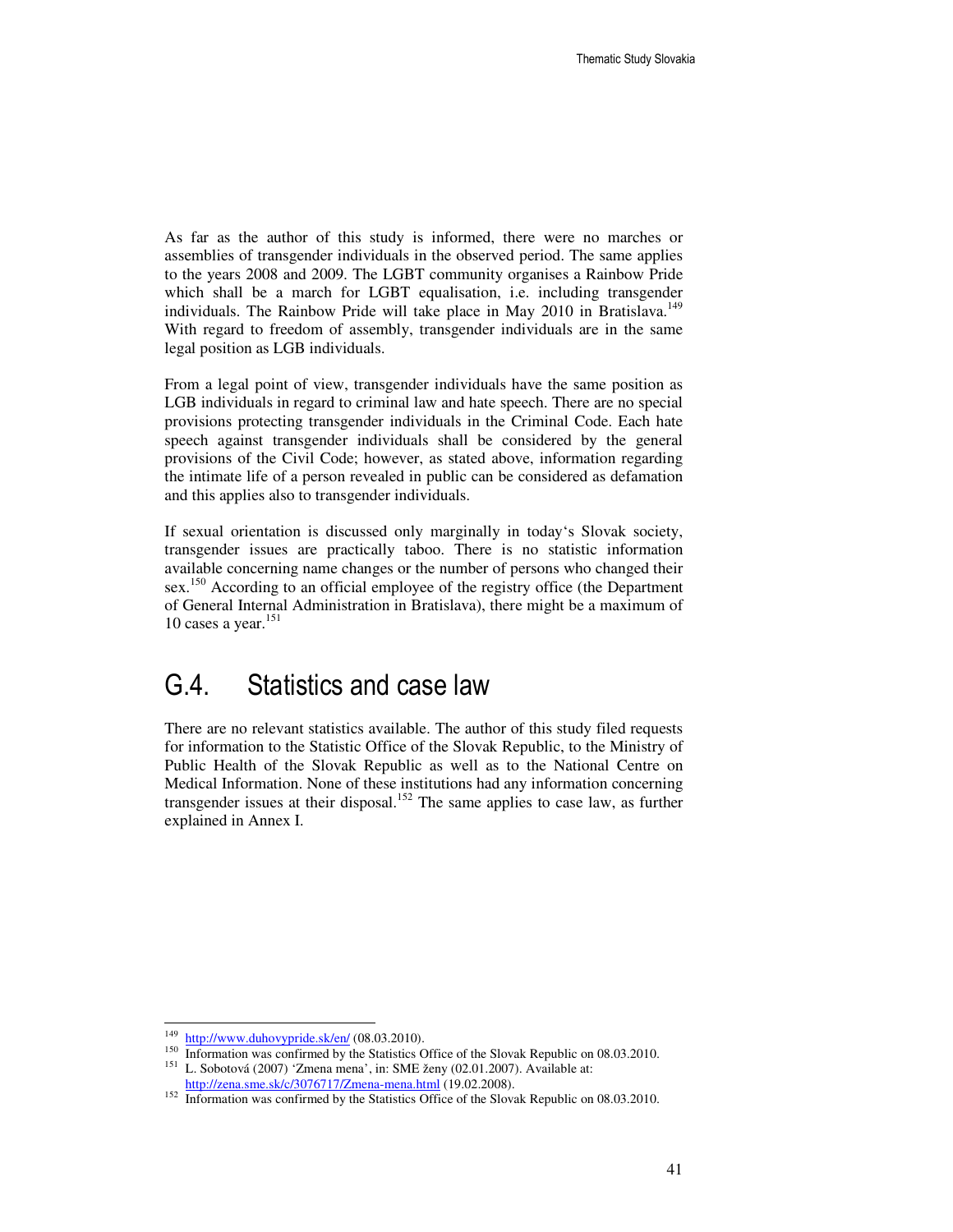# H. Miscellaneous

Legislative and judicial research showed that there are hardly any provisions or good practices towards LGBT individuals. Not only law provisions, but also social attitude, are frequently unfavourable towards LGBT individuals. Society has a tendency to hostile practices against LGBT individuals, and politicians either openly oppose their rights or, in the best case, pay no attention at all. As a matter of fact, no political party has incorporated the promotion of rights of LGBT people into their political programmes.<sup>153</sup>

There is no official statistical data and almost no unofficial statistical data on discrimination on the grounds of sexual orientation available. This does not necessarily prove the absence of discrimination based on sexual orientation, but rather indicates a low rate of reported cases.

The first extensive research on discrimination within the gay and lesbian community was carried out in 2002.<sup>154</sup> Out of 251 participants, 87 were women and 164 were men. The main findings are as follows:

- 60 per cent of respondents hide their sexual orientation at least from one of their parents (46 per cent hide it from both parents, 14 per cent from one parent, mostly the father), while 60 per cent of the respondents hide their sexual orientation from other relatives,
- 50 per cent of respondents would not reveal their sexual orientation to the public; 52 per cent of the respondents conceal their sexual orientation in their working environment,
- 15 per cent of respondents had suffered aggravated assault due to their sexual orientation; 43 per cent of respondents had been harrassed; however, only two per cent of the victims had reported the attacks to the police.

The above mentioned findings are a small portion of the outcomes of this research. They reinforce the impresseion that due to social hostility, LGBT individuals do not reveal their sexual orientation and remain invisible to the majority of the population. This might also explain why very few victims of discrimination on the ground of sexual orientation have claimed their rights in court. LGBT individuals often prefer to stay invisible and away from unwanted publicity.

The , Initiative Otherness' conducted another survey in 2009. Its object was to identify the approach of the public towards registered partnerships of two persons of the same sex. Out of 1039 respondents 45 per cent would support the

<sup>153</sup> H. Fábry (2007) 'Diskriminácia gejov a lesieb – existuje?' Available at: http://www.lesba.sk/view.php?cisloclanku=2007011801 (14.01.2008).

<sup>154</sup> M.Šípošová, P. Jójart, A. Daučíková (2002) Správa o diskriminácii lesbických žien, gejov, bisexuálov a bisexuálok na Slovensku, Bratislava: Q archív.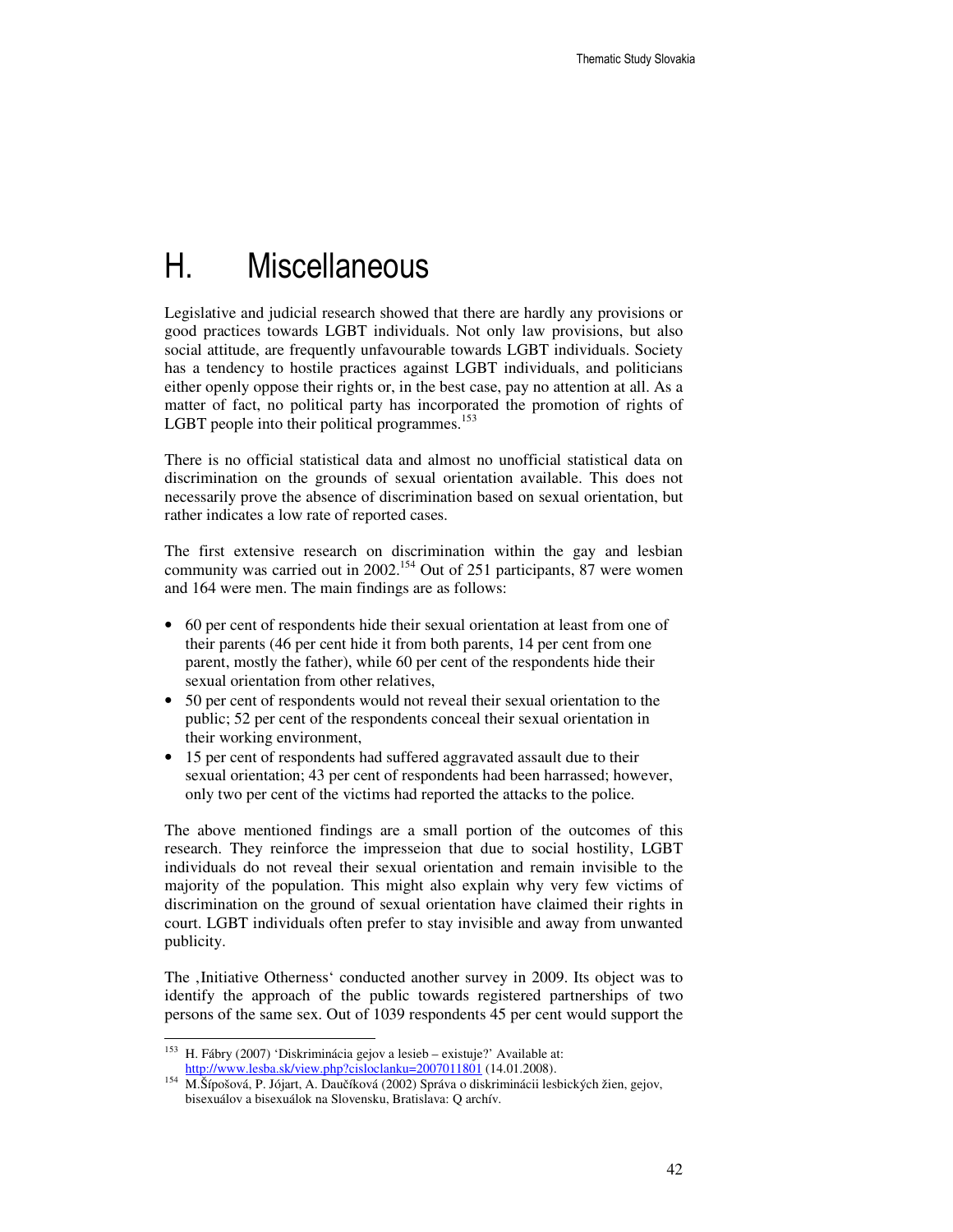idea of institutionalised registered partnership and 41 per cent would oppose such idea. Sixteen per cent of respondents had no opinion on the issue.<sup>155</sup> There were no other surveys conducted.

Due to the lack of interest in the rights of LGBT individuals, the environment is not favourable for the approval of the law guaranteeing registered partnership. This disregard also causes the absence of official statistical data.

Apart from sporadic hate speech of some of the public officials there is no legislation similar or comparable to institutional homophobia surfaced in Lithuania.

<sup>&</sup>lt;sup>155</sup> http://www.diskriminacia.sk/?q=node/958 (08.03.2010).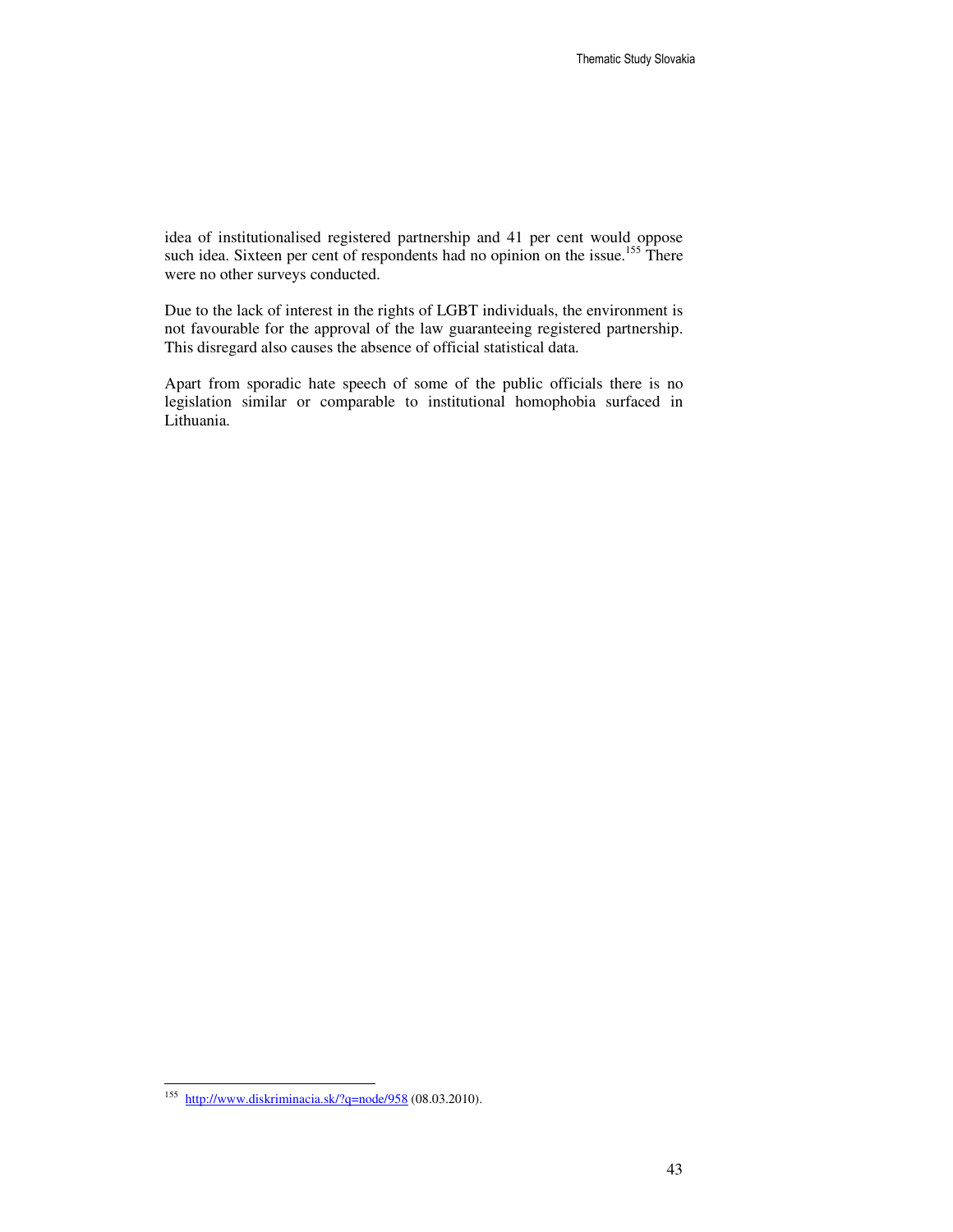# I. Good practice

There are only few examples of good practices in Slovak legislation concerning the rights of LGBT individuals.<sup>156</sup> Actually, the only thing that can be considered as 'good practice' is the latest amendment of the Anti-discrimination Act,<sup>157</sup> which was approved on 14.02.2008<sup>158</sup> and prohibits discrimination in employment (as required by the Employment Directive) as well as in other areas of social life, such as equal access to medical treatment, to goods and services as well as to education. This is a good step forward which means that there are no unfounded differences in the treatment of victims of discrimination and unequal treatment in various areas of life. The amendment clearly prohibits all kinds of discrimination based on a wide range of grounds of discrimination in all relevant areas.

The above mentioned amendment of the Anti-discrimination Act also incorporated so called *class action*<sup>4</sup>. This means that in certain cases it does not have to be the actual victim of discrimination claiming protection of his/her rights at the court. The law stipulates that legal entities defined by the Antidiscrimination law may claim the right to equal treatment instead of the real victim if certain preconditions are fulfilled. A legal entity (an NGO or the Slovak National Centre for Human Rights) may claim that the violator shall refrain from further illegal actions and, if possible, shall rectify the illegal situation.

<sup>156</sup> As stated in Chapter H, there is no case law regarding discrimination based on sexual orientation.

 $\frac{157}{158}$  Slovakia/zákon 365/2004 (20.05.2004).

<sup>158</sup> Slovakia/zákon 85/2008 (14.02.2008). http://jaspi.justice.gov.sk/jaspiw1/htm\_zak/jaspiw\_maxi\_zak\_fr0.htm (08.03.2010).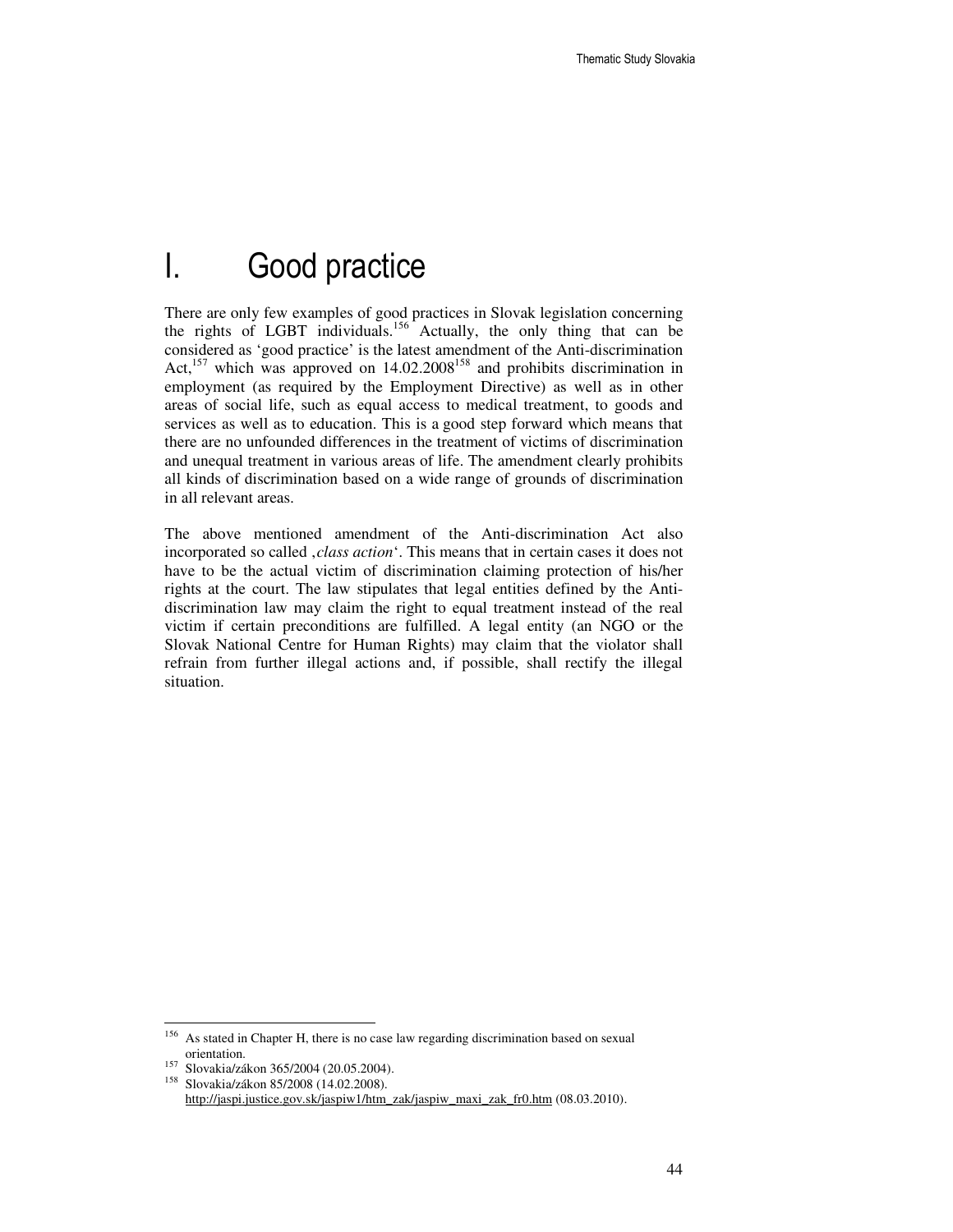### Annexes

### Annex 1 – Presentation of case law

There is no official data on case law on discrimination based on sexual orientation available. According to the response of the Ministry of Justice of the Slovak Republic to an information request,<sup>159</sup> judicial statistics do not provide specific data on the type of discrimination claimed, i.e. there is no statistical data on the number of complaints of discrimination based on sexual orientation.

Slovak courts are obliged to publish certain judicial decisions through internet; however, this court cases register is limited only to some civil cases and trade law cases. Criminal law cases or administrative law cases are not obligatorily published. The scope of published case law is limited by the ministerial instruction of the Ministry of Justice of the Slovak Republic.<sup>160</sup> It is important to highlight that the obligation to publish case law by the courts was established only in 2005. Moreover, courts do not follow this responsibility consistently and thoroughly and only a part of the case law has been published so far.

Another official source of information concerning case law were replies of the county courts and some district courts to the information requests filed by the author of this study; however, since the courts do not keep detailed statistics concerning parties of the proceedings and/or comprehensive information regarding the merits of the dispute, county court officers were unable to track any cases related to LGBT individuals. Despite this, many county courts replied that no such cases were dealt by them.<sup>161</sup>

This information was confirmed by members of the LGBT community. According to their statements during the years 2000-2007, there were no judicial proceedings claiming protection against discrimination based on sexual orientation.<sup>162</sup> This is particularly due to the hostile social environment against LGBT individuals, which causes many persons not to reveal their sexual orientation unless they are certain that they are in safe surroundings.

<sup>159</sup> Personal communication via e-mail on 08.02.2008. Information was confirmed by the Ministry of Justice on 18.02.2010.

<sup>160</sup> Slovakia/inštrukcia 21/2005 (28.11.2005)

<sup>&</sup>lt;sup>161</sup> Information was confirmed by the Ministry of Justice on 18.02.2010.

<sup>&</sup>lt;sup>162</sup> Information was confirmed by a member of LGBT community on 08.03.2010.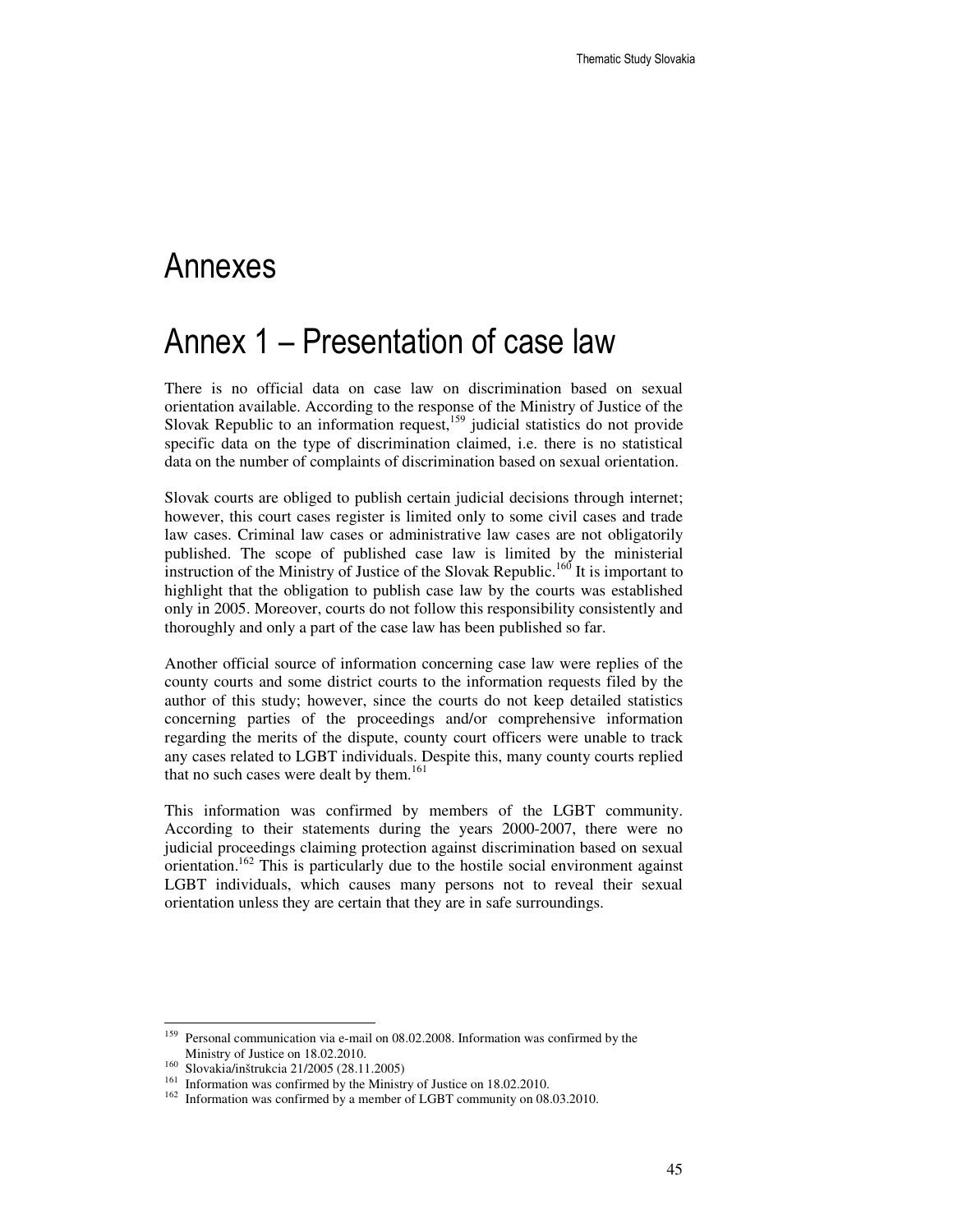# Annex 2 – Statistics

### Implementation of Employment Directive 2000/78/EC

Statistics by *Slovenské národné stredisko pre* ľ*udské práva* (SNSĽP) [Slovak National Centre for Human Rights (SNCHR)] were provided on the basis of the request of the author of this study as follows:

|                                                                                                                                                         | 2000                         | 2001                         | 2002                         | 2003                         | 2004     | 2005             | 2006 | 2007<br>163 | 2008                         | 2009                         |
|---------------------------------------------------------------------------------------------------------------------------------------------------------|------------------------------|------------------------------|------------------------------|------------------------------|----------|------------------|------|-------------|------------------------------|------------------------------|
| Complaints<br>filed to the<br>Slovak<br>National<br>Centre for<br>Human<br>Rights<br>concerning<br>discriminati<br>on based on<br>sexual<br>orientation | Data<br>not<br>availa<br>ble | Data<br>not<br>availa<br>ble | Data<br>not<br>availa<br>ble | Data<br>not<br>availa<br>ble | $\theta$ | $\boldsymbol{0}$ | 3    | 5           | Data<br>not<br>availa<br>ble | Data<br>not<br>availa<br>ble |

<sup>&</sup>lt;sup>163</sup> http://www.snslp.sk/index.php/lang-sk/vyrocne-spravy-.html (08.03.2010).